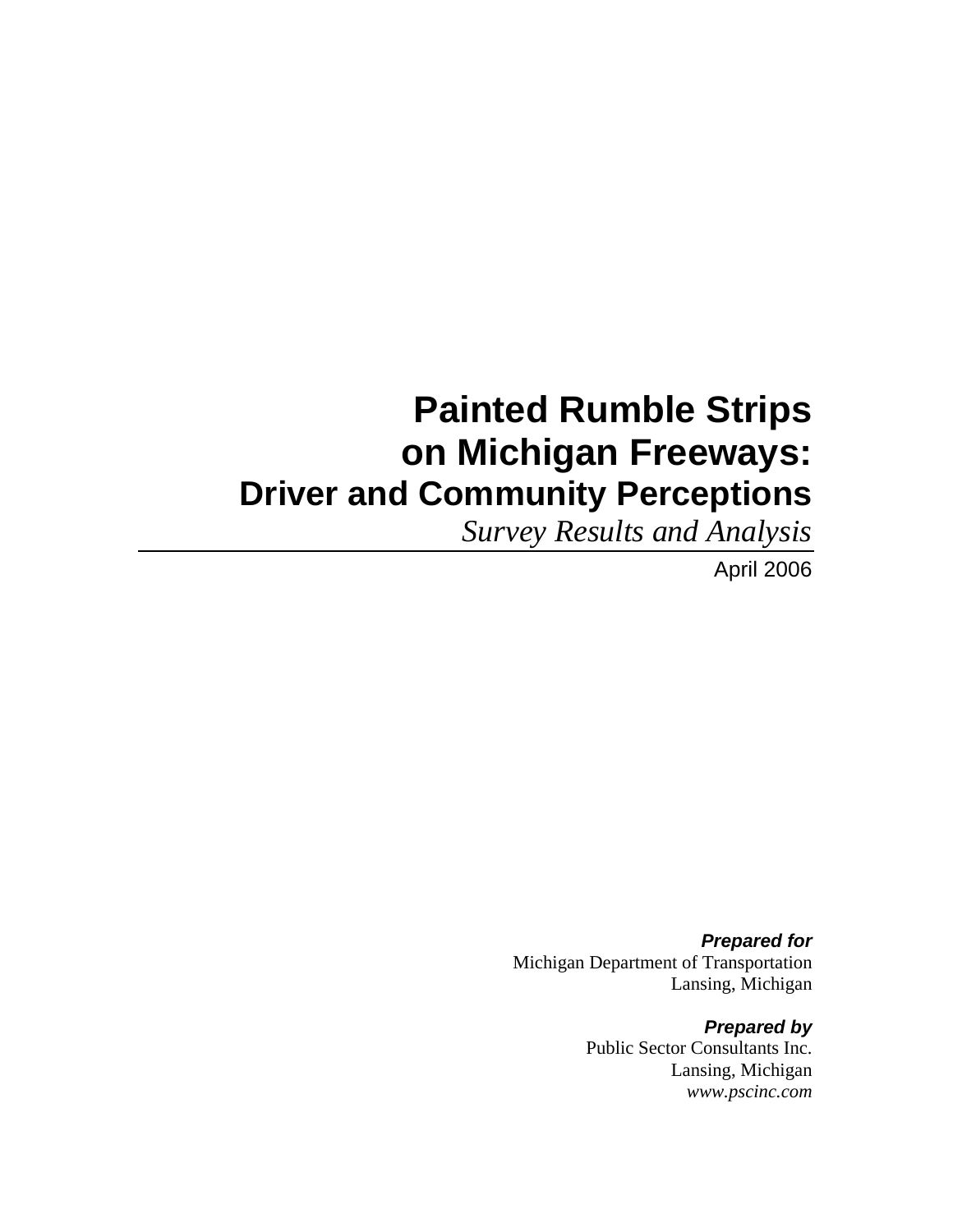*The mission of the Michigan Department of Transportation is to "provide the highest quality transportation for economic benefit and improved quality of life." MDOT is committed to providing the best transportation options possible via road, air, or rail. To reach this goal, MDOT encourages public involvement in all phases of transportation improvement: planning, project selection, and construction. In addition, the agency seeks to communicate regularly with the public regarding construction activities and possible delays and MDOT products and services. It promotes public education about the transportation planning process and, where possible, assesses the effectiveness of its programs.*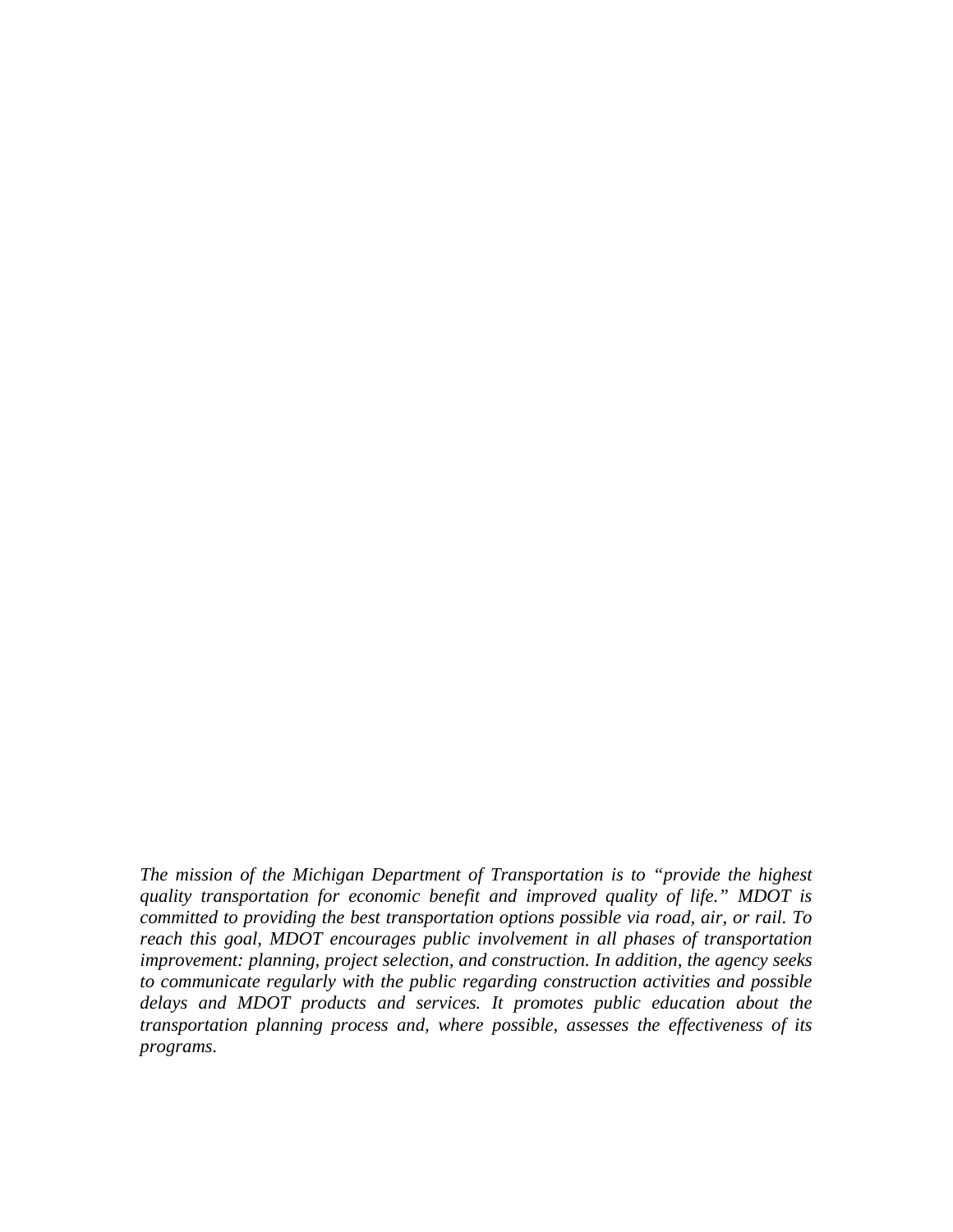# **Contents**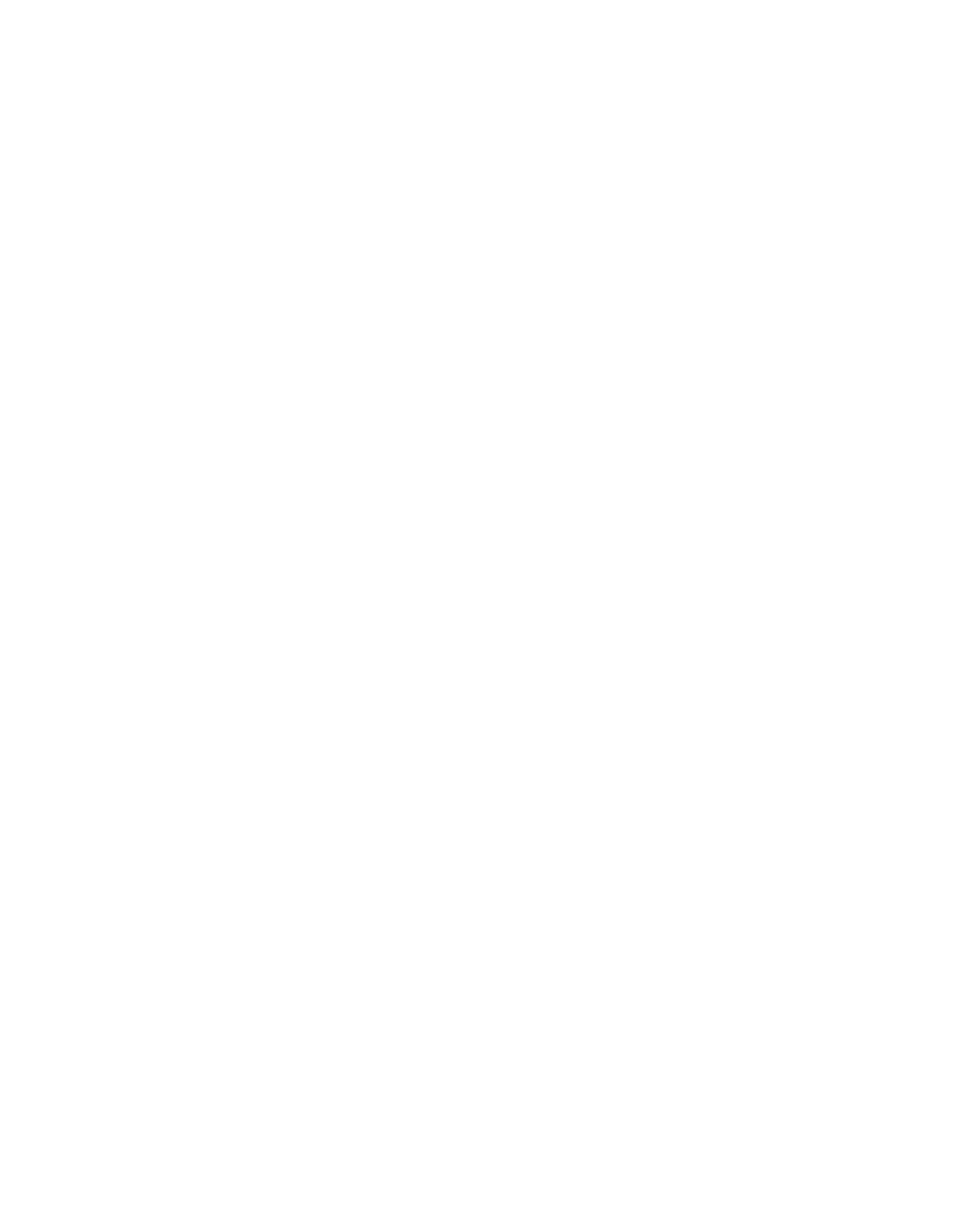<span id="page-4-0"></span>In February 2005 MDOT hired Public Sector Consultants Inc. (PSC) to assess motorist and resident perception of painted rumble strips on Michigan freeways and assess driver behavior and preferences as well as community perceptions. PSC conducted the evaluation using a survey and focus group interviews—written surveys for residents who live close to the freeways and focus group interviews of commercial fleet drivers including law enforcement officials.

The assessment included:

- A targeted survey of residents living within two miles of the freeways containing the new painted rumble strips, to evaluate their perceptions of noise and other quality-oflife issues that are associated with the rumble strips as well as to gauge their reaction to the strips as users of the freeway
- **Focus group interviews with frequent users of the freeways (e.g., commercial fleet** drivers and law enforcement officials) to determine whether they have noticed the painted rumble strips and to evaluate their experience driving on the freeways on a regular basis
- $\blacksquare$  Identification of areas of concern
- $\blacksquare$  A summary of findings

PSC conducted the survey of residents between Tuesday, November 1, 2005, and Thursday, December 1, 2005; 10,000 residential surveys were mailed. More than fifteen hundred surveys were returned, for a response rate of 15.3 percent. The margin of error for the survey is  $\pm$  3.5 percent at the 95 percent confidence level.

In addition to surveying residents in close proximity to the designated rumble strip areas, PSC gathered information from frequent users of the identified freeway segments. A total of 33 drivers representing five different companies and two law enforcement agencies participated in the focus group discussions between December 7, 2005, and January 15, 2006. At the focus group sessions, pictures of each of the three types of painted rumble strips were displayed. Participants were asked a series of questions related to the overall safety and perceived effectiveness of rumble strips, including their visibility at night and during inclement weather.

## **RESULTS**

Results of the survey and focus group interviews reveal that, by a wide margin, painted rumble strips are accepted and supported by Michigan motorists. Ninety-seven percent of survey respondents are aware of rumble strips and 84 percent believe that they are a very good idea. Generally, motorists are aware of only two of the three types of experimental painted rumble strips; the first is an edge line on the road with a parallel line in the rumble strip; the second is a single line in the rumble strip. The third type, an edge line on the road and a parallel dashed line in the rumble strip, is recognized by approximately 23 percent of respondents; another 41 percent are not sure whether they have seen this type of rumble strip marking. When respondents were asked if they have ever seen the three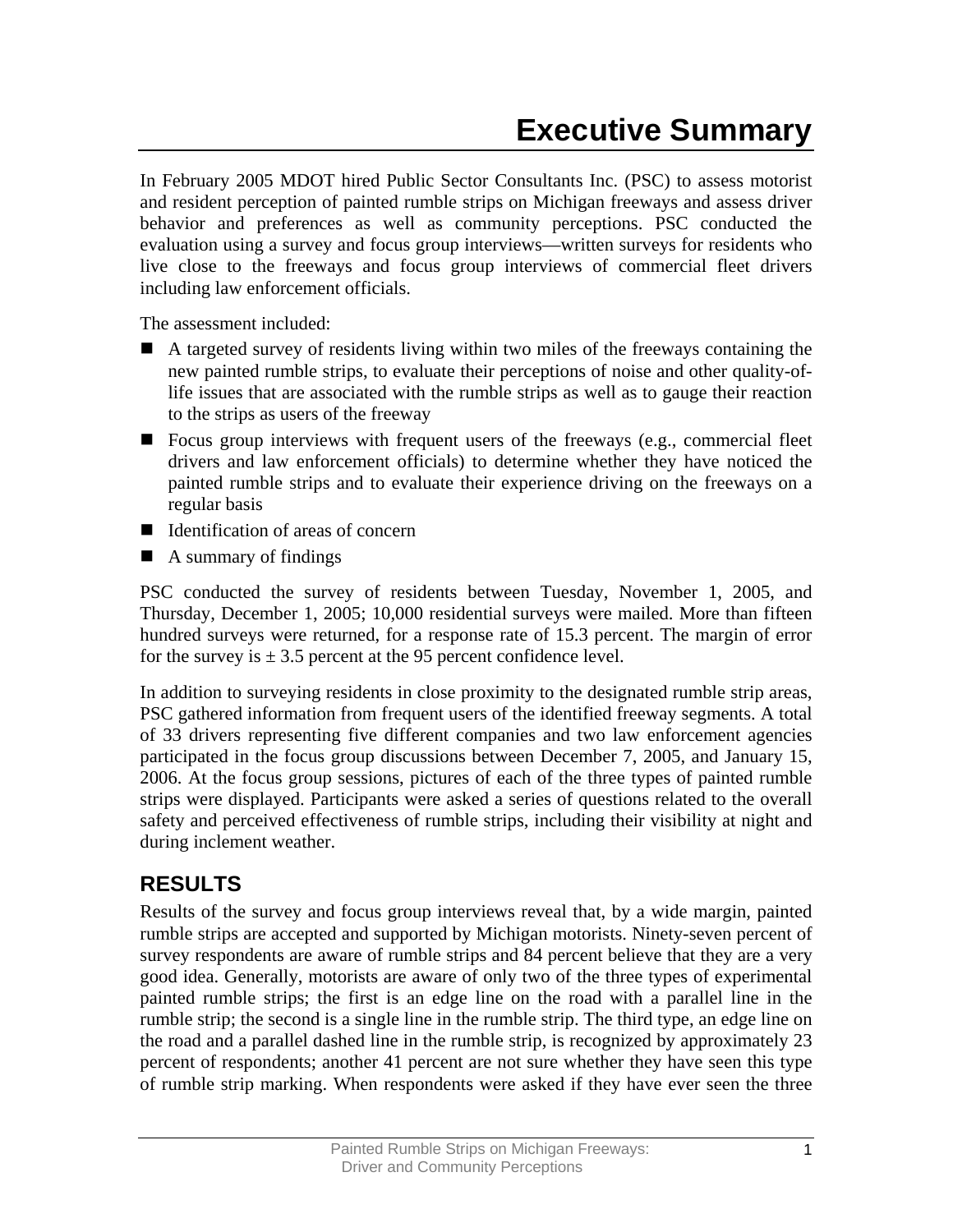<span id="page-5-0"></span>different rumble strip patterns at night in the rain, between one-third and one-half of the respondents are unsure whether they have seen any of the three patterns.

# **HOUSEHOLD SURVEY: MAJOR FINDINGS**

- Ninety-seven percent of those surveyed are aware of the purpose of the rumble strips.
- In general, most survey respondents are very positive about the rumble strips. About 84 percent "strongly" or "somewhat" agree that the rumble strips warn them when they are distracted while driving and 77 percent feel safer because of the rumble strips.
- Four out of five respondents think that rumble strips increase the vigilance of drowsy or inattentive motorists (81 percent and 80 percent, respectively).
- Improving the visibility of the road edge at night is an additional benefit noted by about 71 percent of respondents, and nearly two-thirds believe that rumble strips improve drivers' ability to see the road edge when visibility deteriorates during rain and snow.
- Respondents are able to recognize two types of experimental rumble strip markings an edge line on the road with a parallel line in the rumble strip and a single line in the rumble strip—at rates of 58 percent and 60 percent, respectively. The third type of marking, an edge line on the road with a parallel *dashed* line in the rumble strip, is familiar to less than one-quarter (23 percent) of the respondents.
- When shown the different marking schemes, most respondents have an opinion about the legality of using the road shoulder. A plurality (43 percent or more) believe that use of shoulders as depicted in all three pictures is legal, compared to 25 percent or fewer who believe such use of the shoulders is illegal.
- Asked to choose their preferred pattern after being told that painted rumble strips enhance their visibility at night, the highest percentage of respondents (41.3 percent) chose the pattern in which there is an edge line on the road and a parallel line in the rumble strip.
- A majority of respondents (53 percent) can hear noise from the nearest highway or interstate. Eighty percent of residents closest to the highway (0.5 mile or less) report hearing noise. This percentage declines to 30 percent for residents living 1.5 to 2 miles from the interstate or highway.
- The level of noise from the rumble strips has minimal impact on most respondents. Ninety-one percent do not feel the need to close windows to limit the noise from the rumble strips. Only a few spend less time outside or have written a letter to MDOT to complain because of rumble strip noise (1.9 and 1.0 percent, respectively).

# **FOCUS GROUP INTERVIEWS: MAJOR FINDINGS**

- Rumble strips generally make commercial drivers feel safer on freeways.
- **Primary benefits of rumble strips include alerting inattentive and drowsy motorists.**
- Most motorists are not aware of the different types of experimental marking patterns used on the rumble strips in the study area.
- Drivers recommend that an optimum placement of rumble strips is 8–14 inches from the edge line. Placement of the rumble strip less than 8 inches from the edge line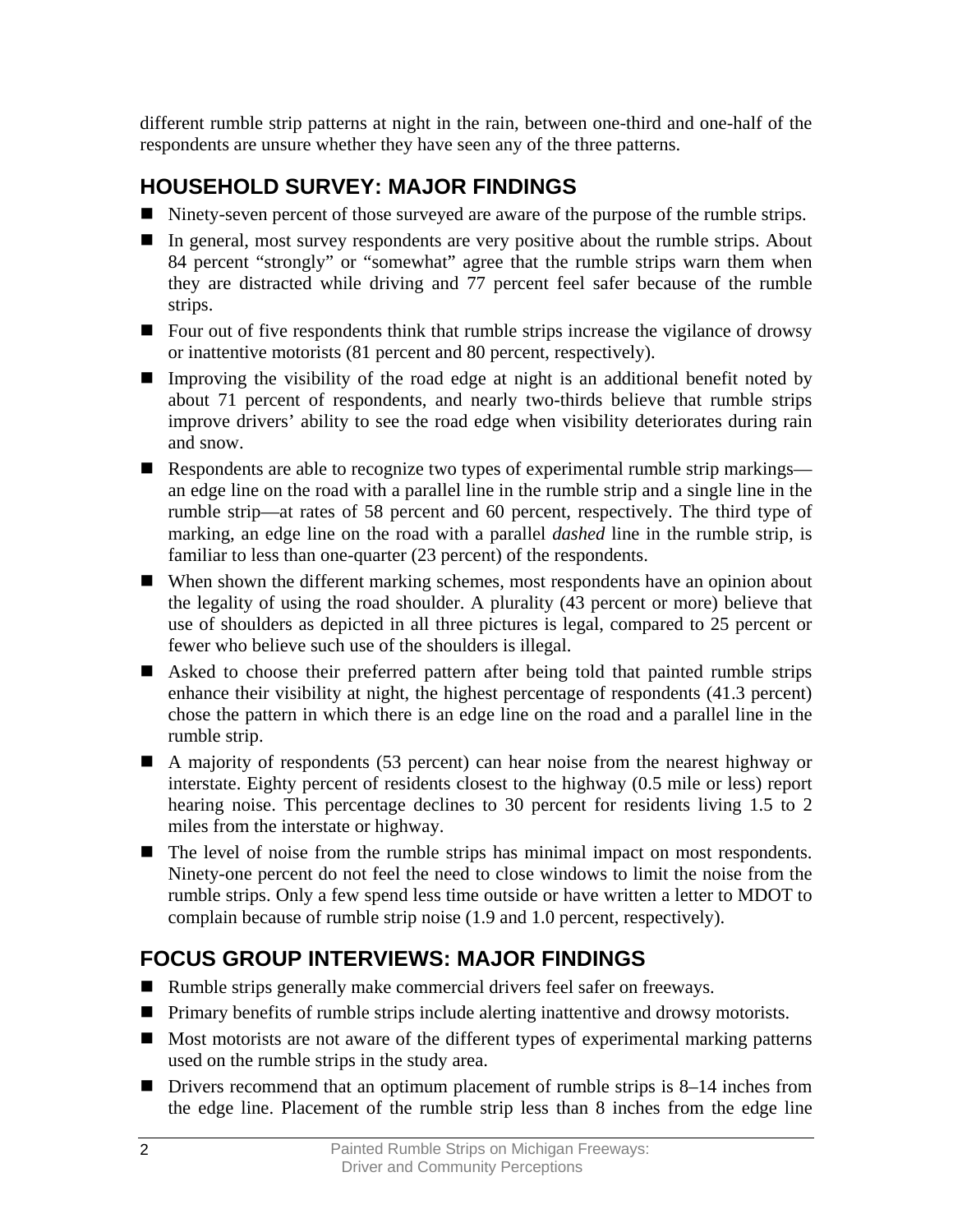increases the incidence of tire contact with rumble strips by motorists, who have a tendency to overcorrect and cross the centerline, creating unsafe conditions.

- Rumble strips are particularly effective during winter months by helping drivers delineate the road edge in snow-covered conditions.
- To enhance safety, drivers recommend that MDOT improve maintenance of painted edge lines and centerlines; while rumble strips provide early notification to a driver veering off the freeway, painted edge lines provide an important visual cue for lane orientation and for navigating the freeway safely.
- Edge line visibility could be enhanced with reflective vinyl or placement of reflective pucks or discs similar to those used in Indiana.
- **Tractor-trailer drivers indicate that rumble strips can be an annoyance in construction** zones as drivers are often forced to drive on the rumble strips when the road shoulder is used as an alternate driving lane.
- Rumble strips alert law enforcement personnel making routine traffic stops on the freeway to cars that stray onto the shoulder, adding a considerable safety benefit. The same is true for motorists that must change a flat tire on the freeway shoulder.
- While not directly related to rumble strips, there is consensus that a wider freeway shoulder would enhance overall safety.
- Law enforcement personnel suggest that in addition to painted rumble strips, MDOT should provide more and higher visibility signage on Michigan freeways to enhance safety. For example, Michigan freeways should contain signage that instructs motorists to use the right lane at all times except when passing.
- Law enforcement personnel also recommend that MDOT increase the number of public service announcements about driving laws that apply to Michigan freeways.
- Commercial and law enforcement personnel are extremely pleased that MDOT undertook this study and sought their input to help make Michigan's freeways safer.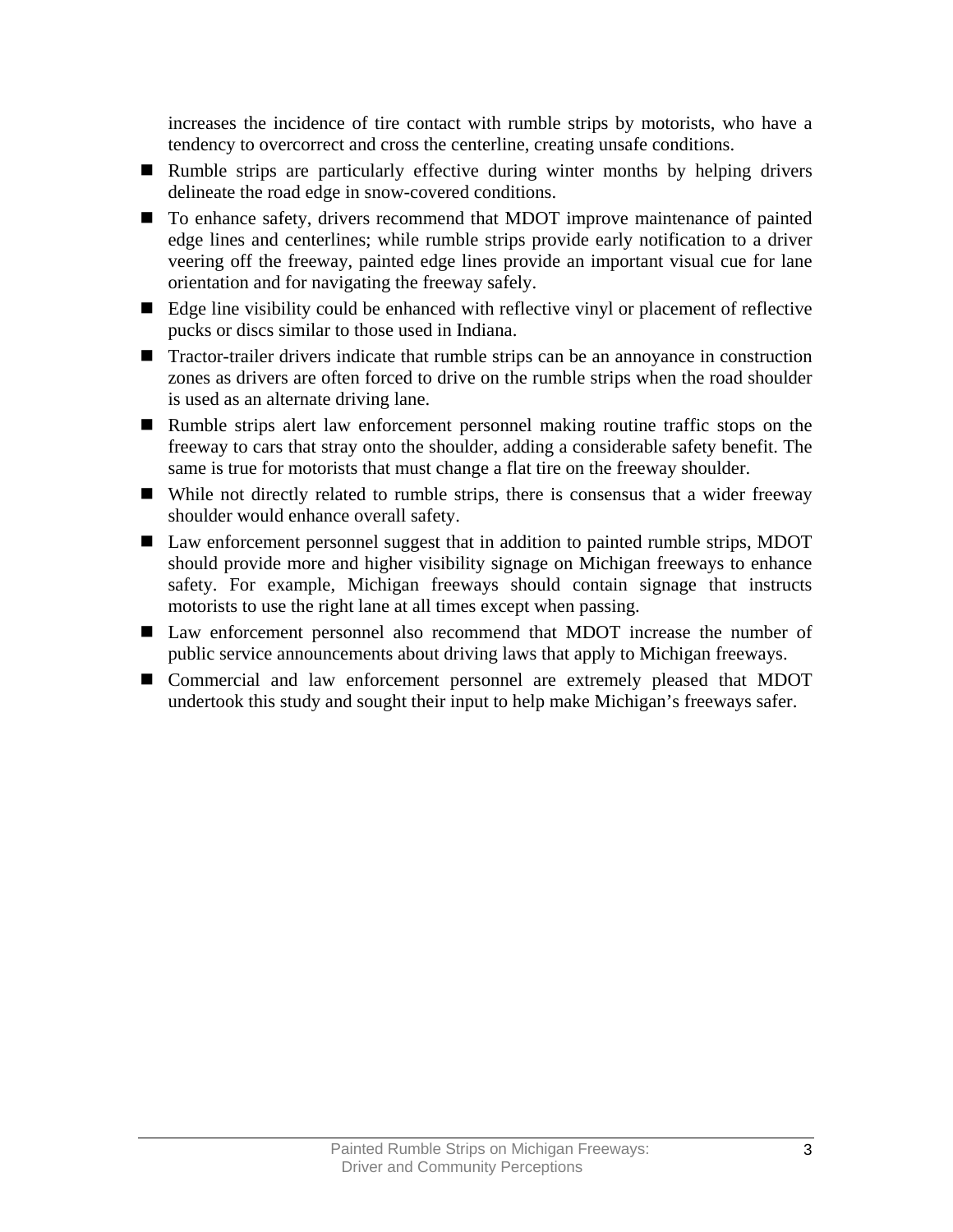# **Background**

<span id="page-7-0"></span>Between 2003 and 2005, the Michigan Department of Transportation (MDOT) installed painted rumble strips and pavement markings on approximately [1](#page-7-1)60 miles of freeways<sup>1</sup> in seven counties in the Grand Rapids region. Approximately half of these rumble strips were installed according to existing MDOT guidelines, while the other half were installed using a variation in the location of the rumble strip and painted edge lines. A rumble strip is a length of indented pavement parallel to the direction of travel that causes a car's tires to vibrate as a warning that the vehicle is leaving the road. An edge line is a solid painted line between 4 and 6 inches wide, running parallel to the direction of vehicle travel, that separates a driving lane from the shoulder. Edge lines on the right-hand side of the travel direction are white; edge lines on the left side of the travel direction are yellow.

Public Sector Consultants Inc. (PSC) was hired by the MDOT in February 2005 to assess the public reaction to painted shoulder rumble strips on Michigan freeways. The focus of the study was on two distinct driving populations:

- Residents whose homes are near the freeway—to evaluate their perceptions of noise and other quality-of-life issues that are associated with the rumble strips as well as to gauge their reaction to the strips as users of the interstate
- **Figure 1** Frequent users of the interstate, including commercial fleet drivers (e.g., U.S. Postal Service, Spartan Stores)—to determine whether they have noticed the painted rumble strips and to evaluate their experience driving the interstate on a regular basis

MDOT was interested in understanding the perceptions of both automobile and commercial fleet truck drivers, as well as homeowners that live within two miles of selected freeways. The department was particularly interested in knowing whether the experimental marking patterns with an edge line on the pavement and an auxiliary marking in the rumble strip led drivers to believe that the road shoulder should not be used for emergency purposes. The location of the experimental rumble strip markings is shown in Exhibit 1.

<span id="page-7-1"></span><sup>&</sup>lt;sup>1</sup>PSC recognizes that the terms "freeway," "interstate," and "highway" have specific meaning for transportation planners and professionals. To simplify this report, PSC will use these terms interchangeably to refer to all the areas where these rumble strips have been installed.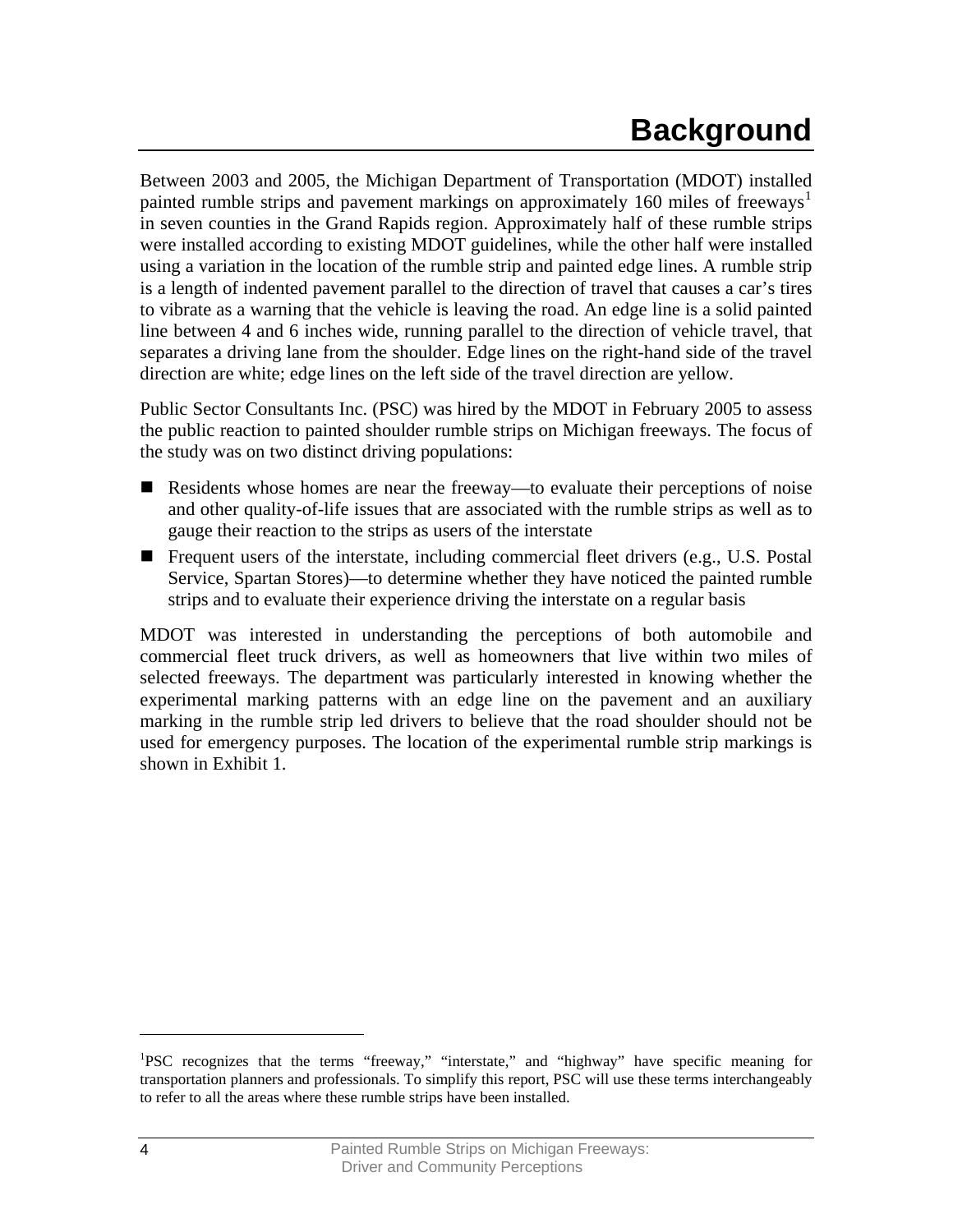

**EXHIBIT 1**  MDOT Rumble Strip Placement

SOURCE: Public Sector Consultants Inc.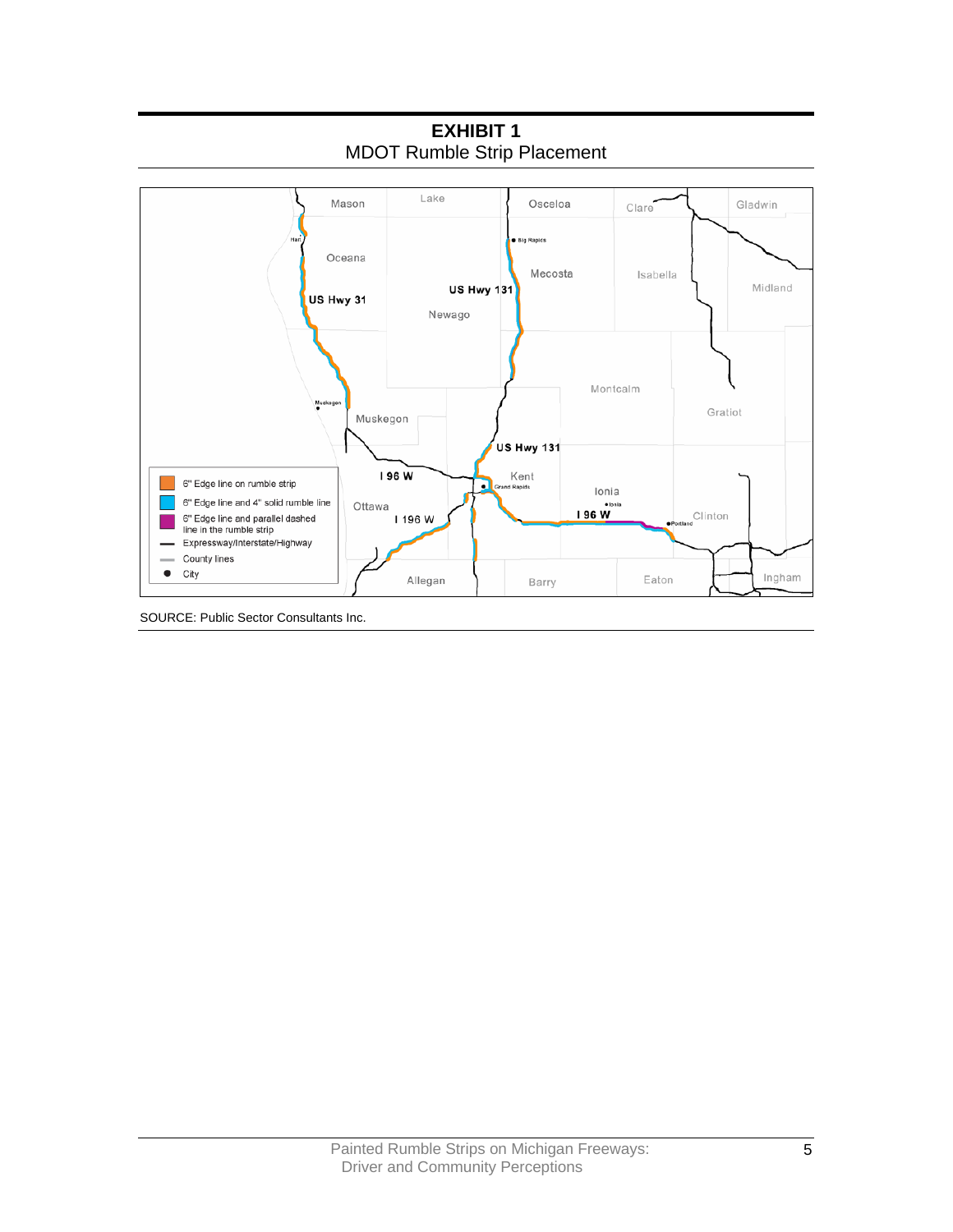# **Survey Methodology and Results**

## <span id="page-9-0"></span>**METHODOLOGY**

To understand and evaluate the effects of the experimental painted rumble strips, two distinct groups of people were surveyed. First, residents of households within two miles of the freeway containing the experimental strips were surveyed to measure any increased awareness of the nearby rumble strips. These people also were assumed to be frequent highway users and were asked if they had noticed the painted rumble strips as part of their commuting/driving in the area containing the strips.

Second, MDOT wished to measure the effect of the painted rumble strips on other frequent users of the highway, specifically commercial fleet drivers. This assessment was a more complicated undertaking, as freeway users do not make themselves known as they travel over a specific segment of interstate or state road. Therefore, the following groups were asked to participate in focus groups and evaluate their experiences traveling the identified segments of road on a regular basis:

- Fleet transport truck drivers for major companies (e.g., Spartan Stores)
- Regional delivery trucks (e.g., U.S. Postal Service)
- Local public safety agencies (e.g., Kent County Sheriff, Michigan State Police)
- $\blacksquare$  Bus drivers (commercial)

The photographs of the three styles of painted rumble strip markings shown in Exhibit 2 were displayed during the focus groups and reproduced in the survey.

### **EXHIBIT 2**  Experimental Rumble Strip Markings



An edge line **on** the road, a parallel line **in** the rumble strip.

SOURCE: Public Sector Consultants Inc.



A single line **in** the rumble strip.



**Picture 1 Picture 2 Picture 3**  An edge line **on** the road, a parallel dashed line **in** the rumble strip.

## *Survey*

Each survey packet was distributed through the U.S. mail, and included:

- A cover letter written by PSC on PSC letterhead
- $\blacksquare$  A four-page survey
- A postage-paid, business reply envelope to return the survey to PSC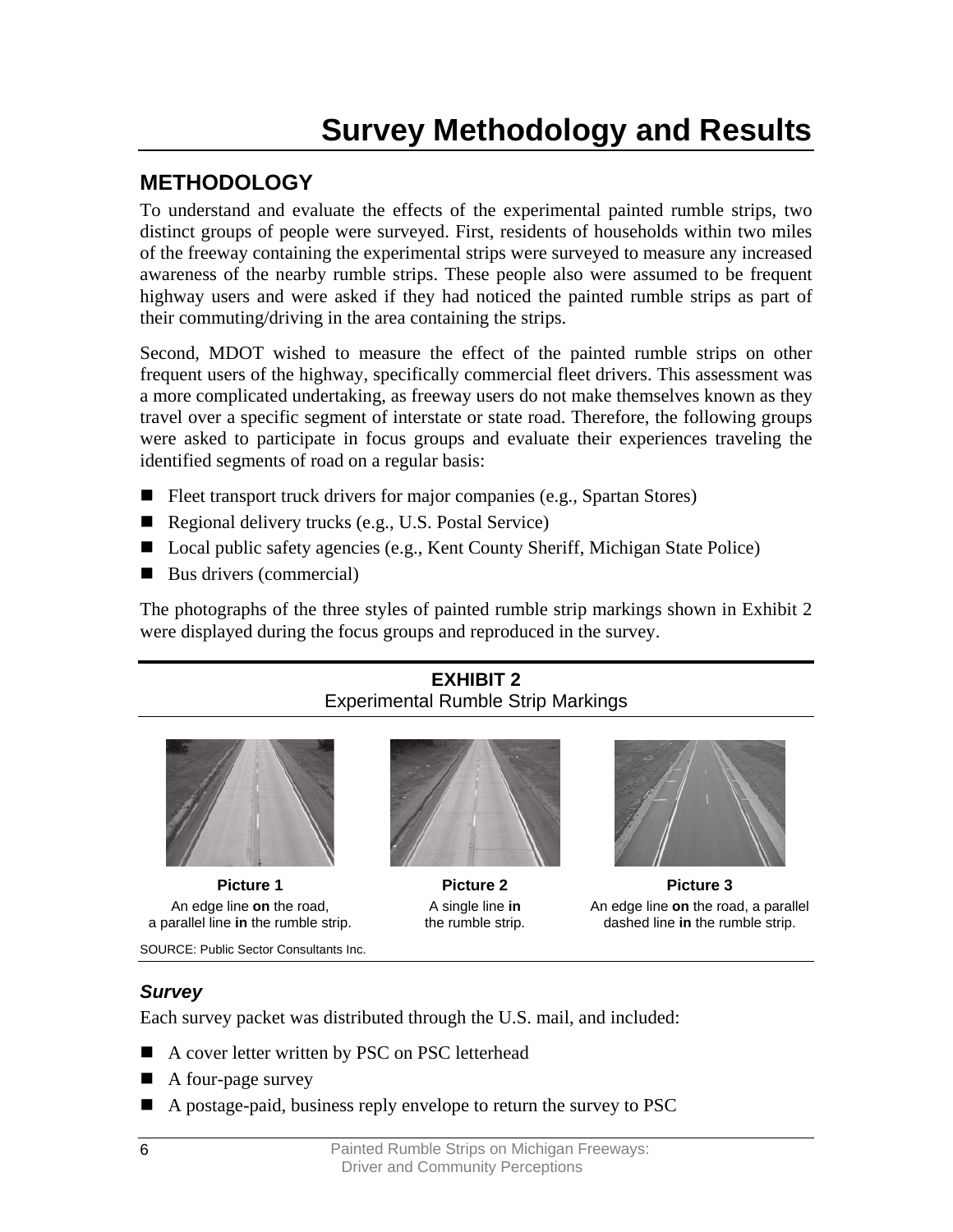### *Drawing the Sample*

To reach the homes within two miles of the freeway, PSC used TIGER-based GIS software to locate the precise sections of interstate in the 11 Michigan counties where the experimental painted rumble strips were located. Once these areas were identified, PSC created buffer regions of 0.5, 1, 1.5, and 2.0 miles around these sections and generated a list of Zip+4 Codes contained in the buffer regions. These Zip Codes—60,000 in all were sent to a commercial database supplier to generate a count of the number of residential mailing addresses in each of the Zip+4 regions.

In four counties—Allegan, Clinton, Mason, and Newaygo—a total of only 680 residential addresses were identified because these counties contain very small portions of the study areas. In comparison, in the other seven counties more than 110,000 residential addresses were identified; a majority (more than 80,000) were in Kent County alone. Therefore, PSC excluded the four counties with the smallest counts from the survey sample.

To draw the final stratified random sample, PSC combined the seven counties into five groups so that no group had fewer than 3,000 residences; this step was necessary to ensure the best possibility that surveys sent to each of the five geographic areas would result in valid data for each individual region. PSC then instructed the commercial database supplier to randomly draw residential addresses in the following quantities for each area:

- Oceana and Muskegon Counties: 1,250 addresses
- Montcalm and Mecosta Counties: 1,250 addresses
- $\blacksquare$  Ionia County: 1,250 addresses
- Ottawa County: 1,250 addresses
- Kent County: 5,000 addresses

The resulting file contained all valid addresses within the buffer areas.

The resident household survey was conducted between Tuesday, November 1, 2005, and Thursday, December 1, 2005, by PSC. PSC received completed surveys from 1,530 Michigan residents in the seven-county region for a response rate of 15.3 percent. The margin of error for the survey is  $\pm 3.5$  percentage points at the 95 percent confidence  $level.<sup>2</sup>$  $level.<sup>2</sup>$  $level.<sup>2</sup>$ 

Questions in the survey were grouped in five main subject areas:

- General observations/awareness of rumble strips
- Reaction to rumble strips as a motorist (e.g., visibility of rumble strips at night and during inclement weather, perceived safety and effectiveness)
- Location of home/residence

 $\overline{a}$ 

<span id="page-10-0"></span> $2$ <sup>2</sup> This means that you can be 95 percent certain that the reported observation is within 3.5 percentage points of what it would have been if the *entire* population had been surveyed. For example, if a response rate is 65 percent, you can be 95 percent confident that the "true" population value is between 61.5 percent and 68.5 percent. While interesting differences among subgroups (e.g., age, gender, county) are discussed in this report, it is important to note that these differences may not be statistically significant.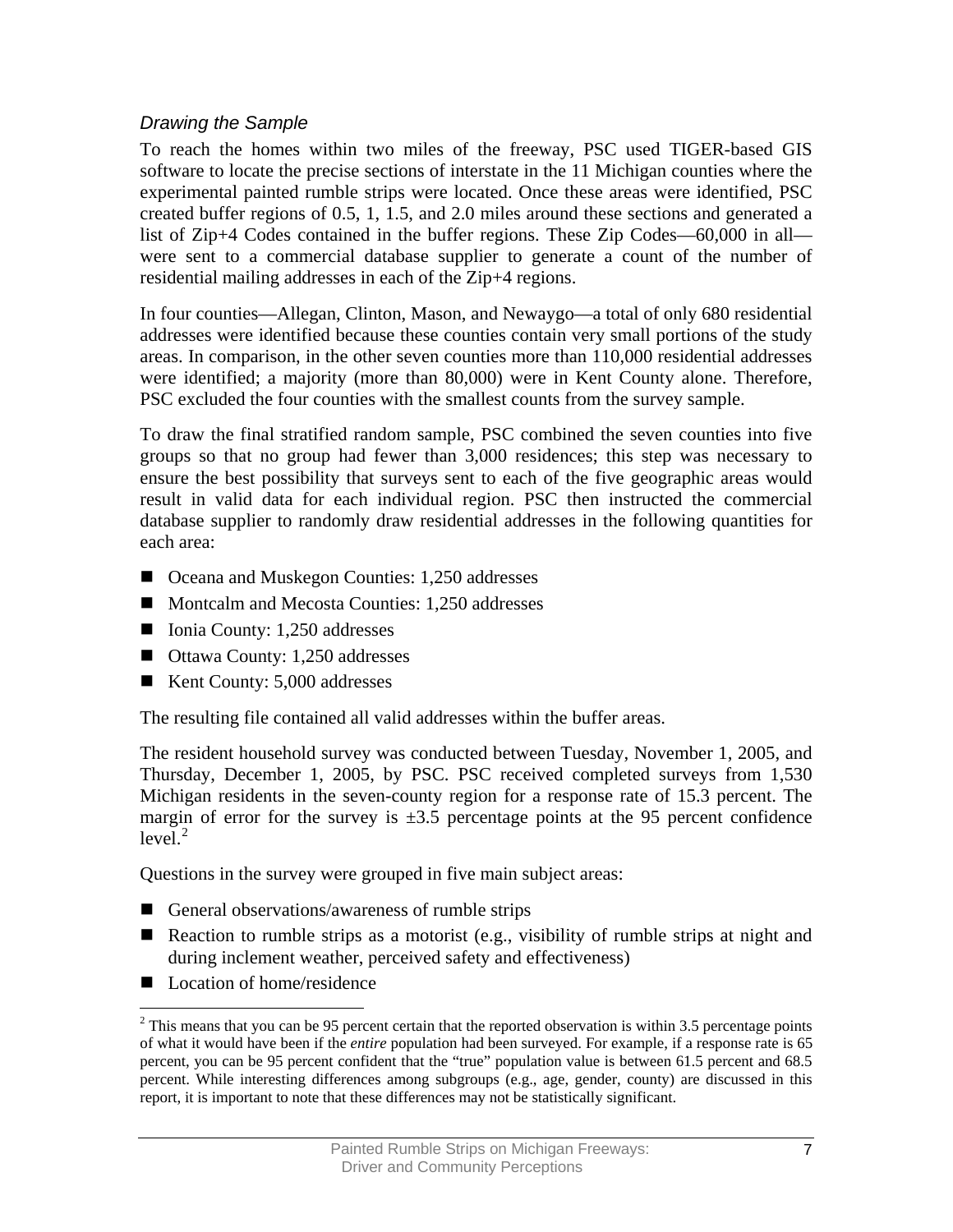- <span id="page-11-0"></span>■ Quality of life
- Background information (e.g., age, employment status)

### *Focus Groups*

Two-person teams from PSC conducted seven focus group sessions, one facilitated dialogue and asked questions and the other served as a recorder. Interviews were conducted between December 7, 2005, and January 15, 2006. Participants were asked a series of questions focusing on the following themes:

- General observations/awareness of rumble strips
- $\blacksquare$  Reaction to rumble strips as a frequent user of the freeway
- **Perceived safety and effectiveness**

## **SURVEY RESULTS**

### *General Observations/Awareness of Rumble Strips*

The first set of survey questions sought to determine the respondents' level of awareness of rumble strips on Michigan freeways. The respondents, by a large margin, are aware of rumble strips and have a positive opinion of them. Ninety-seven percent of those surveyed are aware of the purpose of the rumble strips, and 84 percent think they are a very good idea.

**Question 1:** Prior to reading the definition above, did you know the purpose of shoulder rumble strips?

|                   | <b>Number</b> | Percentage |
|-------------------|---------------|------------|
| Yes               | 1,343         | 97.3%      |
| <b>No</b>         | 25            | 1.8        |
| Don't know/unsure | 12            | 0.9        |
| <b>Total</b>      | 1,380         | 100.0%     |
| Missing           | 23            |            |
|                   |               |            |

SOURCE: Public Sector Consultants Inc.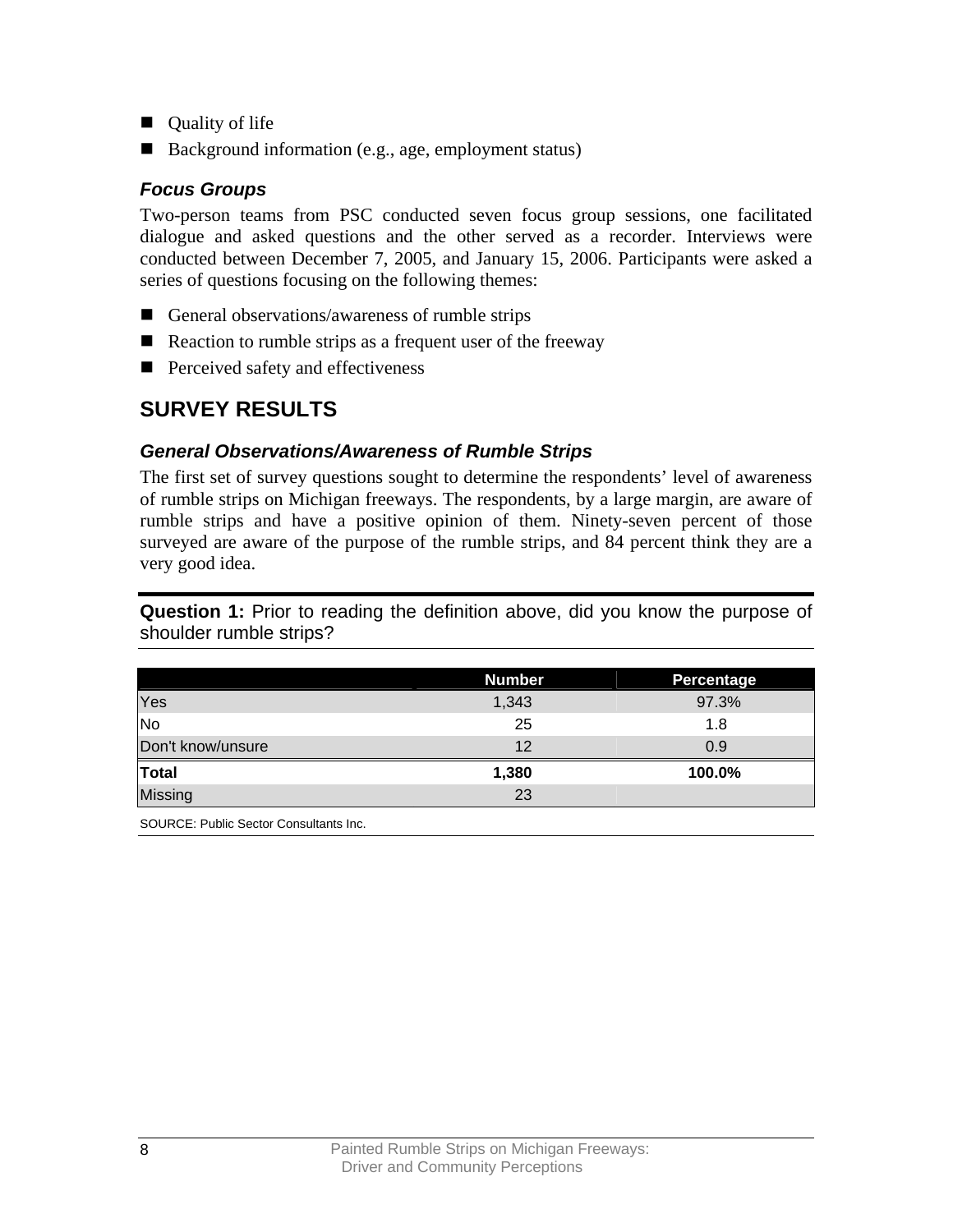**Question 2:** In general, do you think that putting shoulder rumble strips on highways and interstates is a very good idea, somewhat good idea, somewhat bad idea, or very bad idea?

|                                        | <b>Number</b> | Percentage |
|----------------------------------------|---------------|------------|
| Very good idea                         | 1,159         | 83.7%      |
| Somewhat good idea                     | 196           | 14.2       |
| Somewhat bad idea                      | 16            | 1.2        |
| Very bad idea                          | 10            | 0.7        |
| Don't know                             | 3             | 0.2        |
| Total                                  | 1,384         | 100.0%     |
| Missing                                | 19            |            |
| SOURCE: Public Sector Consultants Inc. |               |            |

### *Motorist Reaction to Rumble Strips*

Several questions were asked to better understand motorists' reactions to rumble strips in a variety of weather conditions, including reactions to the three experimental rumble strip patterns in the Grand Rapids region.

**Question 3:** Think about the freeways in your general area—that is, all of the state highways (such as M-52) and federal interstates (such as I-96). As you travel on these roads, have you ever seen, heard, or felt rumble strips on the road edge or shoulder?

|                           | <b>Number</b> | Percentage |
|---------------------------|---------------|------------|
| Yes                       | 1,303         | 94.3%      |
| No                        | 31            | 2.2        |
| Don't know/can't remember | 48            | 3.5        |
| <b>Total</b>              | 1,382         | 100.0%     |
| <b>Missing</b>            | 21            |            |

SOURCE: Public Sector Consultants Inc.

A large majority of motorists (94 percent) have seen, heard, or felt rumble strips on the road edge.

#### **Question 4:** Have you ever seen the following types of painted rumble strips?

|           | Yes |       | No  |       | Don't know |       | Total |        |                |
|-----------|-----|-------|-----|-------|------------|-------|-------|--------|----------------|
|           | #   | %     | #   | %     | #          | %     | #     | %      | <b>Missing</b> |
| Picture 1 | 768 | 58.1% | 176 | 13.3% | 377        | 28.5% | 1,321 | 100.0% | 82             |
| Picture 2 | 754 | 60.2  | 149 | 11.9  | 350        | 27.9  | 1,253 | 100.0  | 150            |
| Picture 3 | 281 | 22.6  | 445 | 35.9  | 515        | 41.5  | 1.241 | 100.0  | 162            |

SOURCE: Public Sector Consultants Inc.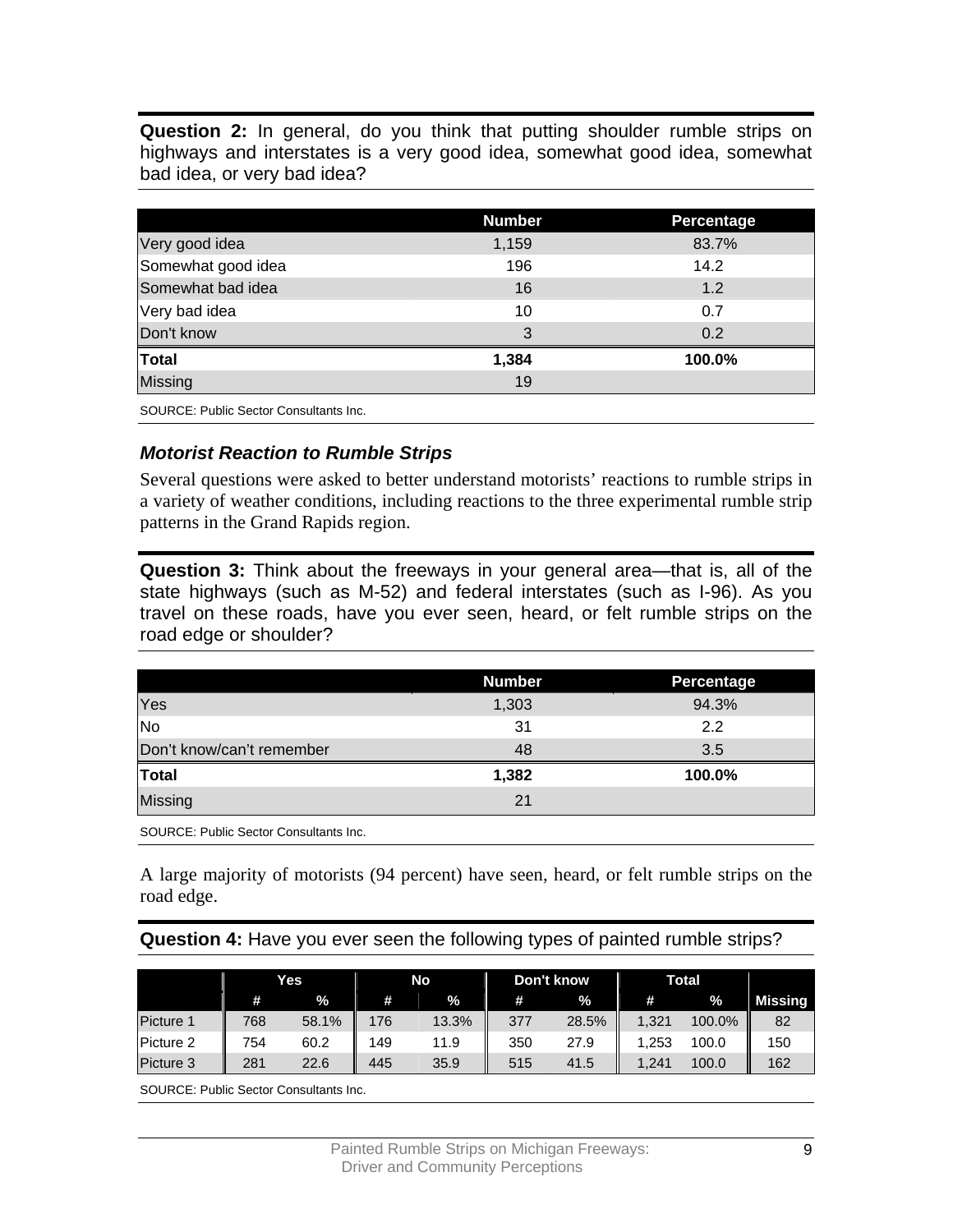The survey contained photographs of three different styles of painted rumble strips. Respondents are able to identify the first and second images at rates of 58 percent and 60 percent, respectively. Less than a quarter of the respondents (23 percent) can identify the third style of marking. (Responses to this question are necessarily affected by the distribution of the rumble strip markings on the roads that respondents regularly use.)

Younger motorists (aged 18 to 54) have higher recognition rates for marking styles 1 and 2 (64 percent and 66 percent, respectively) than respondents aged 55 to 75 (53 percent and 55 percent, respectively).

People residing in Montcalm and Ionia Counties have higher recognition rates (about two-thirds of respondents) for marking styles 1 and 2 than do residents of other counties. Women generally have lower recognition rates for these two styles (52 percent and 54 percent, respectively) than men (62 percent and 64 percent, respectively).

|  | Question 5: Have you ever seen one of these patterns at night in the rain? |
|--|----------------------------------------------------------------------------|
|--|----------------------------------------------------------------------------|

|           | Yes |       | No  |       | Don't know |       | Total |        |         |
|-----------|-----|-------|-----|-------|------------|-------|-------|--------|---------|
|           | m   | $\%$  | #   | %     | #          | $\%$  | #     | $\%$   | Missing |
| Picture 1 | 520 | 41.7% | 255 | 20.4% | 472        | 37.9% | 1.247 | 100.0% | 156     |
| Picture 2 | 465 | 39.2  | 241 | 20.3  | 480        | 40.5  | 1,186 | 100.0  | 217     |
| Picture 3 | 165 | 14.3  | 415 | 36.0  | 573        | 49.7  | 1,153 | 100.0  | 250     |

SOURCE: Public Sector Consultants Inc.

Similar to responses to question 4, the first and second patterns are more readily identified by the respondents than the third at night and in the rain, but at lower rates, 42 percent and 39 percent, respectively. The third type of rumble strip marking is least recognized (14 percent). A significant proportion of respondents—about one-third to onehalf, depending on the style of marking—are unsure whether they have seen any of the patterns at night in the rain.

At night and in the rain, younger people (aged 18 to 54) again have better recognition rates (44 percent for the pattern in picture 2) than older people (a recognition rate of 35 percent for respondents aged 55 to 75 and older). Respondents in Montcalm County have the best recognition rate for the patterns shown in pictures 1 and 2 (63 percent and 55 percent, respectively) at night and in the rain; respondents residing in Muskegon County have the lowest recognition rate in these conditions for the pattern shown in picture 1 (33) percent). At night and in the rain, women are again less likely than men to recognize the patterns in pictures 1 (34 percent vs. 46 percent, respectively) and 2 (31 percent vs. 44 percent, respectively).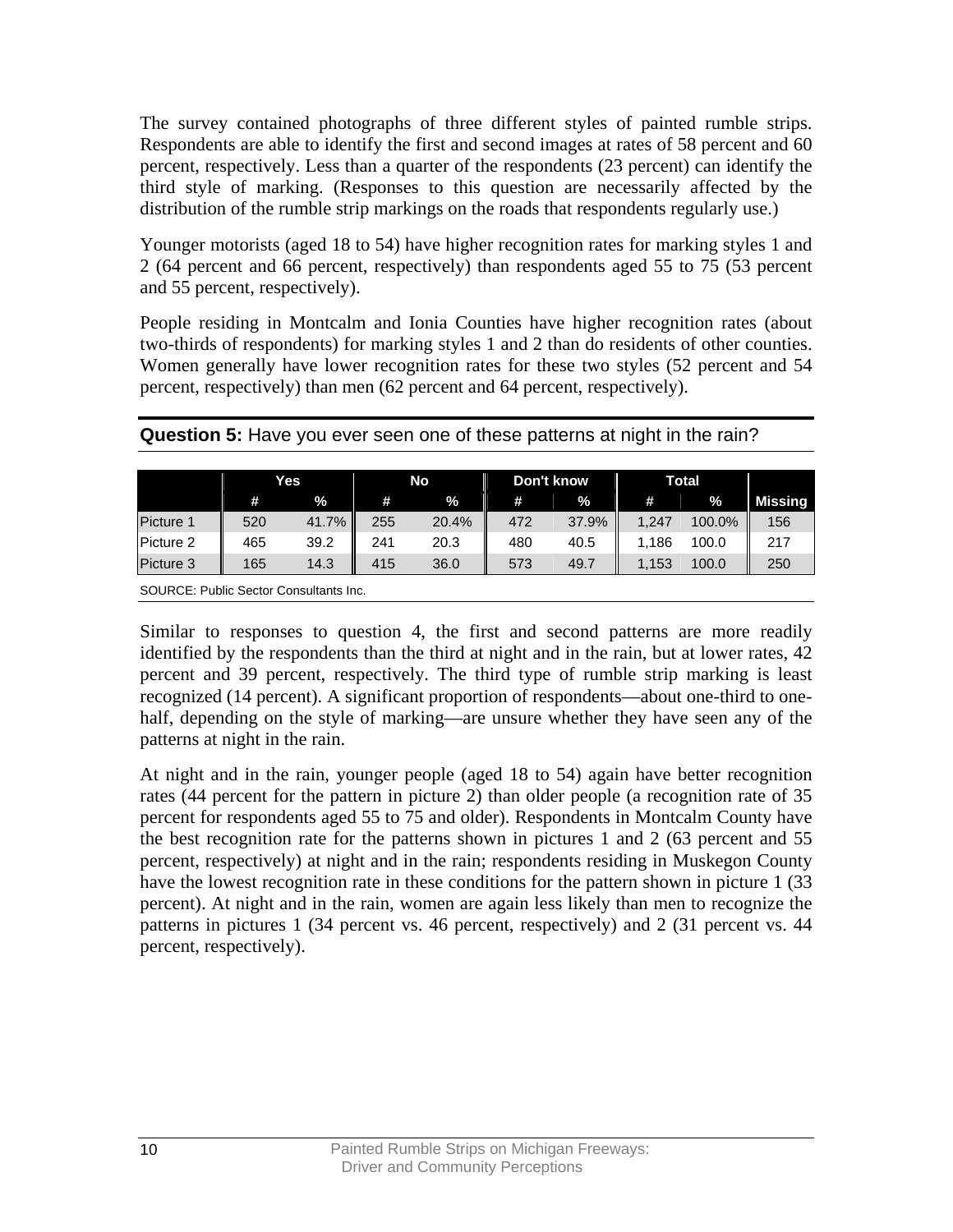**Question 6a:** Was the visibility of the line **in** the rumble strip enhanced in comparison to the edge line **on** the road?

|                                        |     | No<br>Don't know<br>Yes |     |       | Total |       |     |        |                |
|----------------------------------------|-----|-------------------------|-----|-------|-------|-------|-----|--------|----------------|
|                                        | #   | $\%$                    | #   | $\%$  | #     | %     | #   | $\%$   | <b>Missing</b> |
| Picture 1                              | 286 | 37.3%                   | 138 | 18.0% | 343   | 44.7% | 767 | 100.0% | 636            |
| Picture 2                              | 241 | 33.6                    | 149 | 20.8  | 327   | 45.6  | 717 | 100.0  | 686            |
| Picture 3                              | 124 | 17.9                    | 116 | 16.8  | 451   | 65.3  | 691 | 100.0  | 712            |
| SOURCE: Public Sector Consultants Inc. |     |                         |     |       |       |       |     |        |                |

About one-third of respondents think that the types of rumble strip marking in the first and second images have greater visibility than the edge line on the road, more so than the dashed line in picture 3 (18 percent). For each marking pattern, however, a plurality of the respondents (and in the case of the third style of marking, nearly two-thirds of respondents) cannot determine whether the rumble strip marking has enhanced visibility compared to the edge line of the road.

More than 43 percent of respondents aged 25 to 34 think that the visibility of the line in the rumble strip is enhanced compared to the edge line for the styles in pictures 1 and 2. This percentage decreases markedly for respondents aged 75 and older (27 percent and 18 percent for the patterns in pictures 1 and 2, respectively).

**Question 6b:** If you knew that a paint line placed on a rumble strip enhanced the visibility of the paint line at night in the rain, which of the three paint patterns would you prefer to see used on Michigan's roadways?

|                      | <b>Number</b> | Percentage |
|----------------------|---------------|------------|
| Picture 1            | 525           | 41.3%      |
| Picture 2            | 309           | 24.3       |
| Picture 3            | 436           | 34.3       |
| $\frac{1}{\sqrt{1}}$ | 1,270         | 100.0%     |
| <b>Missing</b>       | 133           |            |
|                      |               |            |

SOURCE: Public Sector Consultants Inc.

NOTE: Percentages in response rates may not = 100 due to rounding.

Overall, the highest preference is for the pattern in picture 1 (41 percent) followed by the pattern in picture 3 (34 percent) and the style in picture 2 (24 percent). This same ranking holds regardless of county of residence, distance of residence from the highway or interstate, or gender. In contrast, 64 percent of younger respondents (aged 18 to 24) favor the marking style in picture 3, while respondents aged 45 to 54 rank the patterns in pictures 1 and 3 about the same (approximately 38 percent).

It is noteworthy that many respondents prefer the pattern in picture 3 even though that marking style has the lowest recognition rates.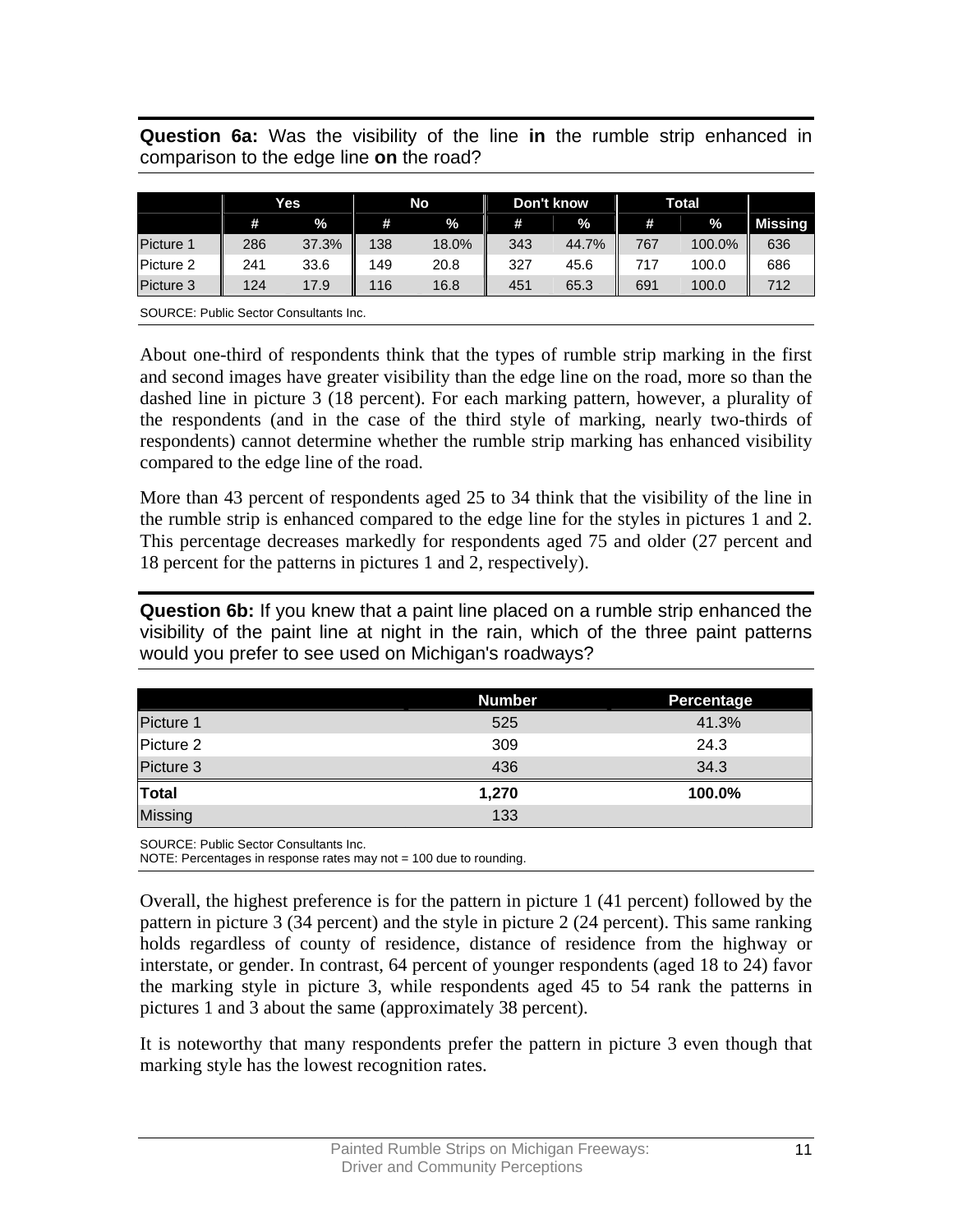**Question 7:** Which of the following best describe the benefits that you believe the painted shoulder rumble strips add to Michigan roads?

|                                                                                                                    | <b>Number</b> | Percentage |
|--------------------------------------------------------------------------------------------------------------------|---------------|------------|
| Improve the visibility of the road at night                                                                        | 994           | 70.8%      |
| Provide warning to drowsy drivers                                                                                  | 1,133         | 80.8       |
| Alert inattentive drivers who stray off the highway surface                                                        | 1,119         | 79.8       |
| Improve a driver's ability to see the road edge when<br>conditions reduce visibility (such as during rain or snow) | 935           | 66.6       |
| <b>Total</b>                                                                                                       | 1,403         |            |
|                                                                                                                    |               |            |

SOURCE: Public Sector Consultants Inc.

No matter which pattern of marking they prefer, respondents are positive about the benefits of the painted shoulder rumble strips. Four out of five respondents think that painted rumble strips increase the vigilance of drowsy or inattentive motorists (81 percent and 80 percent, respectively). About 71 of respondents think that painted rumble strips improve the visibility of the road at night. Nearly two-thirds believe that painted rumble strips improve motorists' ability to see the road edge visibility deteriorates during rain and snow.

Those aged 25 to 44 are least likely to acknowledge the visibility benefits of painted rumble strips: only 61 percent think the painted rumble strips improve the visibility of the road at night (item [a] above) and 57 percent think they help the driver see the road edge when visibility is limited (item [d]). Residents of Ionia County are also less likely than residents of other counties to note these visibility benefits, with 65 percent and 58 percent selecting items [a] and [d], respectively.

**Question 8:** Please mark whether you agree or disagree with each of the following statements.

|                                                                                               | <b>Strongly</b><br>agree | Somewhat<br>agree | <b>Neutral</b> | <b>Somewhat Strongly</b><br>disagree | disagree | Don't<br>know | Total | <b>Missing</b> |
|-----------------------------------------------------------------------------------------------|--------------------------|-------------------|----------------|--------------------------------------|----------|---------------|-------|----------------|
| If use the interstate to<br>get to work and am<br>largely unaware of<br>the rumble strips.    | 9.1%                     | 7.0%              | 21.8%          | 7.9%                                 | 46.9%    | 7.4%          | 1,259 | 144            |
| I was drowsy and hit<br>the rumble strips and<br>they alerted me.                             | 42.1                     | 21.1              | 15.1           | 3.3                                  | 14.3     | 4.1           | 1,305 | 98             |
| The rumble strips<br>have warned me<br>when I was<br>distracted on the<br>interstate highway. | 60.0                     | 24.2              | 6.6            | 2.9                                  | 4.5      | 1.9           | 1,332 | 71             |
| I feel safer using the<br>interstate because of<br>the rumble strips.                         | 47.9                     | 29.4              | 16.1           | 2.2                                  | 2.9      | 1.5           | 1,316 | 87             |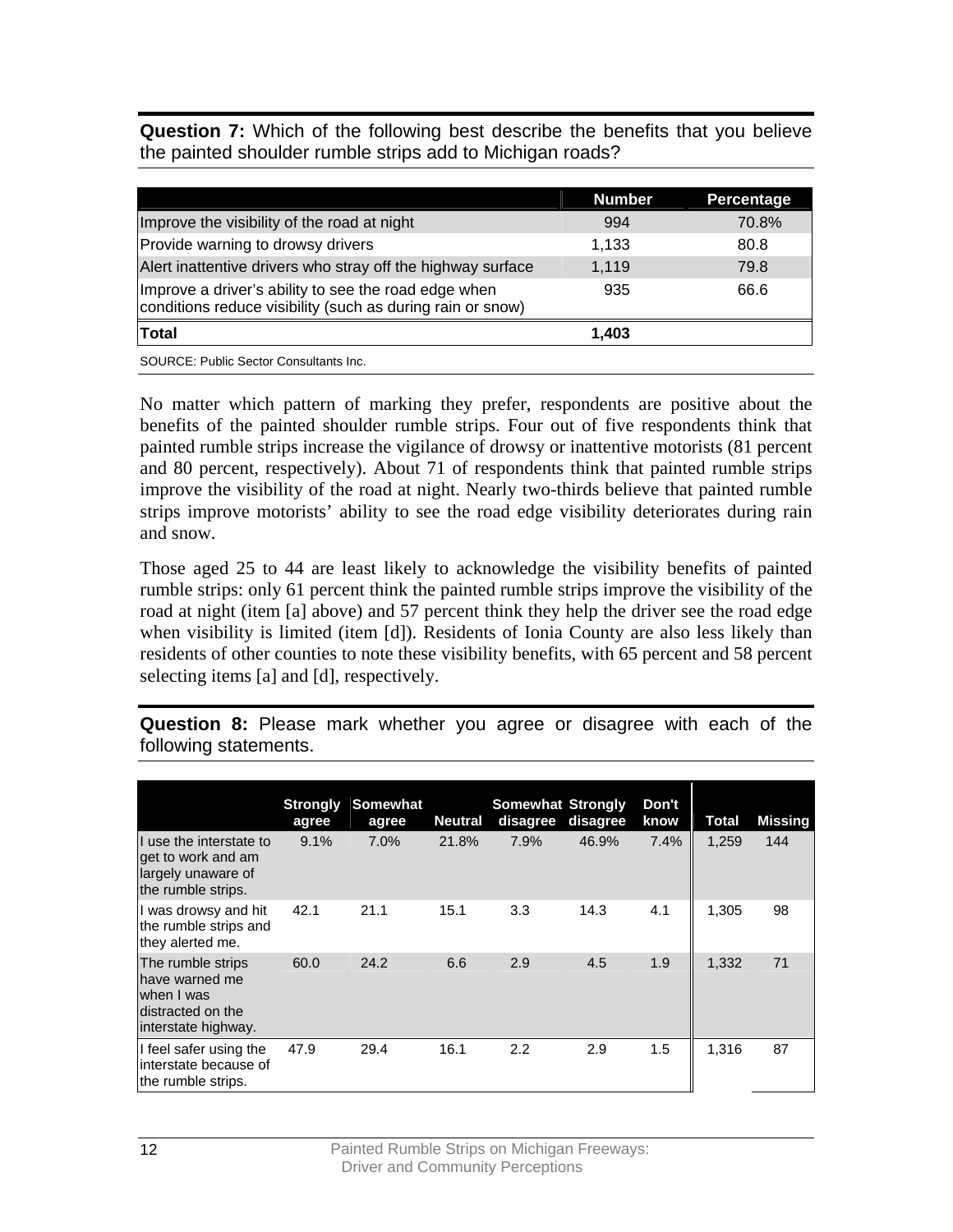|                                                                                           | agree | <b>Strongly Somewhat</b><br>agree |     | <b>Somewhat Strongly</b><br>Neutral disagree disagree |      | Don't<br>know | <b>Total</b> | <b>Missing</b> |
|-------------------------------------------------------------------------------------------|-------|-----------------------------------|-----|-------------------------------------------------------|------|---------------|--------------|----------------|
| I don't like the rumble<br>strips because of the<br>noise made when I<br>drive over them. | 2.2   | 4.2                               | 7.9 | 11.1                                                  | 72.9 | 1.6           | 1.303        | 100            |
| The rumble strips are<br>unimportant.                                                     | 2.9   | 1.5                               | 3.1 | 9.8                                                   | 81.5 | 1.2           | 1.311        | 92             |
|                                                                                           |       |                                   |     |                                                       |      |               |              |                |

SOURCE: Public Sector Consultants Inc.

Most survey respondents are very positive about the painted rumble strips. About 84 percent "strongly" or "somewhat" agree that the rumble strips warn them when they are distracted while driving, and 77 percent feel safer because of the rumble strips. Sixtythree percent "strongly" or "somewhat" agree that the rumble strips alert them when they are drowsy. By a large majority (82 percent), survey respondents "strongly" disagree with the statement that rumble strips are unimportant. Nearly three-quarters of respondents (73 percent) "strongly" disagree with the statement, "I don't like the rumble strips because of the noise made when I drive over them." Nearly half of the respondents (47 percent) strongly disagree with the statement, "I use the interstate to get to work and am largely unaware of the rumble strips."

Respondents younger than age 55 are more likely to be aware of the rumble strips than those over the age of 55 (60 percent compared to 50 percent, respectively). This may be because a larger proportion of the younger respondents are in the work force. Eighty-two percent of those over age 55 "strongly" or "somewhat" agree that they feel safer because of the rumble strips, compared to 71 percent of those under the age of 55.

Residents of Mecosta and Oceana Counties are more likely than residents of other counties to "strongly" agree that the rumble strips alert them when they are drowsy (55 percent and 53 percent, respectively) or distracted (67 percent and 71 percent, respectively).

|           |     | Legal | <b>Illegal</b> |       | Don't know |       | Total |        |         |
|-----------|-----|-------|----------------|-------|------------|-------|-------|--------|---------|
|           | #   | %     | #              | %     | #          | $\%$  | #     | %      | Missing |
| Picture 1 | 608 | 47.2% | 289            | 22.4% | 392        | 30.4% | ,289  | 100.0% | 114     |
| Picture 2 | 557 | 44.6  | 299            | 24.0  | 392        | 31.4  | .248  | 100.0  | 155     |
| Picture 3 | 527 | 42.5  | 262            | 21.1  | 452        | 36.4  | ,241  | 100.0  | 162     |

**Question 9:** Based on the paint patterns shown on page 2 and your understanding of Michigan traffic law, is the use of the shoulder legal or illegal?

SOURCE: Public Sector Consultants Inc.

Most respondents have an opinion about the legality of placing rumble strips on the road shoulder. A plurality (43 percent or more) believes that use of shoulders as depicted in all three of the pictures is legal. Only 24 percent or less believe such use is illegal.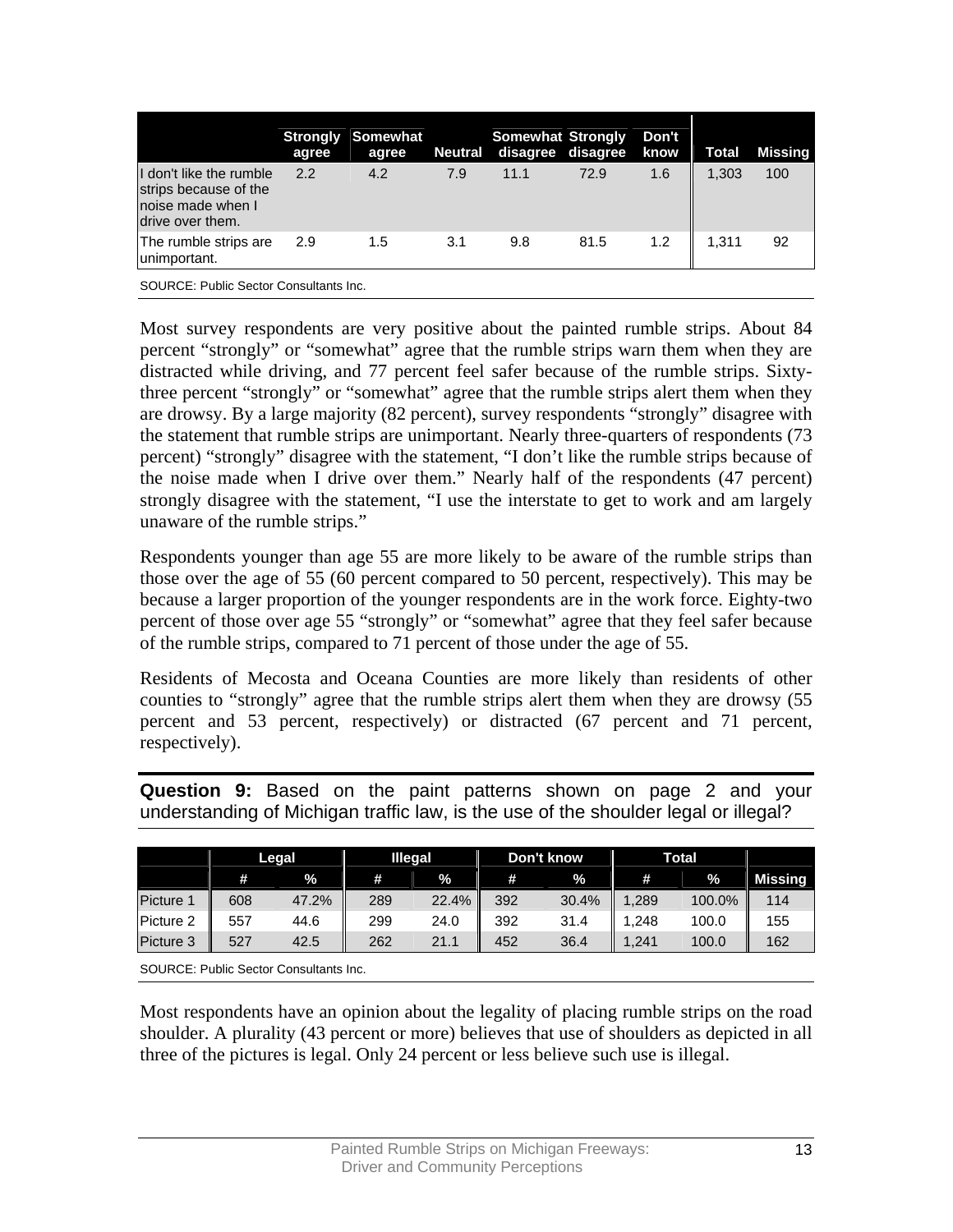Residents of Muskegon and Ionia Counties are least likely to consider the rumble strip pattern shown in picture 2 legal (38 percent and 36 percent, respectively). Residents of Ottawa County are most likely to consider the shoulder use in picture 3 legal (49 percent). Respondents aged 65 and older are the most unsure of the legality of using the shoulder for painted rumble strips (38 percent, 41 percent, and 46 percent for the styles shown in pictures 1, 2, and 3, respectively).

### *Location of Home/Residence*

**Question 10:** From your home (that is, at the address where you received this survey), can you hear any noise from the nearest highway or interstate?

|                | <b>Number</b> | <b>Percentage</b> |
|----------------|---------------|-------------------|
| Yes            | 719           | 52.7%             |
| No             | 639           | 46.8%             |
| Don't know     | 6             | 0.4%              |
| Total          | 1,364         | 100.0%            |
| <b>Missing</b> | 39            |                   |

SOURCE: Public Sector Consultants Inc.

NOTE: Percentages in response rates may not = 100 due to rounding.

Most respondents (53 percent) can hear noise from the nearest highway or interstate. Eighty-three percent of residents living 0.5 miles or less from the highway report hearing noise. This percentage declines to 30 percent for residents living 1.5 to 2.0 miles from the interstate or highway.

**Question 11:** In general, how loud is the noise from the nearest highway or interstate? Use a 1 to 5 scale, with "1" being *a little noise* and "5" being *very loud and intrusive*.

|                           | <b>Number</b> | Percentage |
|---------------------------|---------------|------------|
| Little noise 1            | 308           | 42.7%      |
| $\overline{2}$            | 168           | 23.3       |
| 3                         | 147           | 20.4       |
| 14                        | 63            | 8.7        |
| Very loud and intrusive 5 | 36            | 5.0        |
| <b>Total</b>              | 722           | 100.0%     |
| Missing                   | 681           |            |

SOURCE: Public Sector Consultants Inc.

NOTE: Percentages in response rates may not = 100 due to rounding.

Using this scale, 66 percent of respondents rate the highway or interstate noise as relatively low, with a score of 1 or 2. More than half of residents living 0.5 miles or less from the highway (51 percent) rated the noise at 1 or 2. This percentage increases to 81 percent for residents living 1.5 to 2.0 miles from the interstate or highway.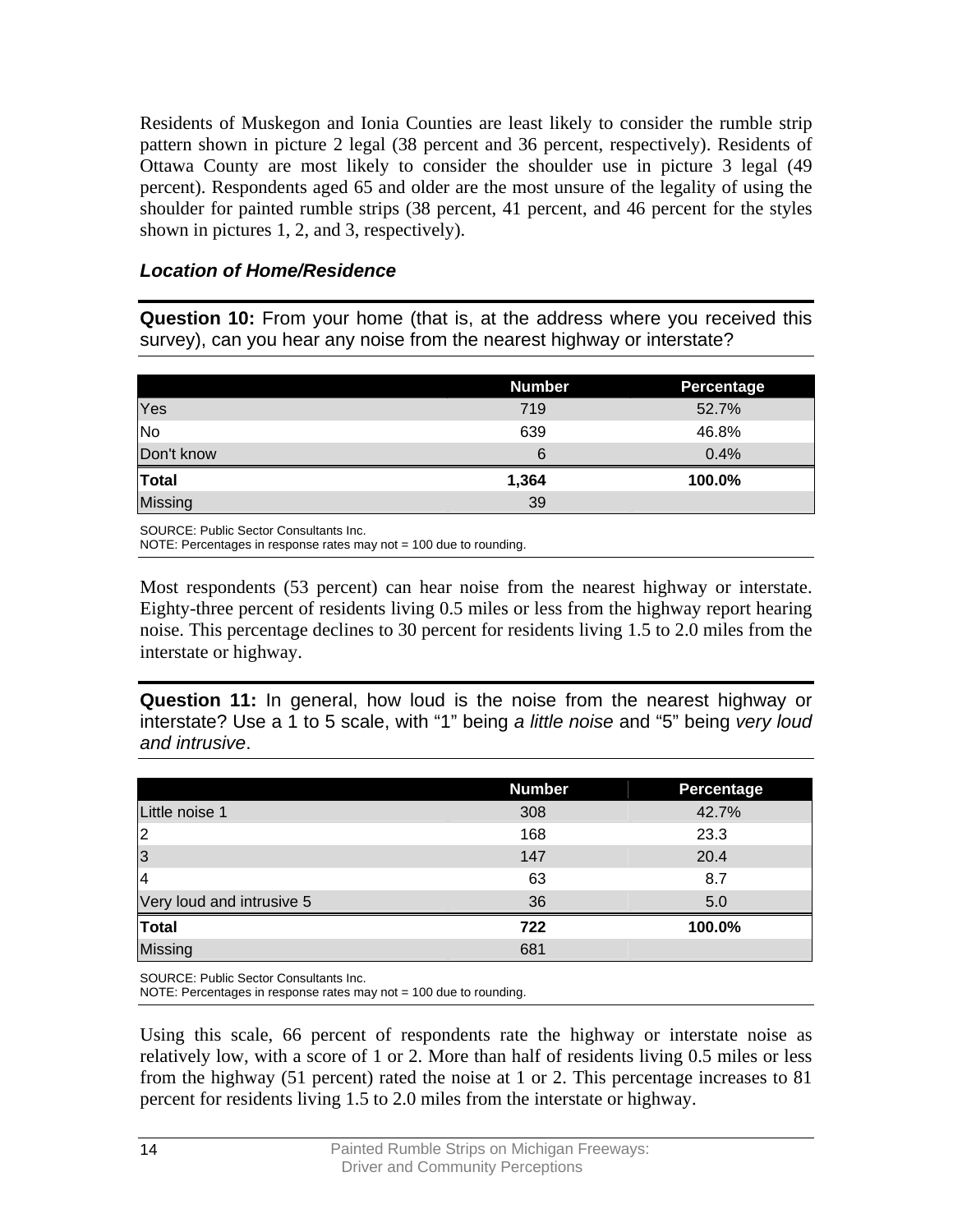Respondents over the age of 75 are least likely to find the noise level annoying (80 percent rate it 1 or 2), followed by those aged 25 to 34 and 65 to 74 (60 percent in each group rate the noise level 1 or 2). Among the geographical areas surveyed, residents of Ionia County give the lowest noise ratings (58 percent rate the noise level 1 or 2).

**Question 12:** In general, how often do you hear the noise from the nearest highway or interstate? Use a 1 to 5 scale, with "1" being *very rarely* and "5" being *almost constant*.

|                                        | <b>Number</b> | Percentage |
|----------------------------------------|---------------|------------|
| Very rarely 1                          | 173           | 23.9%      |
| 2                                      | 222           | 30.6       |
| 3                                      | 171           | 23.6       |
| 14                                     | 95            | 13.1       |
| Almost constant 5                      | 64            | 8.8        |
| <b>Total</b>                           | 725           | 100.0%     |
| Missing                                | 678           |            |
| SOURCE: Public Sector Consultants Inc. |               |            |

About 55 percent of respondents report hearing highway or interstate noise infrequently (a score of 1 or 2). This percentage drops to 42 percent for residents living 0.5 miles or less from the highway or interstate and increases to 65 percent for respondents living 1.5 to 2.0 miles from the interstate or highway.

Younger respondents (aged 35 to 44) appear to hear highway noise more often (only 45 percent of these respondents rate the frequency a 1 or 2). In contrast, more than twothirds of respondents over the age of 75 (69 percent) rate the frequency of noise 1 or 2. Despite the general perception of relative quite, nearly a third of Ionia County respondents (32 percent) give the highest ratings (4 or 5) for the frequency of hearing highway noise.

**Question 13:** In general, what types of noises do you hear from the nearest highway or interstate? Do you hear...

|                              | <b>Number</b> | Percentage |
|------------------------------|---------------|------------|
| Truck engines                | 46            | 22.2%      |
| General traffic sounds       | 122           | 58.9       |
| <b>Horns</b>                 |               | 0.0        |
| Road noise from tires        | 28            | 13.5       |
| <b>Rumble strips</b>         | 10            | 4.8        |
| Accelerating/slowing traffic |               | 0.5        |
| <b>Total</b>                 | 207           | 100.0%     |
| Missing                      | 1,196         |            |

SOURCE: Public Sector Consultants Inc.

NOTE: Percentages in response rates may not = 100 due to rounding.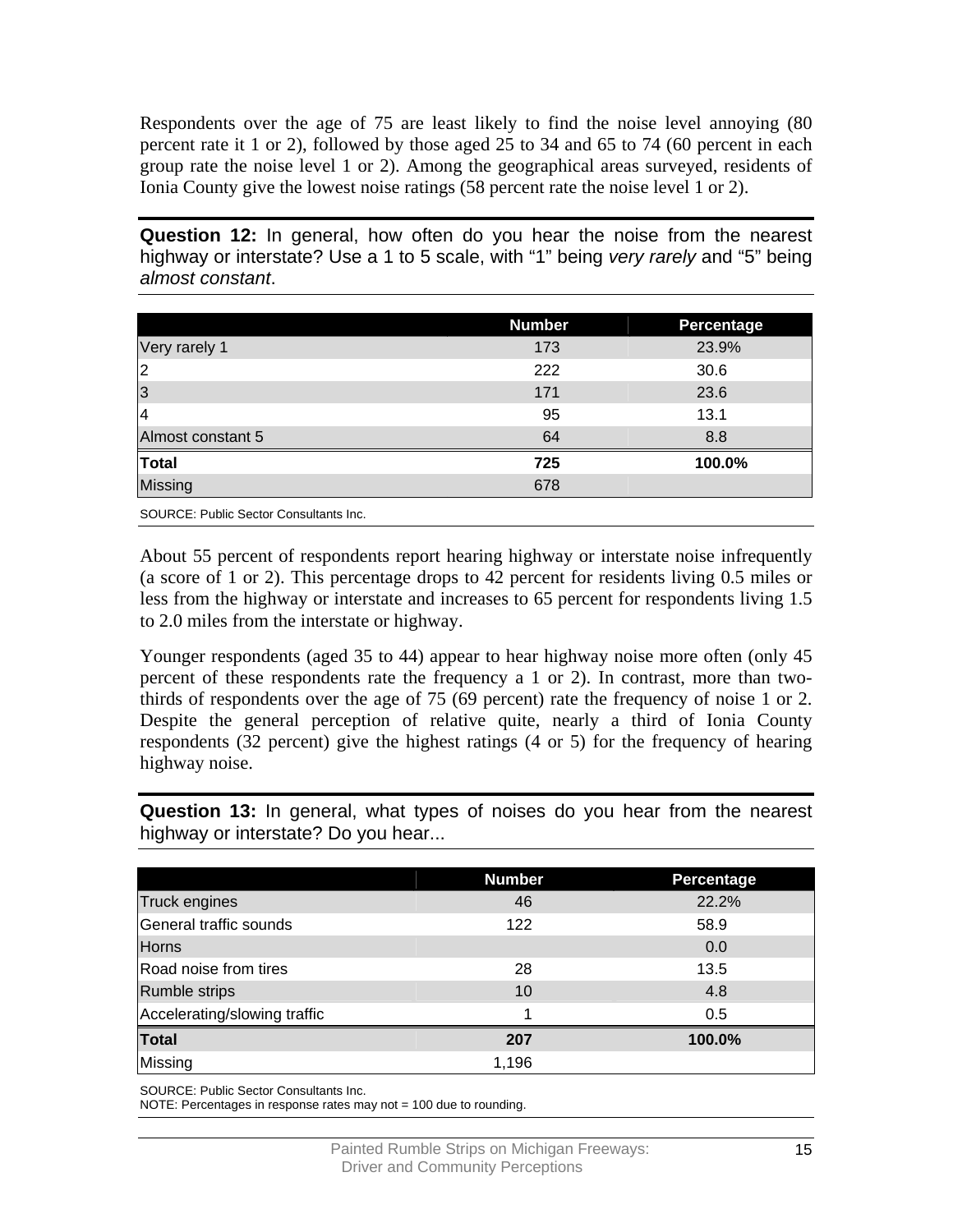Most respondents do not identify a specific sound from the freeway or interstate. Among those who do identify specific noises, general traffic sounds are the most common (59 percent). Sixty-nine percent of respondents living 0.5 to 1.0 miles report these noises. Kent County has the highest proportion of respondents reporting hearing general traffic sounds (68 percent). Among the various age groups, 71 percent of respondents aged 75 or older reported hearing general traffic noise, compared to 48 percent of respondents aged 45 to 54.

It is noteworthy that only 4.8 percent of respondents who identify specific noises report hearing rumble strip noise.

**Question 14:** At what times of day do you most frequently hear noise from the nearest highway or interstate?

|                                        | <b>Number</b> | Percentage |
|----------------------------------------|---------------|------------|
| Monday - Friday before 8:00 AM         | 79            | 20.8%      |
| Monday - Friday 8:00 AM - 12:00 PM     | 41            | 10.8       |
| Monday - Friday 12:00 PM - 5:00 PM     | 34            | 9.0        |
| Monday - Friday 5:00 PM - 12:00 AM     | 148           | 39.1       |
| On weekends                            | 77            | 20.3       |
| Total                                  | 379           | 100.0%     |
| <b>Missing</b>                         | 1,024         |            |
| SOURCE: Public Sector Consultants Inc. |               |            |

Most respondents do not identify a specific time of day when they hear highway noise. Among those who do notice a specific time, 59 percent note weekdays from 5:00 PM to 12:00 AM and weekends. Those aged 25 to 44 are most likely to identify these time periods (78 percent), while respondents aged 65 years and older identify these time periods at a lower rate (44 percent).

**Question 15:** Where in or near your house are you most aware of the noise?

|                             | <b>Number</b> | <b>Percentage</b> |
|-----------------------------|---------------|-------------------|
| Working outside in the yard | 544           | 87.2%             |
| Indoors                     | 78            | 12.5              |
| In your car                 | 2             | 0.3               |
| Total                       | 624           | 100.0%            |
| Missing                     | 779           |                   |
|                             |               |                   |

SOURCE: Public Sector Consultants Inc.

Almost 9 out of 10 persons surveyed (87 percent) are most aware of highway noise while working in the yard. For persons aged 75 and older, this rate drops to 78 percent.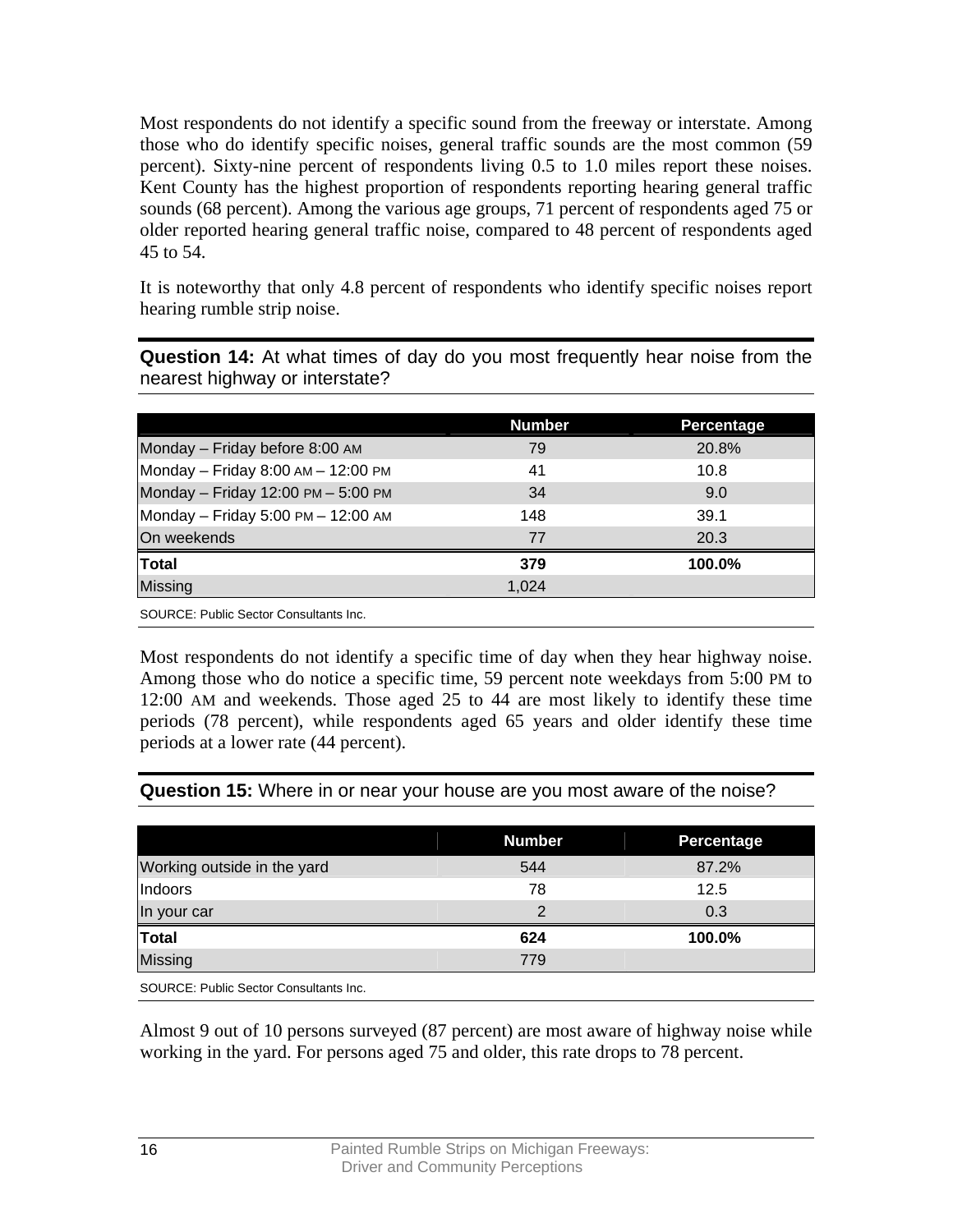**Question 16:** In a normal week, what are the most typical time periods that you are at home?

|                                    | <b>Number</b> | Percentage |
|------------------------------------|---------------|------------|
| Monday - Friday before 8:00 AM     | 27            | 13.4%      |
| Monday - Friday 8:00 AM - 12:00 PM | 33            | 16.3       |
| Monday - Friday 12:00 PM - 5:00 PM | 13            | 6.4        |
| Monday - Friday 5:00 PM - 12:00 AM | 101           | 50.0       |
| On weekends                        | 28            | 13.9       |
| Total                              | 202           | 100.0%     |
| <b>Missing</b>                     | 1,201         |            |

SOURCE: Public Sector Consultants Inc.

The most common time for people to be at home is weekdays from 5:00 PM to 12:00 AM and weekends (a total of 64 percent). For respondents aged 18 to 54 this rate increases to 78 percent. Respondents aged 65 and older are most likely to be home before 8:00 AM and from 8:00 AM to 12:00 PM (47 percent).

**Question 17:** In the past year, do you think the level of noise from the nearest highway or interstate has...

|                                        | <b>Number</b> | Percentage |
|----------------------------------------|---------------|------------|
| Increased dramatically                 | 48            | 6.6%       |
| Increased some                         | 197           | 27.2       |
| Stayed about the same                  | 440           | 60.8       |
| Decreased some                         | 13            | 1.8        |
| Decreased dramatically                 | 0             | 0.0        |
| Don't know                             | 26            | 3.6        |
| <b>Total</b>                           | 724           | 100.0%     |
| Missing                                | 679           |            |
| SOURCE: Public Sector Consultants Inc. |               |            |

Most people (61 percent) say that the noise level has stayed the same over the past year. The next largest group of respondents (27 percent) says the noise level has increased some. Respondents from of Oceana and Ottawa Counties report the highest rates for "stayed about the same" (68 percent and 77 percent, respectively).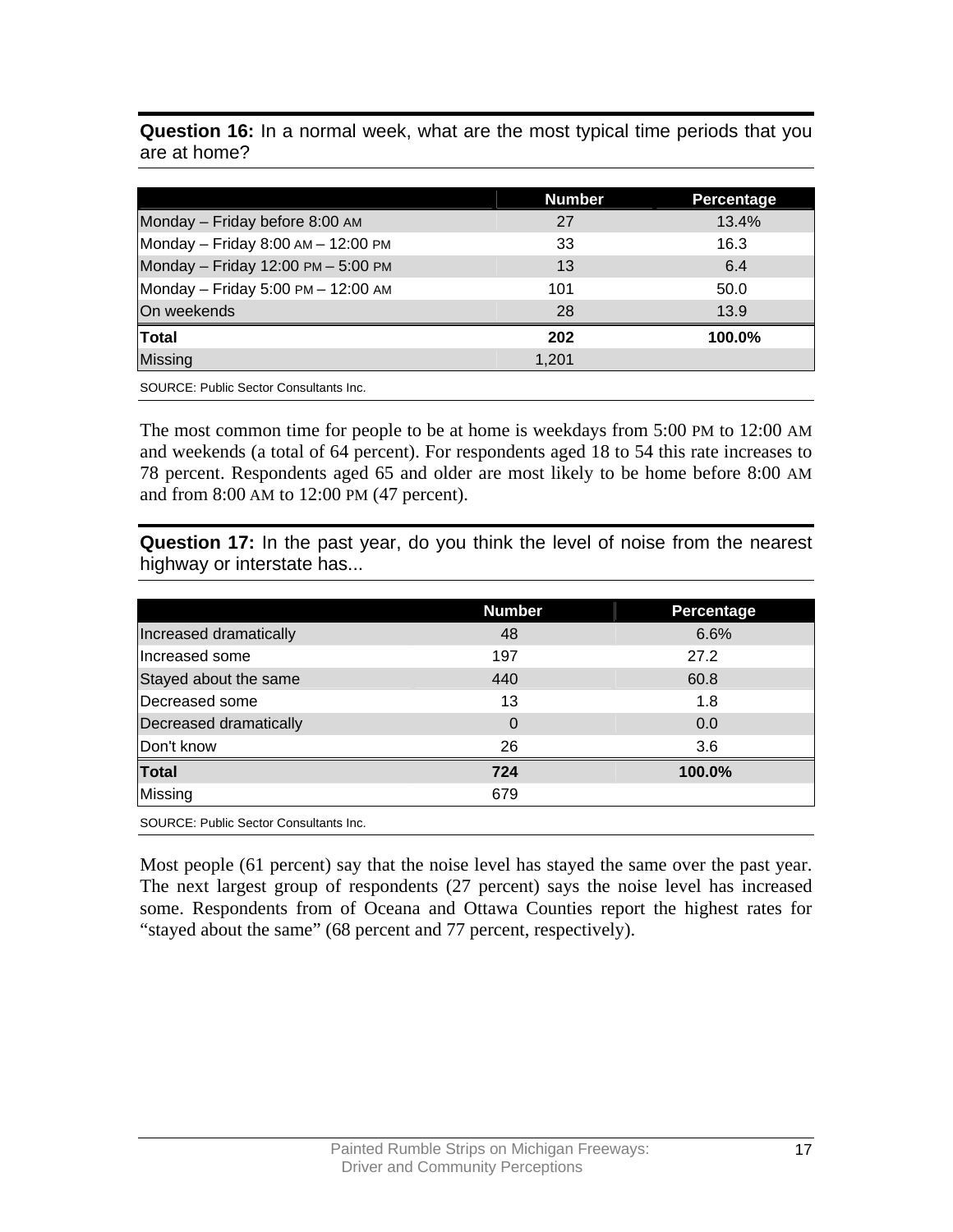### *Quality of Life*

|                                                                                          |                | Yes     | <b>No</b> |       | Don't know |      | <b>Total</b> |        |                |
|------------------------------------------------------------------------------------------|----------------|---------|-----------|-------|------------|------|--------------|--------|----------------|
|                                                                                          | #              | %       | #         | $\%$  | #          | %    | #            | $\%$   | <b>Missing</b> |
| Close the windows in<br>your home to limit the<br>noise?                                 | 47             | $6.6\%$ | 650       | 91.0% | 17         | 2.4% | 714          | 100.0% | 689            |
| Spend less time doing<br>out-door activities (e.g.<br>yard maintenance,<br>sports, etc)? | 13             | 1.9     | 678       | 96.9  | 9          | 1.3  | 700          | 100.0  | 703            |
| Write a letter to or call<br>MDOT or a government<br>official?                           | $\overline{7}$ | 1.0     | 680       | 98.1  | 6          | 0.9  | 693          | 100.0  | 710            |

**Question 18:** Has the noise from *rumble strips* ever caused you to …

SOURCE: Public Sector Consultants Inc.

The level of noise from the rumble strips has minimal impact on the large majority of respondents. Ninety-one percent do not feel the need to close windows to limit the noise from rumble strips. Only a few spend less time outside or have written a letter of complaint to MDOT because of rumble strip noise (1.9 percent and 1.0 percent, respectively).

Twelve percent of those living 0.5 miles from the highway report closing the window to limit noise from rumble strips, compared to 7 percent of all respondents. No one living more than 1.5 miles from the highway reports this as an issue. Residents of Ionia, Mecosta, and Muskegon Counties are more likely than respondents from other counties to report closing the windows because of rumble strip noise (15 percent, 13 percent, and 12 percent, respectively).

|                                                                                          | Yes            |               | No  |       | Don't know     |      | <b>Total</b> |        |                |
|------------------------------------------------------------------------------------------|----------------|---------------|-----|-------|----------------|------|--------------|--------|----------------|
|                                                                                          | #              | $\frac{9}{6}$ | #   | $\%$  | #              | $\%$ | #            | $\%$   | <b>Missing</b> |
| Close the windows in<br>your home to limit the<br>noise?                                 | 132            | $18.6\%$      | 572 | 80.8% | $\overline{4}$ | 0.6% | 708          | 100.0% | 695            |
| Spend less time doing<br>out-door activities (e.g.<br>vard maintenance,<br>sports, etc)? | 28             | 4.0           | 668 | 95.4  | 4              | 0.6  | 700          | 100.0  | 703            |
| Write a letter to or call<br>MDOT or a government<br>official?                           | $\overline{4}$ | 0.6           | 681 | 99.1  | 2              | 0.3  | 687          | 100.0  | 716            |

**Question 19:** Has the noise from *the nearest highway or interstate* caused you to …

SOURCE: Public Sector Consultants Inc.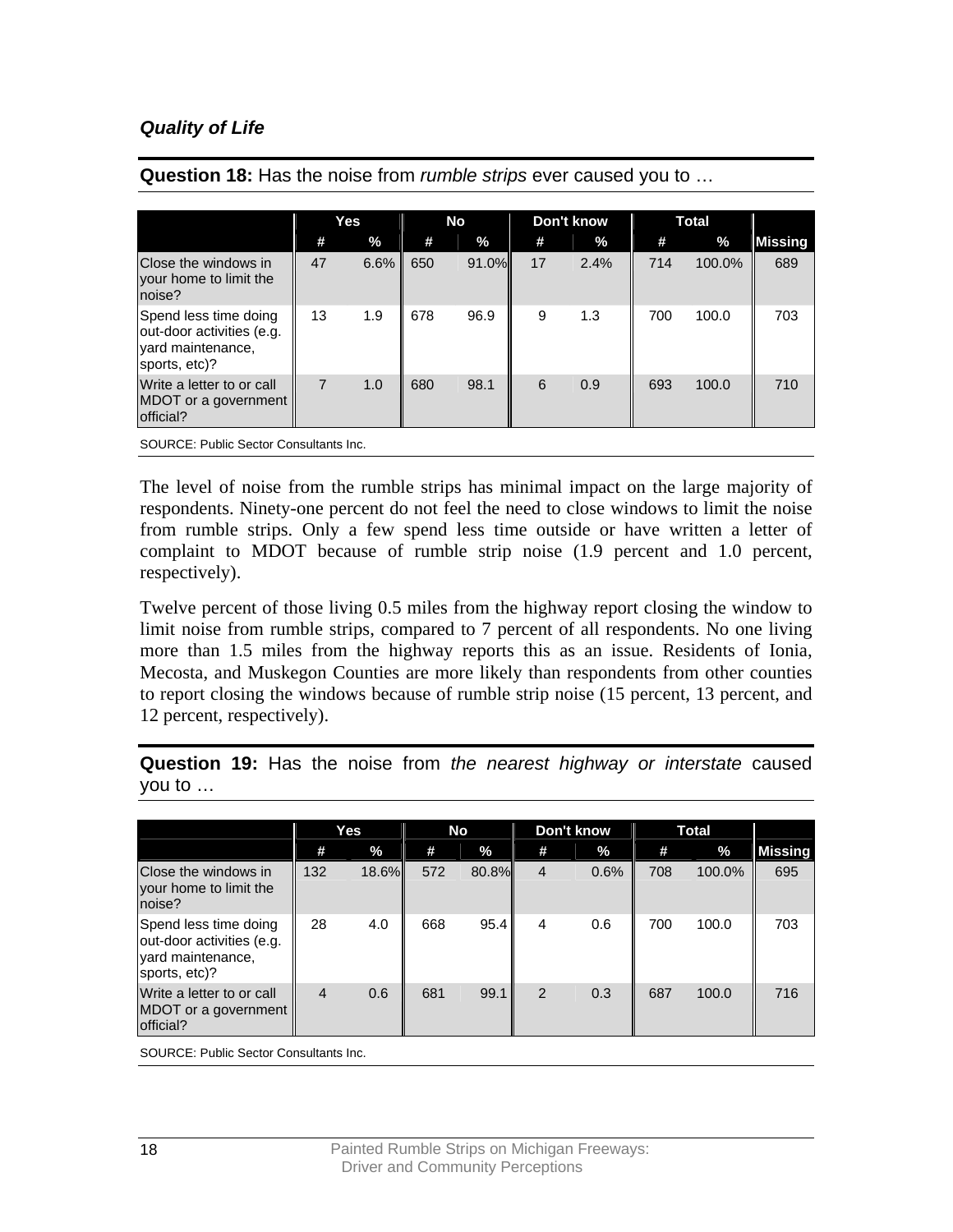Like rumble strip noise in particular, the overall level of noise from the nearest highway or interstate has minimal impact on the large majority of respondents. Four out of five (81 percent) do not feel the need to close windows to limit the noise from the highways. Only a few (4.0 percent and 0.6 percent, respectively) spend less time outside or have written a letter of complaint to MDOT because of highway noise.

One-fourth of respondents who live within 0.5 miles of the highway or interstate report closing a window to limit highway noise, compared to 19 percent of all respondents. This percentage declines to 9 percent for respondents living 1.5 to 2.0 miles from the highway or interstate. Respondents in Ionia County report the highest rate of closing a window to limit highway noise (25 percent), while respondents living in Montcalm, Oceana, and Ottawa Counties report the lowest rates for closing a window to block noise (less than 9 percent).

**Question 20:** Throughout the year, are you more aware of the noise from *rumble strips* in the…

|               | <b>Number</b> | <b>Percentage</b> |
|---------------|---------------|-------------------|
| Spring        | 5             | 0.8%              |
| Summer        | 145           | 23.9              |
| Fall          | 2             | 0.3               |
| Winter        | 8             | 1.3               |
| No difference | 326           | 53.7              |
| Don't know    | 121           | 19.9              |
| <b>Total</b>  | 607           | 100.0%            |
| Missing       | 796           |                   |

SOURCE: Public Sector Consultants Inc.

NOTE: Percentages in response rates may not = 100 due to rounding.

More than half of the survey respondents do not notice a difference in the noise from rumble strips throughout the year and another 20 percent do not know if there is a seasonal difference. About one-fourth of respondents (24 percent) are more aware of the noise in the summer. Residents in Mecosta, Muskegon, and Oceana Counties have the highest rates of increased awareness of rumble strip noise in the summer (38 percent, 33 percent, and 38 percent, respectively).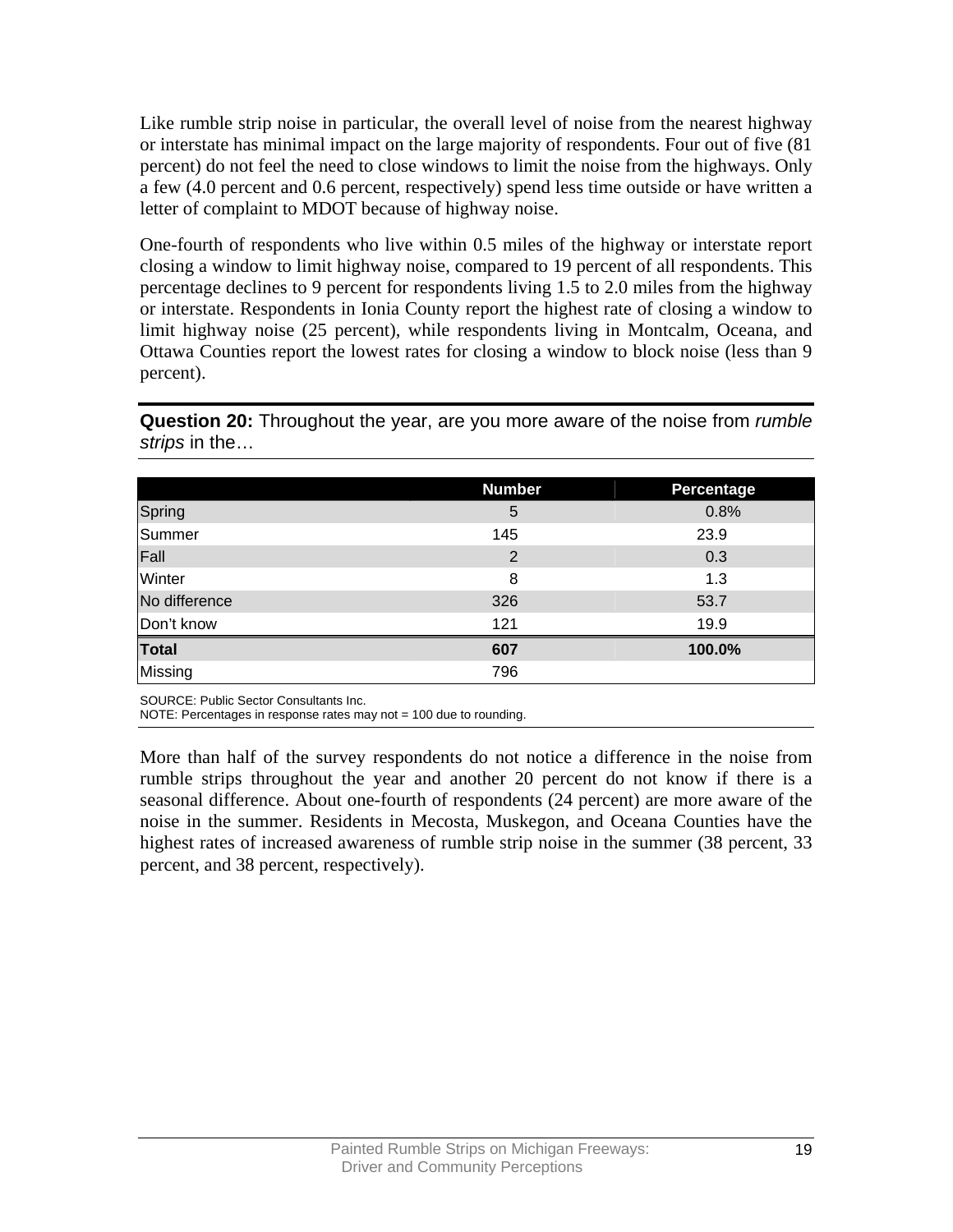**Question 21:** Throughout the year, are you more aware of the noise from *the nearest highway or interstate* in the …

|               | <b>Number</b> | Percentage |
|---------------|---------------|------------|
| Spring        | 13            | 2.4%       |
| Summer        | 254           | 46.4       |
| Fall          | 6             | 1.1        |
| Winter        | 27            | 4.9        |
| No difference | 212           | 38.7       |
| Don't know    | 36            | 6.6        |
| <b>Total</b>  | 548           | 100.0%     |
| Missing       | 855           |            |

SOURCE: Public Sector Consultants Inc.

NOTE: Percentages in response rates may not = 100 due to rounding.

More respondents notice seasonal differences in general highway noise than for rumble strip noise. Forty-six percent of respondents are more aware of noise from the nearest highway or interstate in summer. The next largest group (39 percent) detects no difference throughout the year. Respondents aged 35 to 44 are least likely to notice an increase in highway noise in summer (36 percent), while more respondents aged 65 to 74 notice an increase in noise in the summer (55 percent). Residents of Mecosta County are more aware than residents of other counties of an increase of noise in the summer (62 percent), while residents of Ottawa County are the least aware of such a change (38 percent).

**Question 22:** Please read the following statements. *For each statement, mark whether you strongly agree, somewhat agree, somewhat disagree, or strongly disagree.*

|                                                                                                                      | <b>Strongly</b><br>agree | agree | Somewhat Somewhat<br>disagree | <b>Strongly</b><br>disagree | Total | <b>Missing</b> |
|----------------------------------------------------------------------------------------------------------------------|--------------------------|-------|-------------------------------|-----------------------------|-------|----------------|
| The noise from rumble strips<br>lmakes me want to move<br>further away from the<br>highway/interstate                | 3.0%                     | 8.1%  | 19.3%                         | 69.6%                       | 700   | 703            |
| The general noise from the<br>highway/interstate makes me<br>want o move farther away<br>from the highway/interstate | 5.4                      | 18.7  | 18.2                          | 57.7                        | 705   | 698            |
| Shoulder rumble strips make<br>me feel safer when traveling<br>on the highway                                        | 58.8                     | 32.2  | 5.6                           | 3.4                         | 711   | 692            |
| Shoulder rumble strips help<br>me to drive more carefully                                                            | 40.7                     | 39.9  | 11.6                          | 7.9                         | 700   | 703            |
| Don't know                                                                                                           | 3.0                      | 7.3   | 8.5                           | 81.1                        | 164   | 1,239          |
| SOURCE: Public Sector Consultants Inc.                                                                               |                          |       |                               |                             |       |                |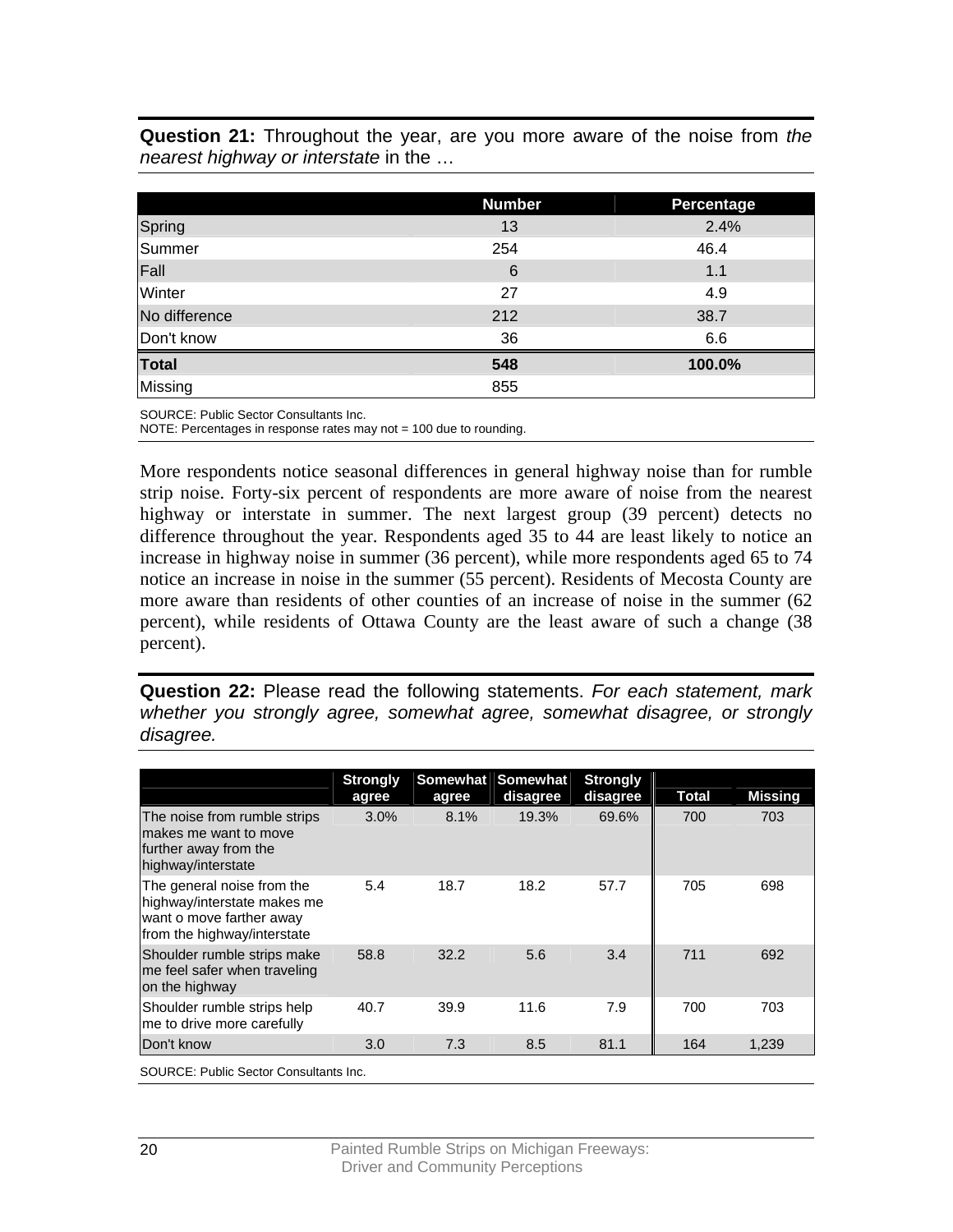The majority of respondents (59 percent) "strongly" agree that rumble strips make them feel safer driving, and 41 percent "strongly" agree that the rumble strips promote more careful driving.

A large majority of respondents "strongly" or "somewhat" disagree that the noise of rumble strips or that the general highway noise makes them want to move farther away from the highway/interstate (89 percent and 76 percent, respectively). This proportion rises to 95 percent for respondents aged 75 and older.

Fewer respondents aged 18 to 54 (51 percent) than all respondents "strongly" agree that the rumble strips makes them feel safer when traveling on the interstate or highway, and a larger percentage of respondents aged 65 and older (65 percent) "strongly" agree with this statement. Similarly, fewer younger respondents (aged 18 to 54) than respondents overall "strongly" agree that shoulder rumble strips help them drive more carefully (34 percent), compared to 47 percent of older respondents (aged 65 and older).

Residents of Ionia County "strongly" agree less than residents of other counties (46 percent) that rumble strips make them feel safer when traveling on the highway; while residents of Mecosta County have a higher rate of agreement with this statement (73 percent). More than 46 percent of residents of Mecosta and Oceana Counties "strongly" agree with the statement that rumble strips help them to drive more carefully, compared to only 30 percent and 31 percent, respectively, of Ionia and Montcalm County residents.

About 70 percent of respondents who live more than 1.5 miles from the highway or interstate "strongly" agree with the statement that rumble strips make them feel safer when traveling on the highway. This proportion drops to 50 percent for respondents who live 0.5 to 1.0 miles from the highway.

**Question 23:** In general, when you think about your experience traveling on roads that have shoulder rumble strips, which statement comes closest to your reaction?

|                                                | <b>Number</b> | Percentage |
|------------------------------------------------|---------------|------------|
| I am pleased with them                         | 304           | 25.3%      |
| I want them removed                            | 22            | 1.8        |
| They add to the safety of highways             | 813           | 67.7       |
| No comment/unsure/I haven't thought about them | 62            | 5.2        |
| <b>Total</b>                                   | 1,201         | 100.0%     |
| Missing                                        | 202           |            |
| SOURCE: Public Sector Consultants Inc.         |               |            |

Most respondents (68 percent) feel that rumble strips add to the safety of the highways. One-fourth of respondents say they are pleased with rumble strips. Residents of Oceana County report a highest rate among the counties of satisfaction with rumble strips (41 percent).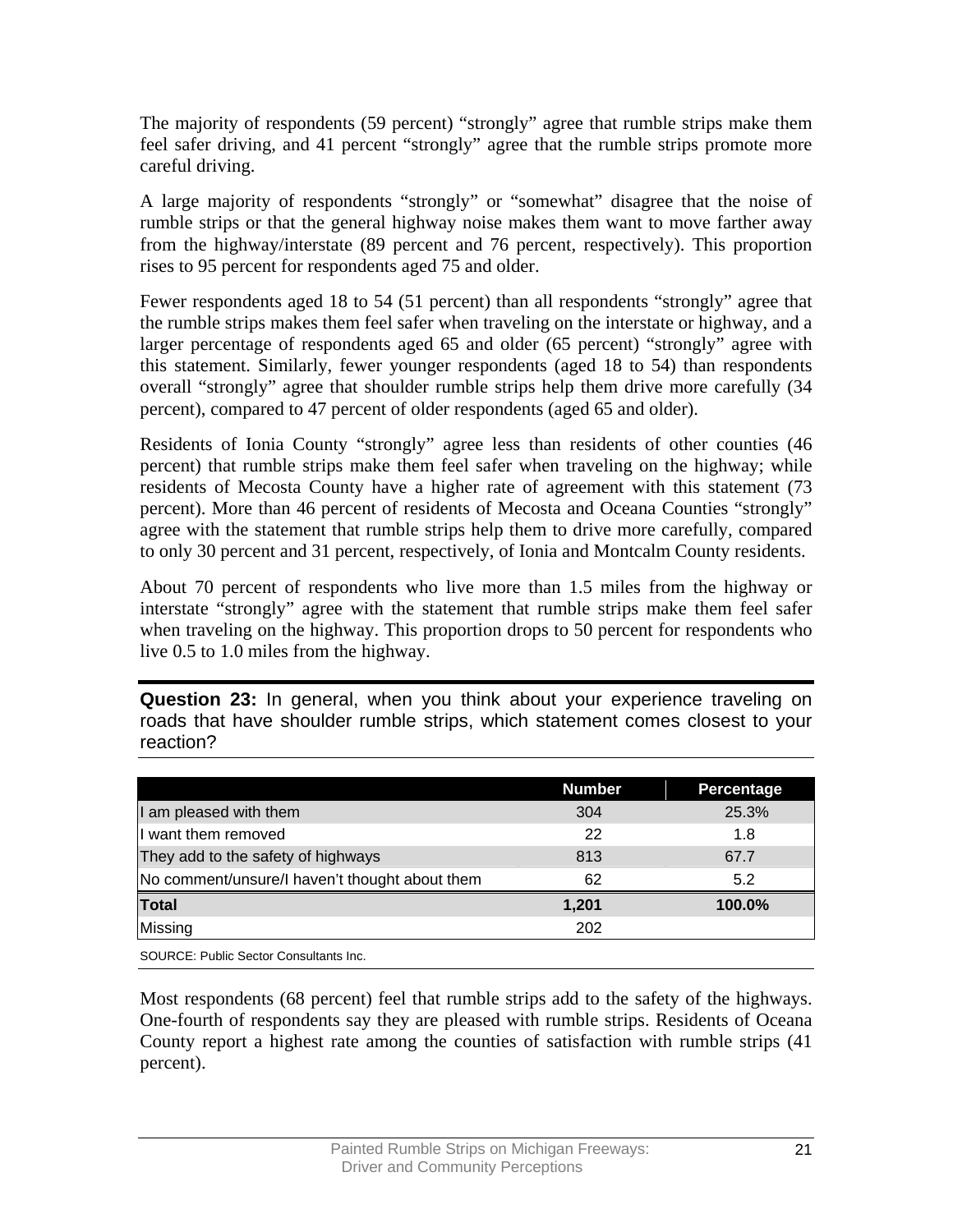## <span id="page-25-0"></span>**FOCUS GROUP RESULTS**

In addition to surveying residents who live in close proximity to the designated rumble strip areas, the project gathered information from drivers that travel the identified freeway segments with high frequency. A total of 33 drivers representing five different companies and two law enforcement agencies participated in the focus group discussions between December 7, 2005, and January 15, 2006.

### *General Observations/Awareness of Rumble Strips*

Most drivers admit to making contact with rumble strips at one time or another in their driving career. Drivers who participated in the focus groups are universally aware and supportive of painted rumble strips as valuable safety measures on Michigan freeways, although a majority of them have difficulty distinguishing between the three experimental patterns. This could be a result of the limited geographic area in which the experimental rumble strips were evaluated. But there does appear to be a greater consensus that the pattern in picture 1, with two painted lines, is more visible than a single painted line in the rumble strip (picture 2). In fact, the marking with two painted lines is preferred by the law enforcement personnel that participated in the study.

Many drivers believe that reflective tape (vinyl or other material) installed as an edge line would be much more visible than painted lines, which have a tendency to fade more quickly. Because drivers focus on the visibility of painted edge lines and "aim high" for lane orientation first and foremost, they recommend that MDOT allocate more resources to ensure that edge and centerlines are painted on a more frequent basis to enhance overall visibility and safety. Generally, the drivers do not notice a benefit from painted rumble strips when driving at night and in times of low visibility. However, simply knowing that the painted rumble strips are prevalent appears to offer a greater feeling of security.

## *Reaction to Rumble Strips as a Frequent User of the Freeway*

The drivers generally agree that painted rumble strips raise driving awareness and reduce the frequency of accidents. The benefits of painted rumble strips that focus group participants mentioned most often are that they

- **P** provide warning to drows drivers and
- $\blacksquare$  alert inattentive drivers who stray off the freeway surface.

Some law enforcement personnel, specifically county police who use motorcycle patrols on the freeways, indicate that rumble strips can create hazardous conditions for motorcyclists due to the vibration and potential to lose steering control. In addition, the largest complaint from truck drivers is that in some construction zones where the road shoulder is utilized as a driving lane, they are forced to drive on rumble strips for long distances.

## *Perceived Safety and Effectiveness*

There is unanimous agreement that painted rumble strips enhance overall freeway safety. However, there is some disagreement as to the most effective placement of the painted rumble strip in proximity to the edge line. While opinions varied, the consensus that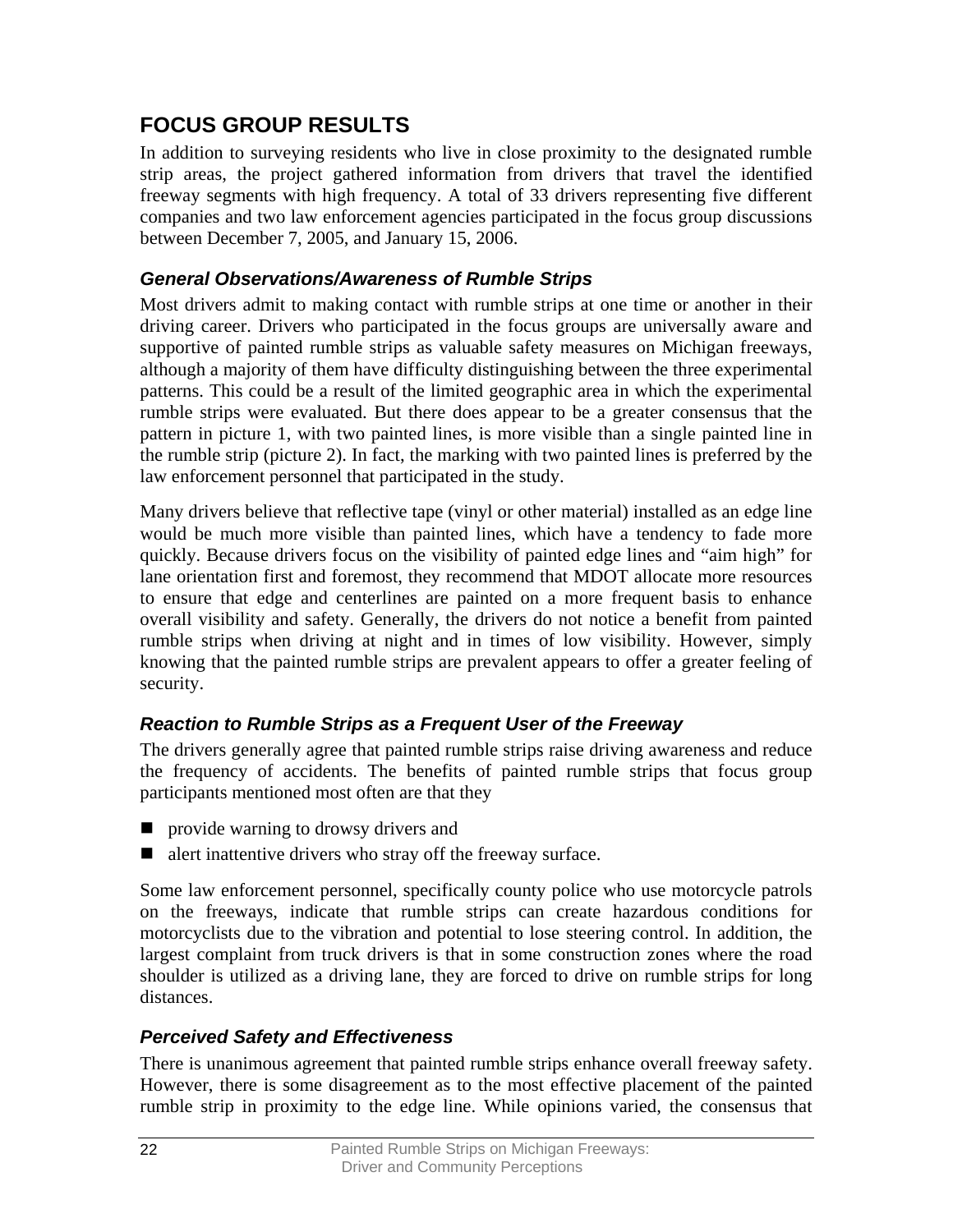emerged suggests that an optimum placement distance of 8–14 inches from the edge line would be most effective. Placement of the rumble strip contiguous to or less than 8 inches from the edge line increases the incidence of tire contact with rumble strips; since automobile drivers have a tendency to overcorrect their steering and cross the centerline this can create unsafe conditions. In addition, some drivers think that the close proximity of a rumble strip to an edge line results in quicker degradation of the road surface because contact (and vibration) with rumble strips occurs at a greater frequency.

While it was difficult to ascertain whether the noise generated by tire vibration or actual steering wheel vibration is the most salient feature of rumble strips for grabbing driver attention, it appears that the noise created is the most distinguishable characteristic when a driver makes contact with a rumble strip.

There is unanimous agreement that rumble strips are invaluable when roads become snow covered and edge lines are no longer visible. The rumble strips provide an important safety feature and allow drivers to more safely navigate the freeway.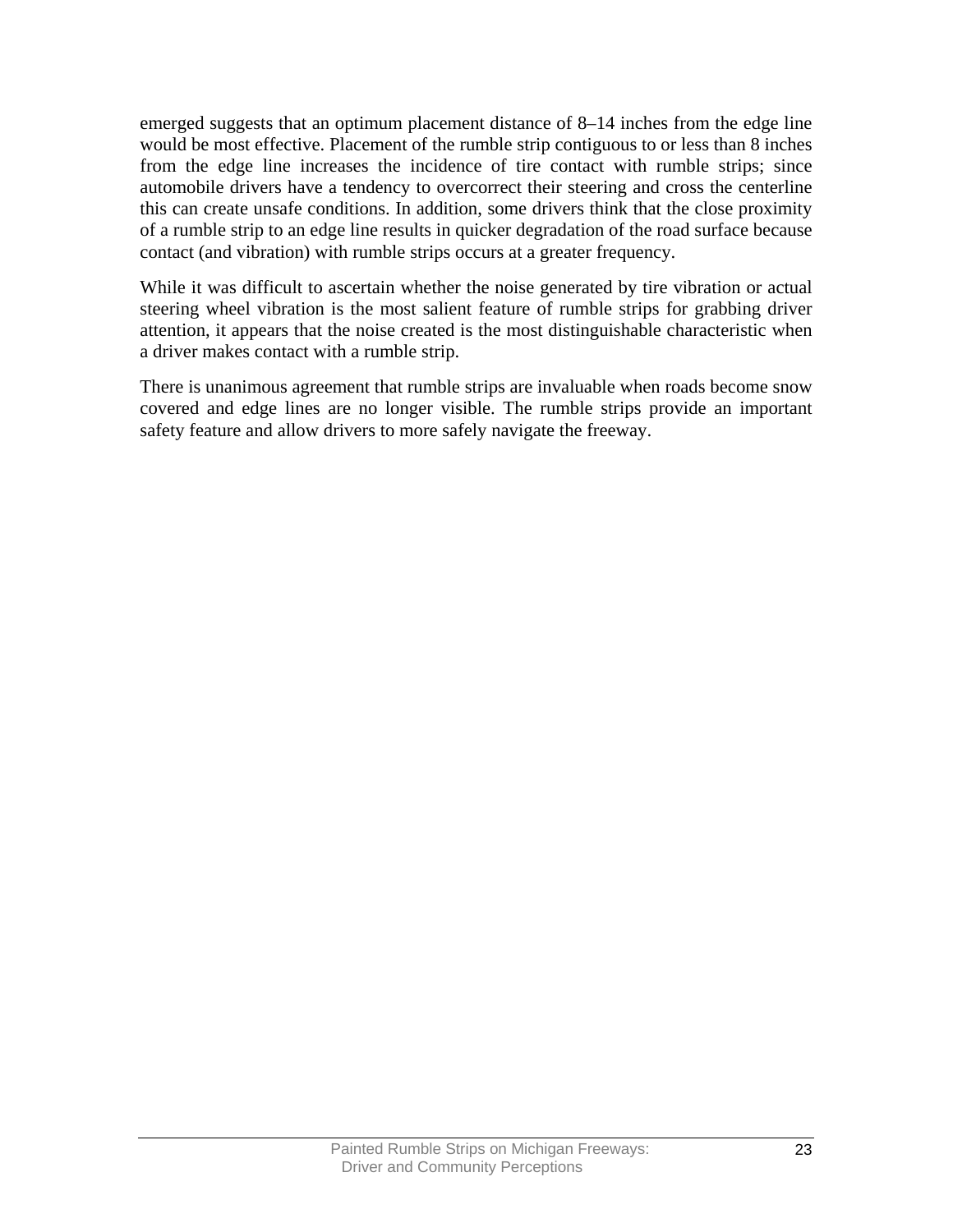# **Summary and Conclusions**

<span id="page-27-0"></span>This study surveyed 10,000 households within a two-mile range of a Michigan freeway and included seven focus group meetings with commercial truck drivers and law enforcement personnel to determine the perceived differences among three types of experimental painted rumble strip patterns. Results show that rumble strips are overwhelmingly accepted and supported by a large majority of Michigan drivers, with a preference for a rumble strip marking that contains two painted (solid) stripes.

Generally, motorists are aware only of two of the three types of experimental painted rumble strip patterns; the first is an edge line on the road with a parallel line in the rumble strip; the second is a single line in the rumble strip. Only about 23 percent of respondents recognize the third type, an edge line on the road and a parallel dashed line in the rumble strip, with another 41 percent uncertain whether they have seen this pattern. Interestingly, while only 23 percent of respondents are able to recognize the third pattern type, it ranks second highest (33 percent) when respondents chose the type they would prefer to see on Michigan freeways

When asked if they have ever seen the three different rumble strip patterns at night in the rain, a significant proportion of respondents—about one-third to one-half, depending on the style of marking—are unsure whether they have seen any of the patterns.

In addition, while the focus of the study was painted rumble strips, it is apparent that most respondents are more aware of the noise and vibration caused by rumble strips than of any painted patterns in the strips.

Many study participants felt obliged to offer additional recommendations to improve overall freeway safety. Recurring themes are the need for MDOT to keep fresh paint on center and edge lines; increase the use of freeway signage; and consider the use of public service announcements to inform the driving public. In addition, participants in this study were very supportive of MDOT efforts to evaluate painted rumble strips and were generally eager to offer feedback.

Shoulder rumble strips are a proven roadside treatment in preventing run-off-the-road crashes on freeways. The noise and vibration produced by shoulder rumble strips are effective alarms for drowsy or distracted drivers who are leaving the roadway. The rumble strips are also helpful in areas where motorists lose visibility of the edge line in fog and snow. By painting the shoulder rumble strips, the MDOT is trying to enhance their effectiveness. Research has shown that painted rumble strips are visible at night in the rain, making them an additional safety feature for drivers navigating Michigan's freeways.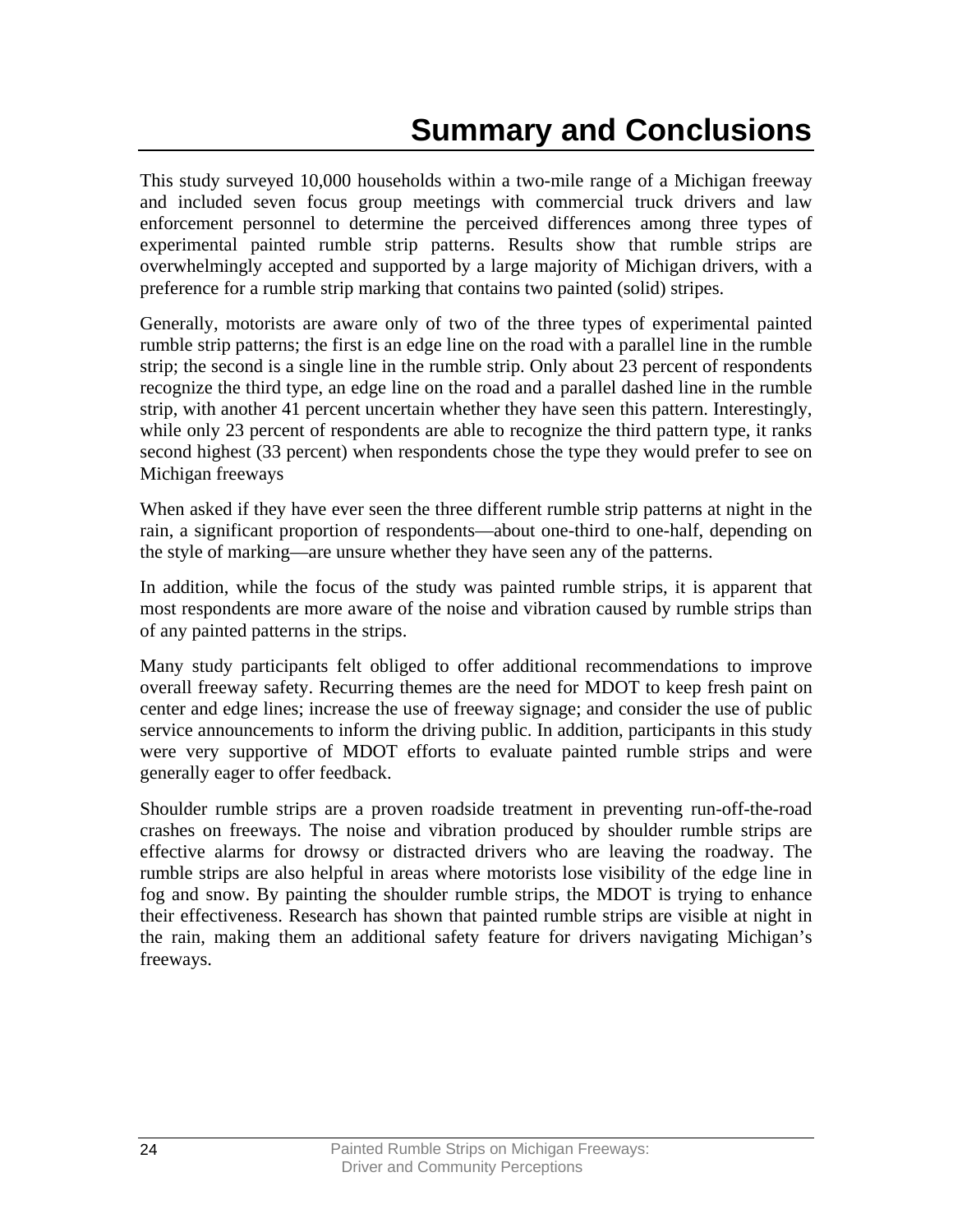## <span id="page-28-0"></span>**MDOT RUMBLE STRIP SURVEY: RESIDENTS**

### *Introduction*

Between 2003 and 2005, the Michigan Department of Transportation (MDOT) installed painted rumble strips and pavement markings on approximately 160 miles of freeway in the greater Grand Rapids area.

*A rumble strip is a length of indented pavement parallel to the direction of travel that causes your car's tires to vibrate as a warning that you are leaving the road.* 

Approximately half of these rumble strips were installed according to existing MDOT guidelines, while the other half were installed using a variation in the location of the rumble strip and painted edge lines.

*An edge line is a solid painted line, between 4 and 6 inches wide, that runs parallel to the direction of vehicle travel that separates a driving lane from the shoulder. Edge lines on the right-hand side of the travel direction are white; edge lines on the left side of the travel direction are yellow.* 

MDOT is interested in your perceptions of these painted shoulder rumble strips, both as a user of roads in the area as well as a homeowner near these roads.

### *General Observations/Awareness of Rumble Strips*

1. Prior to reading the definition above, did you know the purpose of shoulder rumble strips?

| Yes               | 97.3% |
|-------------------|-------|
| <b>No</b>         | .8    |
| Don't know/unsure | 0.9   |

2. In general, do you think that putting shoulder rumble strips on highways and interstates is a very good idea, somewhat good idea, somewhat bad idea, or very bad idea?

| Very good idea     | 83.7% |
|--------------------|-------|
| Somewhat good idea | 14.2  |
| Somewhat bad idea  | 12    |
| Very bad idea      | 0 7   |
| Don't know         | ሰ 2   |

<span id="page-28-1"></span> $\overline{a}$ 

NOTE: Responses may not equal 100% due to rounding.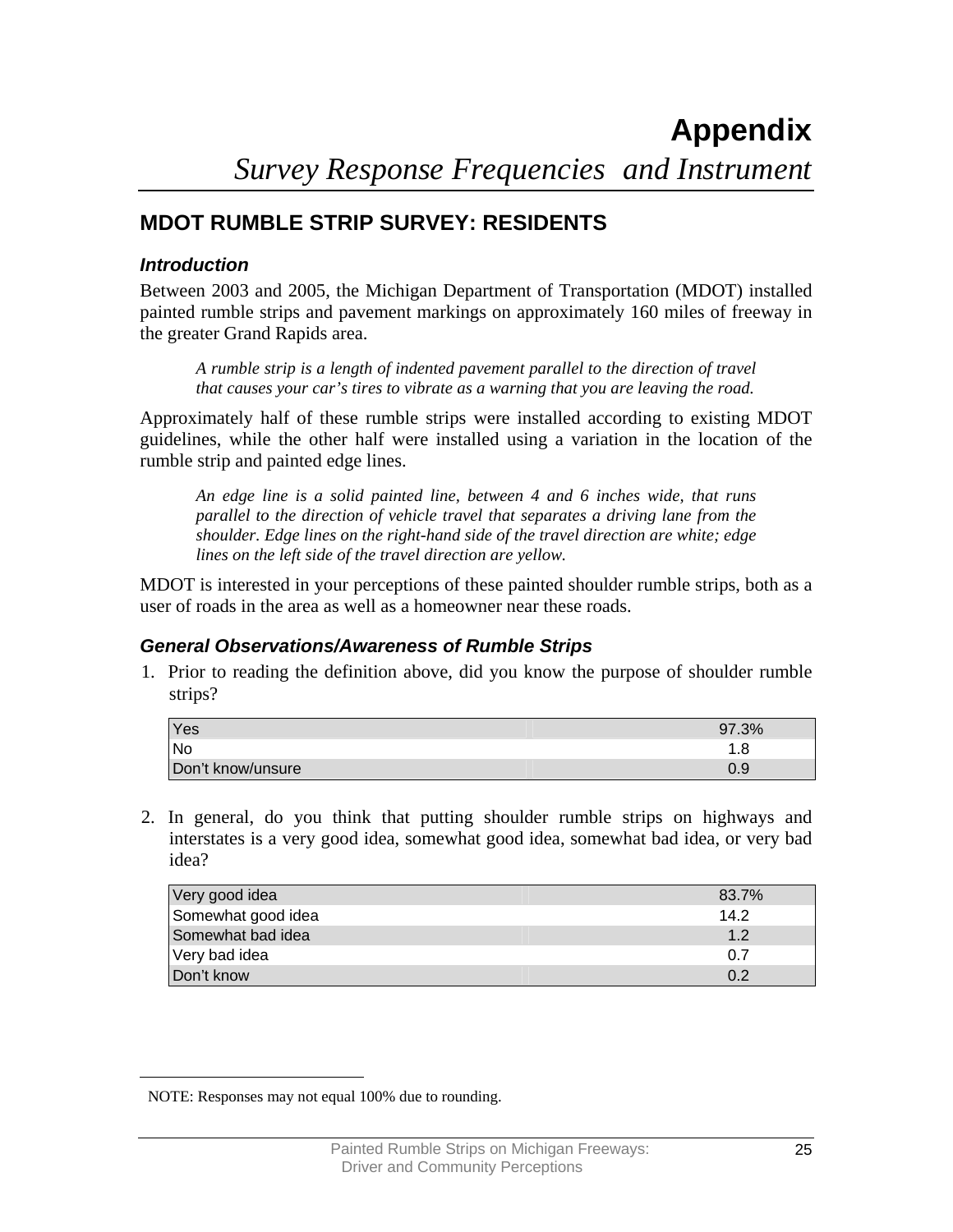### *Reaction to rumble strips as a motorist*

3. Think about the freeways in your general area—that is, all of the state highways (such as M-52) and federal interstates (such as I-96). As you travel on these roads, have you ever seen, heard, or felt rumble strips on the road edge or shoulder?

| Yes (Go to question 4)     | 94.3% |                    |
|----------------------------|-------|--------------------|
| Nc                         |       |                    |
| Don't know/cannot remember | 3.5   | Skip to question 7 |



4. Have you ever seen the following types of painted rumble strips? **(See images above.)**

|           | <b>Yes</b> | No    | Don't know |
|-----------|------------|-------|------------|
| Picture 1 | 58.1%      | 13.3% | 28.5%      |
| Picture 2 | 60.2       | 11.6  | 27.9       |
| Picture 3 | 22.6       | 35.9  | 41.5       |

If you answered "**No**" or "**Don't know**" to *all three*, **skip to question 6b**.

5. Have you ever seen one of these patterns at night in the rain?

|             | Yes   | No    | Don't know |
|-------------|-------|-------|------------|
| l Picture 1 | 41.7% | 20.4% | 37.9%      |
| Picture 2   | 39.2  | 20.3  | 40.5       |
| Picture 3   | 14.3  | 36.0  | 49.7       |

6a. Was the visibility of the line **in** the rumble strip enhanced in comparison to the edge line painted **on** the road?

|                  | Yes.  | No    | Don't know |
|------------------|-------|-------|------------|
| Picture 1        | 37.3% | 18.0% | 44.7%      |
| Picture 2        | 33.6  | 20.8  | 45.6       |
| <b>Picture 3</b> | 17.9  | 16.8  | 65.3       |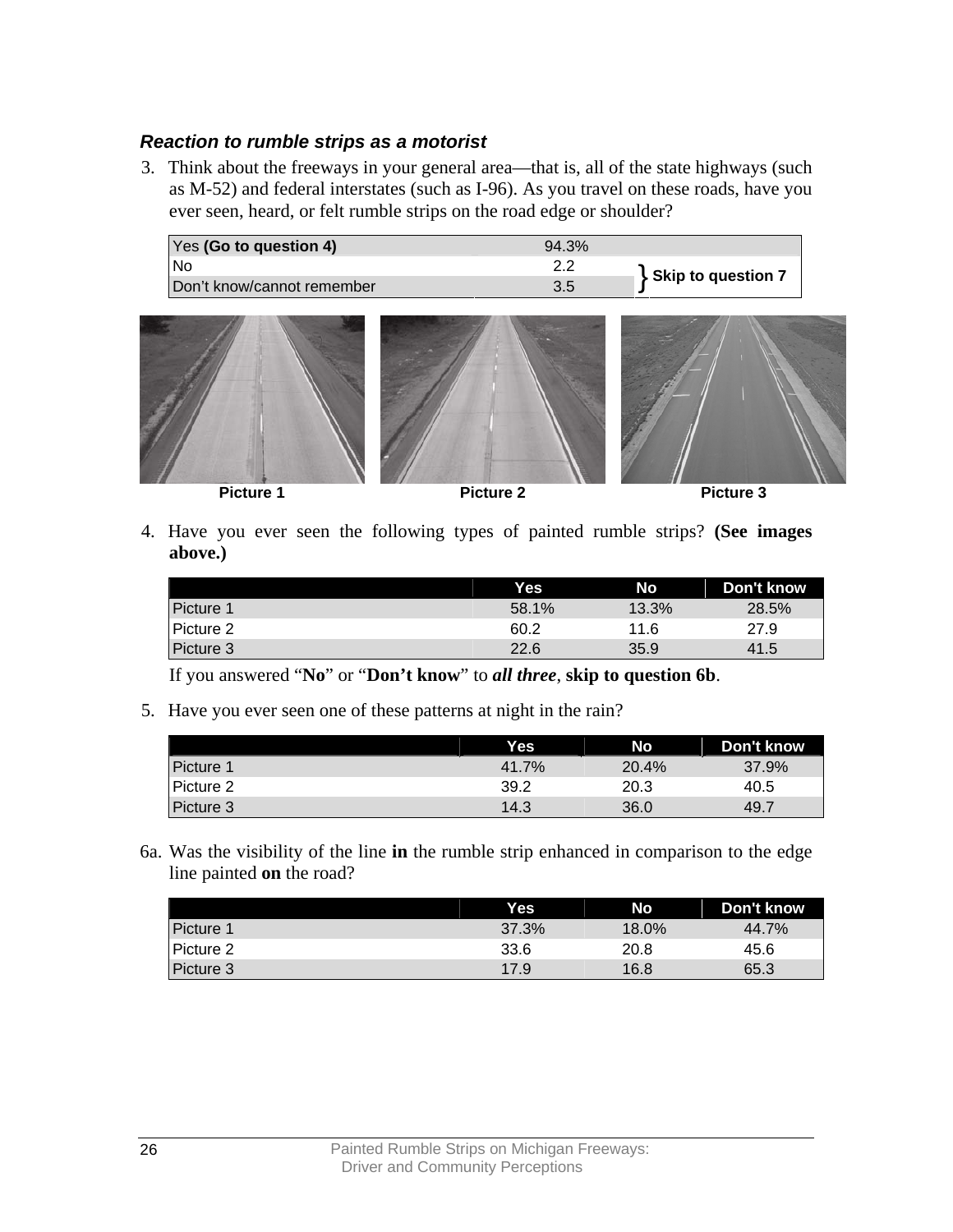6b. If you knew that a paint line placed on a rumble strip enhanced the visibility of the paint line at night in the rain, which of the three paint patterns would you prefer to see used on Michigan's roadways?

| Picture 1 | 41.3% |
|-----------|-------|
| Picture 2 | 24.3  |
| Picture 3 | 34.3  |

7. Which of the following best describe the benefits that you believe the shoulder rumble strips add to Michigan roads? (Mark **all** that apply.)

| Improve the visibility of the road at night                                                                        | 70.8% |
|--------------------------------------------------------------------------------------------------------------------|-------|
| Provide warning to drowsy drivers                                                                                  | 80.8  |
| Alert inattentive drivers who stray off the highway surface                                                        | 79.8  |
| Improve a driver's ability to see the road edge when conditions reduce<br>visibility (such as during rain or snow) | 66.6  |
| Other: (open response)                                                                                             |       |

8. Please mark whether you agree or disagree with each of the following statements.

|                                                                                            | <b>Strongly</b><br>agree | <b>Somewhat</b><br>agree | Neutral/no<br>opinion | Somewhat<br>disagree | <b>Strongly</b><br>disagree | Don't<br>know |
|--------------------------------------------------------------------------------------------|--------------------------|--------------------------|-----------------------|----------------------|-----------------------------|---------------|
| I use the interstate to<br>get to work and am<br>largely unaware of the<br>rumble strips.  | 9.1%                     | $7.0\%$                  | 21.8%                 | 7.9%                 | 46.9%                       | 7.4%          |
| I was drowsy and hit<br>the rumble strips and<br>they alerted me.                          | 42.1                     | 21.1                     | 15.1                  | 3.3                  | 14.3                        | 4.1           |
| The rumble strips have<br>warned me when I was<br>distracted on the<br>interstate highway. | 60.0                     | 24.2                     | 6.6                   | 2.9                  | 4.5                         | 1.9           |
| I feel safer using the<br>interstate because of<br>the rumble strips.                      | 47.9                     | 29.4                     | 16.1                  | 2.2                  | 2.9                         | 1.5           |
| I don't like the rumble<br>strips because of the<br>noise made when I<br>drive over them.  | 2.2                      | 4.2                      | 7.9                   | 11.1                 | 72.9                        | 1.6           |
| The rumble strips are<br>unimportant.                                                      | 2.9                      | 1.5                      | 3.1                   | 9.8                  | 81.5                        | 1.2           |

9. Based on the paint patterns shown on page 2 and your understanding of Michigan traffic law, is the use of the shoulder legal or illegal?

|           | Use of the shoulder is? |                |            |
|-----------|-------------------------|----------------|------------|
|           | Legal                   | <b>Illegal</b> | Don't know |
| Picture 1 | 47.2%                   | 22.4%          | $30.4\%$   |
| Picture 2 | 44.6                    | 24.0           | 31.4       |
| Picture 3 | 42.5                    | 21.1           | 36.4       |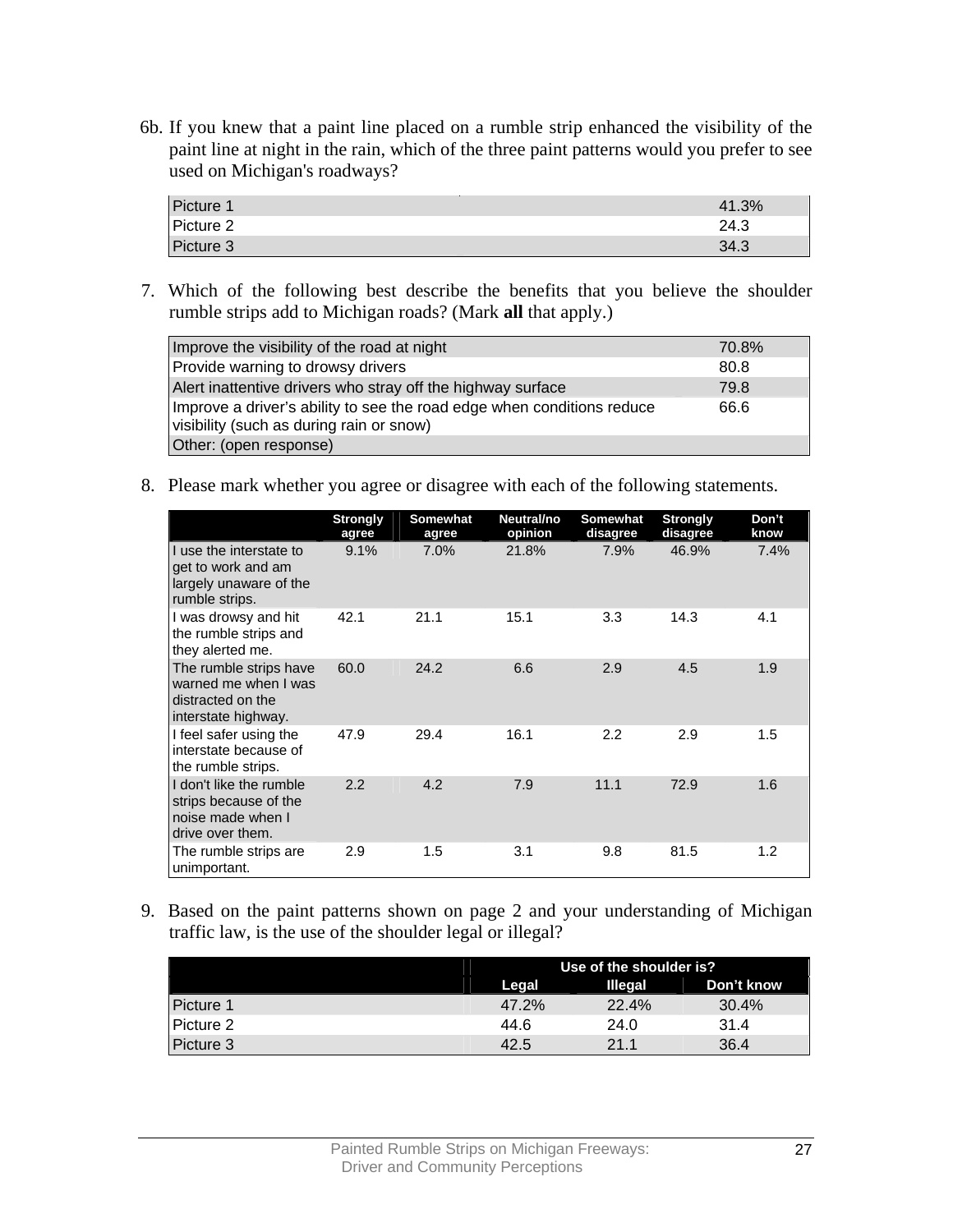### *Location of Home/Residence*

10. From your home (that is, at the address where you received this survey), can you hear any noise from the nearest highway or interstate?

| Yes        | 52.7% |                      |
|------------|-------|----------------------|
| <b>No</b>  | 46.8  |                      |
| Don't know | 0.4   | Skip to question 23. |

11. In general, how loud is the noise from the nearest highway or interstate? Use a 1 to 5 scale, with "1" being a little noise and "5" being very loud and intrusive.

|              | . . |                |     | -<br>. .       |
|--------------|-----|----------------|-----|----------------|
| 46.9%<br>AF. | 4%  | 70/<br>c<br>7٥ | .9% | 10/<br>-<br>7٥ |

12. In general, how often do you hear the noise from the nearest highway or interstate? Use a 1 to 5 scale, with "1" being very rarely and "5" being almost constant.

|       | ົ<br>74 | ⌒              | 4     | 5<br>u |
|-------|---------|----------------|-------|--------|
| 30.2% | 28.0%   | 7%<br><u>.</u> | .2.0% | 8.1%   |

13. In general, what types of noises do you hear from the nearest highway or interstate? Do you hear …

| Truck engines                | 23.3% |
|------------------------------|-------|
| General traffic sounds       | 58.0  |
| Horns                        | 1.6   |
| Radios                       | 0.0   |
| Road noise from tires        | 12.2  |
| Rumble strips                | 4.5   |
| Accelerating/slowing traffic | 0.4   |
| Other (open response)        |       |

14. At what times of day do you most frequently hear noise from the nearest highway or interstate?

| Monday through Friday before 8:00 a.m.      | 21.2% |
|---------------------------------------------|-------|
| Monday through Friday 8:00 a.m.–12:00 p.m.  | 11.7  |
| Monday through Friday 12:00 p.m. -5:00 p.m. | 8.6   |
| Monday through Friday 5:00 p.m. -12:00 a.m. | 38.7  |
| On weekends                                 | 19.8  |

15. Where in or near your house are you most aware of the noise?

| Working outside in the yard | 86.0% |
|-----------------------------|-------|
| <b>Indoors</b>              | 12.0  |
| In your car                 | 2.0   |
| Other (open response)       |       |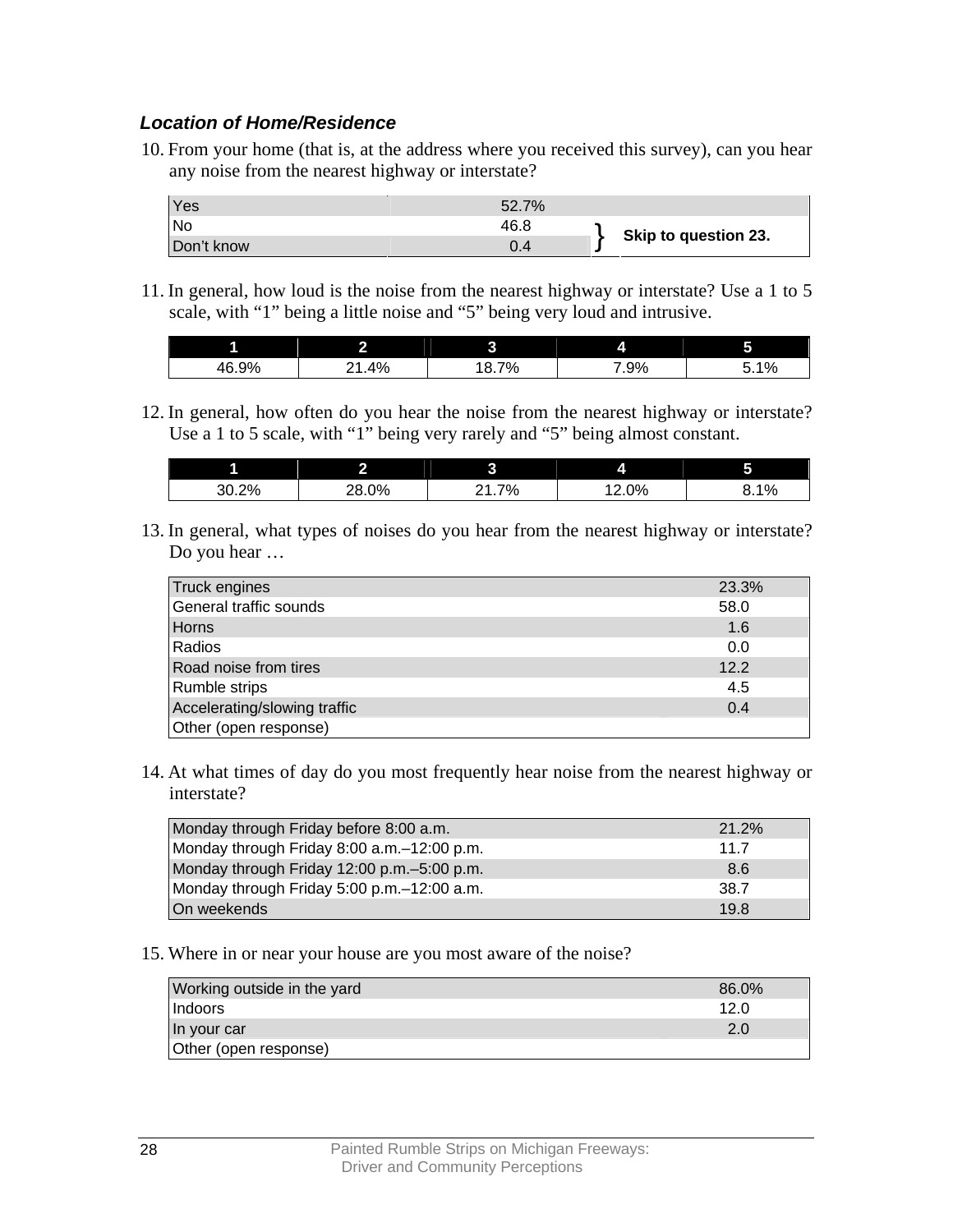16. In a normal week, what are the most typical time periods that you are at home?

| Monday through Friday before 8:00 a.m.       | 13.1% |
|----------------------------------------------|-------|
| Monday through Friday 8:00 a.m. -12:00 p.m.  | 16.4  |
| Monday through Friday 12:00 p.m. - 5:00 p.m. | 6.6   |
| Monday through Friday 5:00 p.m. -12:00 a.m.  | 50.0  |
| On weekends                                  | 13.9  |
| Other: (open response)                       |       |

17. In the past year, do you think the level of noise from the nearest highway or interstate has …

| Increased dramatically | 6.6% |
|------------------------|------|
| Increased some         | 26.4 |
| Stayed about the same  | 60.3 |
| Decreased some         | 1.6  |
| Decreased dramatically | 0.0  |
| Don't know             | 5.0  |

### *Quality of Life*

18. Has the noise from **rumble strips ever** caused you to …

|                                                                                                 | Yes  | No l     | Don't know |
|-------------------------------------------------------------------------------------------------|------|----------|------------|
| Close the windows in your home to limit the noise?                                              | 6.2% | $91.2\%$ | 2.6%       |
| Spend less time doing outdoor activities (e.g.,<br>barbecuing, yard maintenance, sports, etc.)? | 17   | 96.4     | 19         |
| Write a letter to or call MDOT or a government official?                                        | 0.9  | 97.7     | 14         |

19. Has the noise from **the nearest highway or interstate** caused you to …

|                                                                                                 | Yes   | No l  | Don't know |
|-------------------------------------------------------------------------------------------------|-------|-------|------------|
| Close the windows in your home to limit the noise?                                              | 17.4% | 81.6% | 1.0%       |
| Spend less time doing outdoor activities (e.g.,<br>barbecuing, yard maintenance, sports, etc.)? | 3.7   | 95.1  | 12         |
| Write a letter to or call MDOT or a government official?                                        | 0.5   | 98.7  | 0.8        |

20. Throughout the year, are you more aware of the noise from **rumble strips** in the…

| Spring<br>Summer | 1.0% |
|------------------|------|
|                  | 23.0 |
| Fall             | 0.7  |
| Winter           | 1.2  |
| No difference    | 54.7 |
| Don't know       | 19.4 |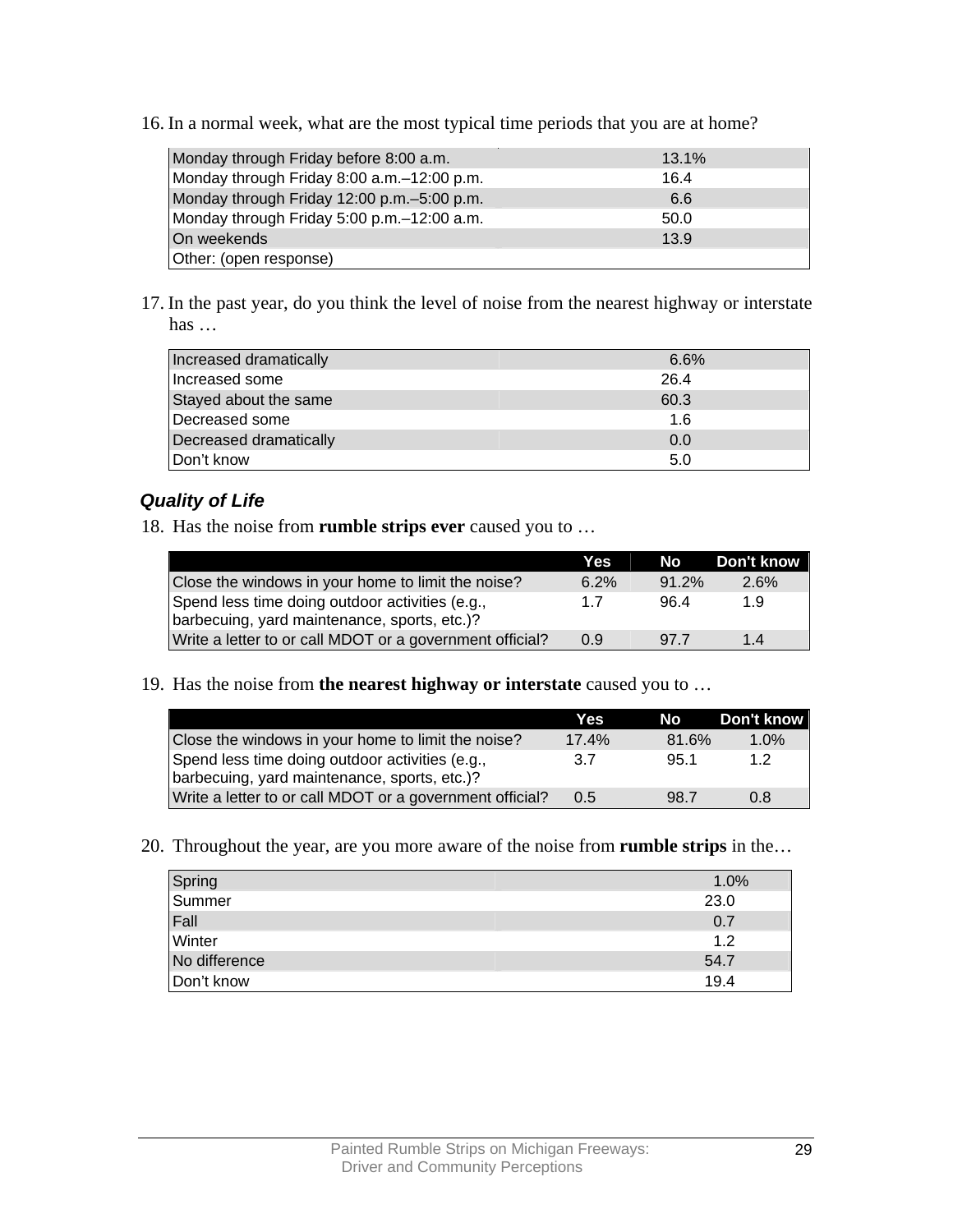21. Throughout the year, are you more aware of the noise from **the nearest highway or interstate** in the ...

| Spring        | 2.4% |
|---------------|------|
| Summer        | 44.5 |
| Fall          | 1.6  |
| Winter        | 5.0  |
| No difference | 39.5 |
| Don't know    | 6.9  |

22. Please read the following statements. *For each, please mark whether you strongly agree, somewhat agree, somewhat disagree, or strongly disagree with the statement.* 

|                                                                                                                        | <b>Strongly</b><br>agree | <b>Somewhat</b><br>agree | <b>Somewhat</b><br>disagree | <b>Strongly</b><br>disagree |
|------------------------------------------------------------------------------------------------------------------------|--------------------------|--------------------------|-----------------------------|-----------------------------|
| The specific noise from the<br>rumble strips makes me want<br>to move farther away from the<br>highway/interstate.     | 2.8%                     | 7.8%                     | 19.4%                       | 70.1%                       |
| The general noise from the<br>highway/interstate makes me<br>want to move farther away from<br>the highway/interstate. | 5.2                      | 18.2                     | 18.2                        | 58.4                        |
| Shoulder rumble strips make<br>me feel safer when traveling on<br>the highway.                                         | 60.1                     | 31.3                     | 5.10                        | 3.5                         |
| Shoulder rumble strips help me<br>to drive more carefully.                                                             | 42.5                     | 38.8                     | 10.8                        | 7.8                         |
| Don't know.                                                                                                            | 4.1                      | 6.6                      | 11.2                        | 78.1                        |

23. In general, when you think about your experience traveling on roads that have shoulder rumble strips, which statement comes closest to your reaction?

| I am pleased with them.                              | 25.3% |
|------------------------------------------------------|-------|
| II want them removed.                                | 18    |
| They add to the safety of the highways.              | 67.7  |
| No comment/unsure/I haven't thought much about them. | 52    |

#### *Background Information*

The following information is collected for statistical purposes only.

24. Approximately how far is your residence from the nearest state highway or interstate, drawing a straight line?

| Less than 1/4 mile  | 13.0% |
|---------------------|-------|
| $1/4$ to $1/2$ mile | 21.9  |
| $1/2$ to 1 mile     | 33.9  |
| More than 1 mile    | 30.2  |
| Don't know/unsure   | 11    |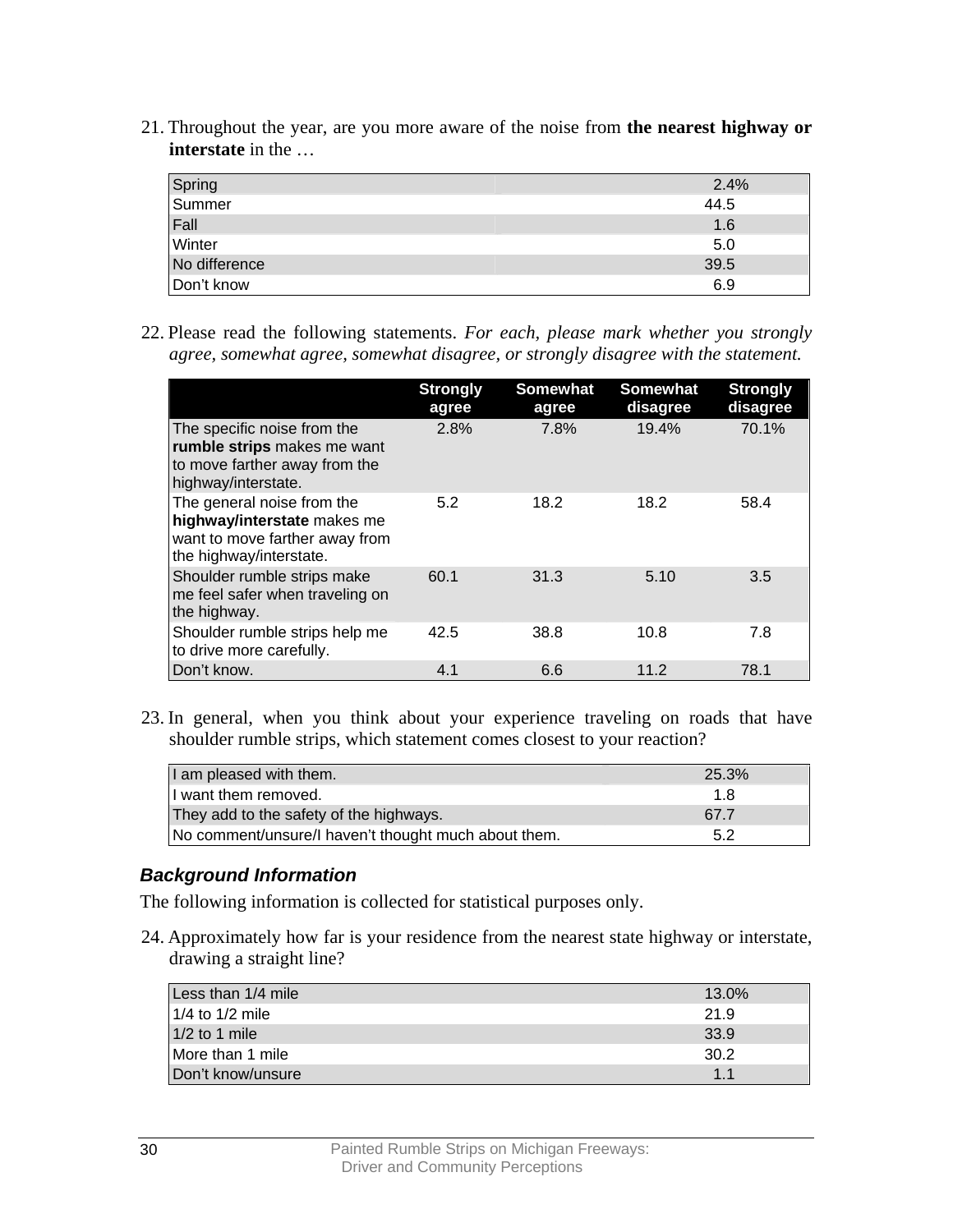25. Which age category are you in?

| 18-24 years old       | 0.8% |
|-----------------------|------|
| 25-34 years old       | 6.5  |
| 35-44 years old       | 14.9 |
| 45-54 years old       | 22.9 |
| 55-64 years old       | 25.1 |
| 65-74 years old       | 18.2 |
| 75 years old or older | 11.5 |

26. What is your employment status? Are you …

| Employed outside the home full time | 49.4% |
|-------------------------------------|-------|
| Employed outside the home part time | -8.7  |
| Work at home or are retired         | 36.4  |
| Other                               | 5.5   |

27. Are you currently taking education or skill-building classes toward a degree?

| Yes        | 4.9% |
|------------|------|
| <b>No</b>  | 95.0 |
| Don't know | v. 1 |

28. Are there any children under the age of 18 living in your household?

| Yes        | 27.0% |
|------------|-------|
| <b>No</b>  | 73.0  |
| Don't know | 0.1   |

### 29. What is the highest level of education you have completed?

| Incomplete high school                               | 4.0% |
|------------------------------------------------------|------|
| High school graduate/GED                             | 19.7 |
| Vocational/technical school or an associate's degree | 10.6 |
| Some college                                         | 20.7 |
| College graduate                                     | 22.2 |
| Postgraduate study or degree                         | 20.9 |
| Don't know                                           | 0.0  |
| Prefer not to say                                    | 1.8  |

## 30. What is your gender?

| Male         | 63.3% |
|--------------|-------|
| Fema<br>ale. | 36.7  |

#### *Thank you!*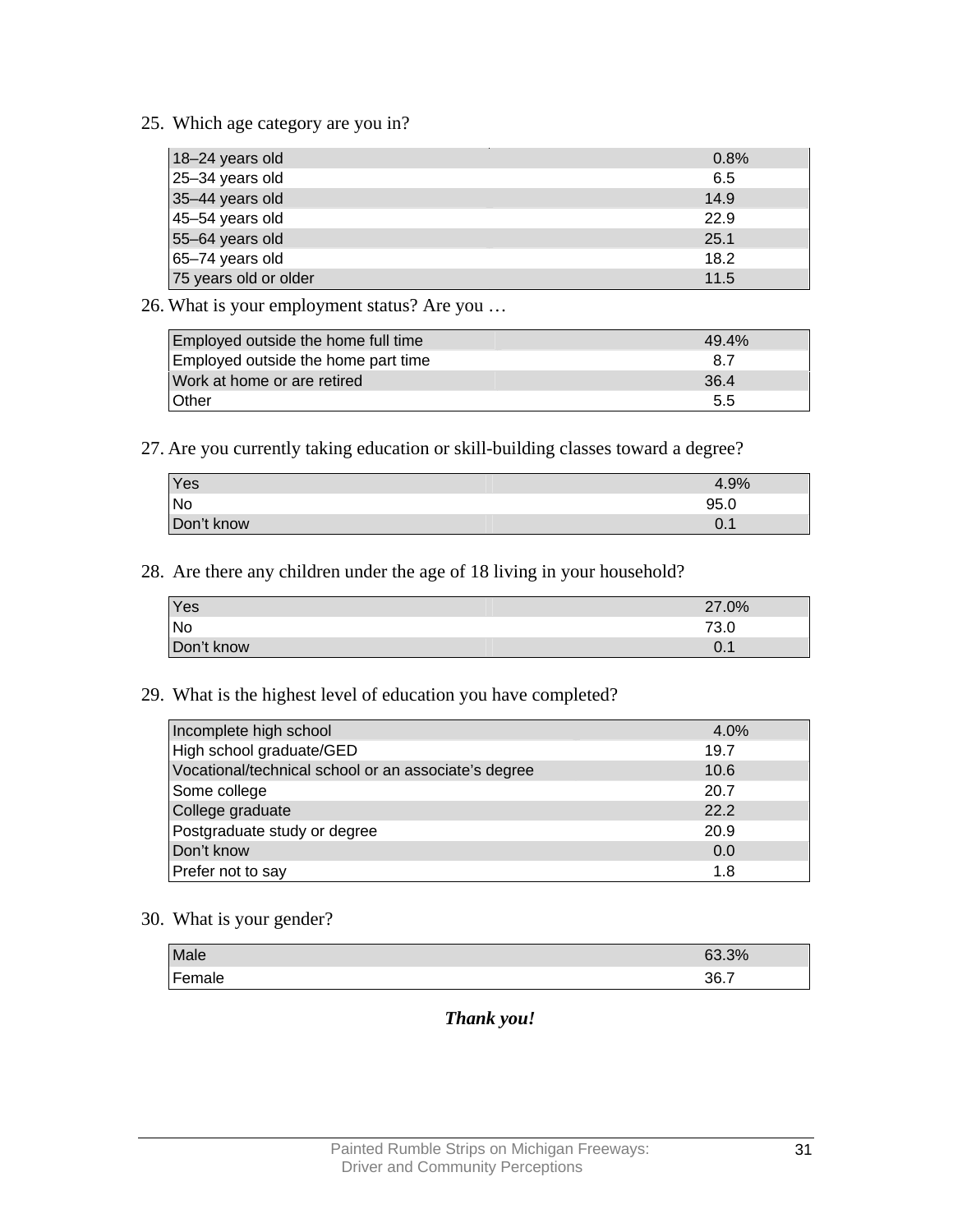# <sup>63</sup> **MDOT Painted Rumble Strip Survey**

*Residents*

### **INTRODUCTION**

Between 2003 and 2005, the Michigan Department of Transportation (MDOT) installed painted rumble strips and pavement markings on approximately 160 miles of freeway in the greater Grand Rapids area.

*A rumble strip is a length of indented pavement parallel to the direction of travel that causes your car's tires to vibrate as a warning that you are leaving the road.* 

Approximately half of these rumble strips were installed according to existing MDOT guidelines, while the other half were installed using a variation in the location of the rumble strip and painted edge lines.

*An edge line is a solid painted line, between 4 and 6 inches wide, that runs parallel to the direction of vehicle travel that separates a driving lane from the shoulder. Edge lines on the right-hand side of the travel direction are white; edge lines on the left side of the travel direction are yellow.*

MDOT is interested in your perceptions of these painted shoulder rumble strips, both as a user of roads in the area as well as a homeowner near these roads.

#### **MARKING INSTRUCTIONS**

- **Use a No. 2 pencil only.**
- **Do not use ink, ballpoint, or felt tip pens.**
- **Make solid marks that fill the response completely.**
- **Erase cleanly any marks you wish to change.**
- **Make no stray marks on this form.**

**CORRECT: ● INCORRECT:** Ø⊠●●

## **GENERAL OBSERVATIONS/AWARENESS OF RUMBLE STRIPS**

- 1. Prior to reading the definition above, did you know the purpose of shoulder rumble strips?
- a. Yes **Y ...................................** b. No  **N ....................................**
- c. Don't know/unsure  **? ........................**
- 2. In general, do you think that putting shoulder rumble strips on highways and interstates is a very good idea, somewhat good idea, somewhat bad idea, or very bad idea?
- a. Very good idea **A ..........................**
- b. Somewhat good idea **B ......................**
- c. Somewhat bad idea **C ......................**
- d. Very bad idea **D ...........................**
- e. Don't know **E .............................**

### **REACTION TO RUMBLE STRIPS AS A MOTORIST**

- 3. Think about the freeways in your general area—that is, all of the state highways (such as M-52) and federal interstates (such as I-96). As you travel on these roads, have you ever seen, heard, or felt rumble strips on the road edge or shoulder?
- a. Yes **Y ...................................** b. No  **N ....................................**
- c. Don't know/cannot remember  **? ................**

**PLEASE DO NOT WRITE IN THIS AREA**  $\blacksquare$ 00000000000000000000



**[SERIAL]** 

1 2 3 4 5 6 7 8 9 10 11 12 13 14 15 16 17 18 19 20 21 22 23 24 25 26 27 28 29 30 31 32 33 34 35 36  $\overline{37}$ 38 39 40 41 42 43 44 45 46 47 48 49 50 51 52 53 54 55 56 57 58 59  $\overline{50}$  $\overline{51}$ **1**

 $\overline{52}$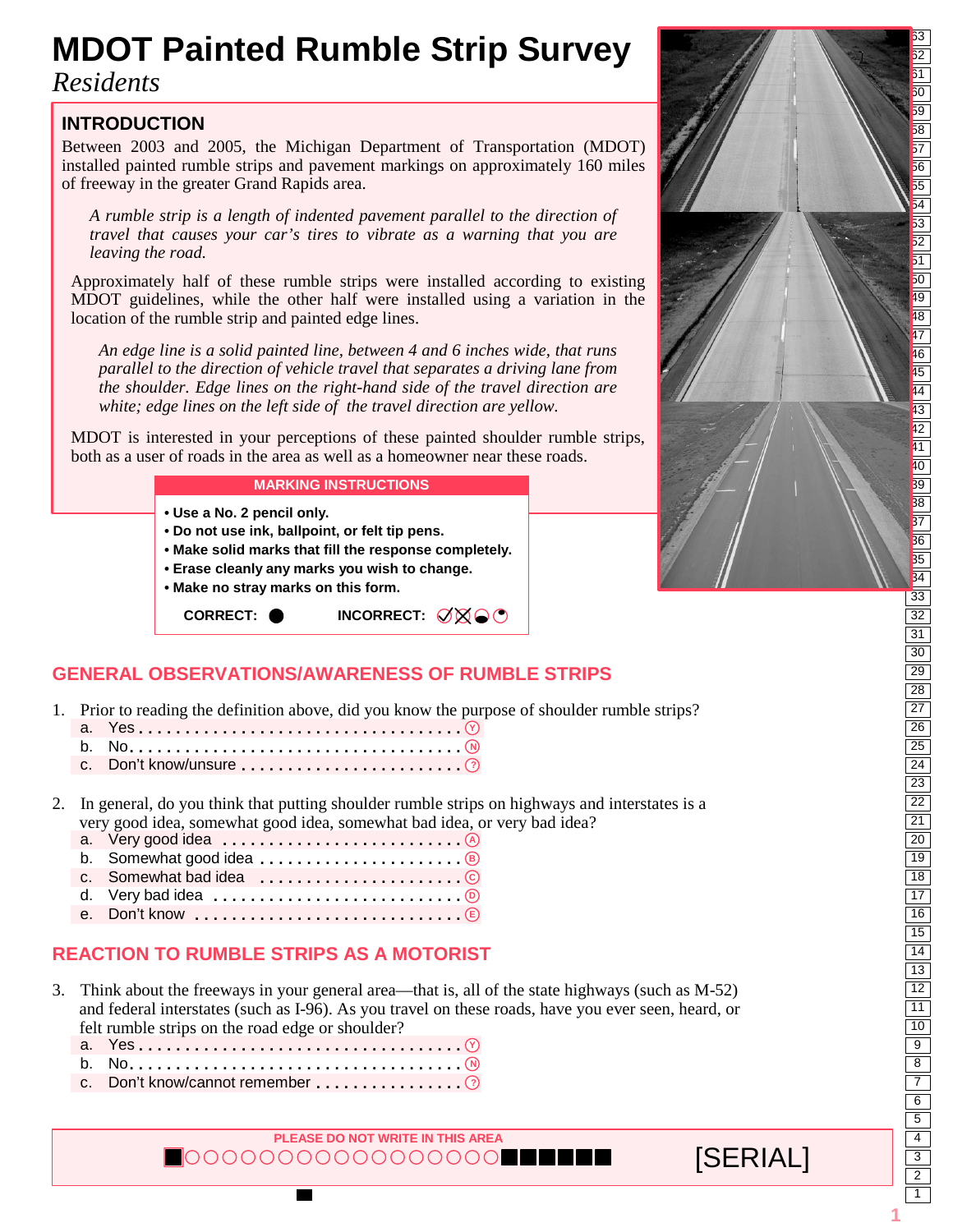|                                                                                                                  |    |         | <b>Picture 1</b>                                                                                                                                                                                |  |                   | <b>Picture 2</b>                             |       |     |                     |           |               |            | <b>Picture 3</b> |                        |                                  |  |
|------------------------------------------------------------------------------------------------------------------|----|---------|-------------------------------------------------------------------------------------------------------------------------------------------------------------------------------------------------|--|-------------------|----------------------------------------------|-------|-----|---------------------|-----------|---------------|------------|------------------|------------------------|----------------------------------|--|
|                                                                                                                  |    |         |                                                                                                                                                                                                 |  |                   |                                              |       |     |                     |           |               |            |                  |                        |                                  |  |
|                                                                                                                  |    |         |                                                                                                                                                                                                 |  |                   |                                              |       |     |                     |           |               |            |                  |                        |                                  |  |
|                                                                                                                  |    |         |                                                                                                                                                                                                 |  |                   |                                              |       |     |                     |           |               |            |                  |                        |                                  |  |
|                                                                                                                  |    |         |                                                                                                                                                                                                 |  |                   |                                              |       |     |                     |           |               |            |                  |                        |                                  |  |
|                                                                                                                  |    |         |                                                                                                                                                                                                 |  |                   |                                              |       |     |                     |           |               |            |                  |                        |                                  |  |
|                                                                                                                  |    |         |                                                                                                                                                                                                 |  |                   |                                              |       |     |                     |           |               |            |                  |                        |                                  |  |
|                                                                                                                  |    |         | An edge line on the road, a                                                                                                                                                                     |  | A single line in  |                                              |       |     |                     |           |               |            |                  |                        | An edge line on the road, a      |  |
|                                                                                                                  |    |         | parallel line in                                                                                                                                                                                |  | the rumble strip. |                                              |       |     |                     |           |               |            |                  |                        | parallel dashed line in the      |  |
|                                                                                                                  |    |         | the rumble strip.                                                                                                                                                                               |  |                   |                                              |       |     |                     |           |               |            | rumble strip.    |                        |                                  |  |
|                                                                                                                  |    |         |                                                                                                                                                                                                 |  |                   |                                              |       |     |                     |           |               |            |                  |                        | Don't                            |  |
|                                                                                                                  | 4. |         | Have you ever seen the following types of painted rumble strips? (See images above.)                                                                                                            |  |                   |                                              |       |     |                     |           |               | Yes        |                  | <b>No</b><br>(N)       | know<br>$\odot$                  |  |
|                                                                                                                  |    |         |                                                                                                                                                                                                 |  |                   |                                              |       |     |                     |           |               |            |                  | $^{\circledR}$         | $\odot$                          |  |
|                                                                                                                  |    |         |                                                                                                                                                                                                 |  |                   |                                              |       |     |                     |           |               |            |                  | $\bigcap$              | $\odot$                          |  |
|                                                                                                                  | 5. |         | Have you ever seen one of these patterns at night in the rain?                                                                                                                                  |  |                   |                                              |       | Yes |                     | <b>No</b> | Don't<br>know |            |                  |                        |                                  |  |
|                                                                                                                  |    |         |                                                                                                                                                                                                 |  |                   |                                              |       |     |                     | $\odot$   |               |            |                  |                        | <b>8</b> If you answered "No" or |  |
|                                                                                                                  |    |         |                                                                                                                                                                                                 |  |                   |                                              |       |     |                     | $\odot$   |               |            |                  |                        | "Don't know" to all three,       |  |
|                                                                                                                  |    |         |                                                                                                                                                                                                 |  |                   |                                              |       |     |                     | $\Omega$  | $\Omega$      |            |                  |                        | skip to question 6b.             |  |
|                                                                                                                  |    |         | 6a. Was the visibility of the line in the rumble strip enhanced in comparison to the edge line                                                                                                  |  |                   |                                              |       |     |                     |           |               |            |                  |                        | Don't                            |  |
|                                                                                                                  |    |         | on the road?                                                                                                                                                                                    |  |                   |                                              |       |     |                     |           |               | <b>Yes</b> |                  | <b>No</b>              | know                             |  |
|                                                                                                                  |    |         |                                                                                                                                                                                                 |  |                   |                                              |       |     |                     |           |               |            |                  | (N)<br>$^{\copyright}$ | $\odot$<br>$\odot$               |  |
|                                                                                                                  |    | $C_{n}$ |                                                                                                                                                                                                 |  |                   |                                              |       |     |                     |           |               |            |                  | $\mathcal{L}$          | $\odot$                          |  |
|                                                                                                                  |    |         |                                                                                                                                                                                                 |  |                   |                                              |       |     |                     |           |               |            |                  |                        |                                  |  |
|                                                                                                                  |    |         | 6b. If you knew that a paint line placed on a rumble strip enhanced the visibility of the paint<br>line at night in the rain, which of the three paint patterns would you prefer to see used on |  |                   |                                              |       |     |                     |           |               |            |                  |                        |                                  |  |
|                                                                                                                  |    |         | Michigan's roadways?                                                                                                                                                                            |  |                   |                                              |       |     |                     |           |               |            |                  |                        |                                  |  |
|                                                                                                                  |    |         |                                                                                                                                                                                                 |  |                   |                                              |       |     |                     |           |               |            |                  |                        |                                  |  |
|                                                                                                                  |    |         |                                                                                                                                                                                                 |  |                   |                                              |       |     |                     |           |               |            |                  |                        |                                  |  |
|                                                                                                                  |    |         | d. Other                                                                                                                                                                                        |  |                   |                                              |       |     |                     |           |               |            |                  |                        |                                  |  |
|                                                                                                                  | 7. |         | Which of the following best describe the benefits that you believe the painted shoulder                                                                                                         |  |                   |                                              |       |     |                     |           |               |            |                  |                        |                                  |  |
|                                                                                                                  |    |         | rumble strips add to Michigan roads? (Check all that apply.)                                                                                                                                    |  |                   |                                              |       |     |                     |           |               |            |                  |                        |                                  |  |
|                                                                                                                  |    | а.      |                                                                                                                                                                                                 |  |                   |                                              |       |     |                     |           |               |            |                  |                        |                                  |  |
|                                                                                                                  |    |         |                                                                                                                                                                                                 |  |                   |                                              |       |     |                     |           |               |            |                  |                        |                                  |  |
|                                                                                                                  |    | d.      | Improve a driver's ability to see the road edge when conditions reduce visibility (such                                                                                                         |  |                   |                                              |       |     |                     |           |               |            |                  |                        |                                  |  |
| $\overline{18}$                                                                                                  |    | е.      | Other                                                                                                                                                                                           |  |                   |                                              |       |     |                     |           |               |            |                  |                        |                                  |  |
| $\frac{16}{15}$                                                                                                  |    |         |                                                                                                                                                                                                 |  |                   |                                              |       |     |                     |           |               |            |                  |                        |                                  |  |
| $\overline{14}$                                                                                                  | 8. |         | Please mark whether you agree or disagree with                                                                                                                                                  |  |                   | Strongly Somewhat Neutral/ Somewhat Strongly |       |     |                     |           |               |            |                  |                        | Don't                            |  |
| $\overline{13}$                                                                                                  |    |         | each of the following statements.                                                                                                                                                               |  |                   | agree                                        | agree |     | no opinion disagree |           |               |            | disagree         |                        | know                             |  |
| $\overline{11}$                                                                                                  |    |         | a. I use the interstate to get to work and am                                                                                                                                                   |  |                   |                                              |       |     |                     |           |               |            |                  |                        |                                  |  |
|                                                                                                                  |    |         | b. I was drowsy and hit the rumble strips and                                                                                                                                                   |  |                   |                                              |       |     |                     |           |               |            |                  |                        |                                  |  |
|                                                                                                                  |    |         | they alerted me. $\ldots$ . $\ldots$ . $\ldots$ . $\ldots$ . $\circ$ . $\ldots$ . $\circ$ . $\ldots$ . $\circ$ . $\ldots$ . $\circ$ . $\ldots$ . $\circ$                                        |  |                   |                                              |       |     |                     |           |               |            |                  |                        |                                  |  |
|                                                                                                                  |    |         | c. The rumble strips have warned me when I                                                                                                                                                      |  |                   |                                              |       |     |                     |           |               |            |                  |                        |                                  |  |
|                                                                                                                  |    | d.      | I feel safer using the interstate because of the                                                                                                                                                |  |                   |                                              |       |     |                     |           |               |            |                  |                        |                                  |  |
|                                                                                                                  |    |         |                                                                                                                                                                                                 |  |                   |                                              |       |     |                     |           |               |            |                  |                        |                                  |  |
| $\frac{10}{9}$ $\frac{9}{8}$ $\frac{7}{7}$ $\frac{6}{5}$ $\frac{5}{4}$ $\frac{4}{3}$ $\frac{1}{2}$ $\frac{1}{1}$ |    |         | e. I don't like the rumble strips because of the                                                                                                                                                |  |                   |                                              |       |     |                     |           |               |            |                  |                        |                                  |  |
|                                                                                                                  |    | f.      | The rumble strips are unimportant. $\Theta$ $\Theta$ $\Theta$ $\Theta$ $\Theta$                                                                                                                 |  |                   |                                              |       |     |                     |           |               |            |                  |                        |                                  |  |
|                                                                                                                  |    |         |                                                                                                                                                                                                 |  |                   |                                              |       |     |                     |           |               |            |                  |                        |                                  |  |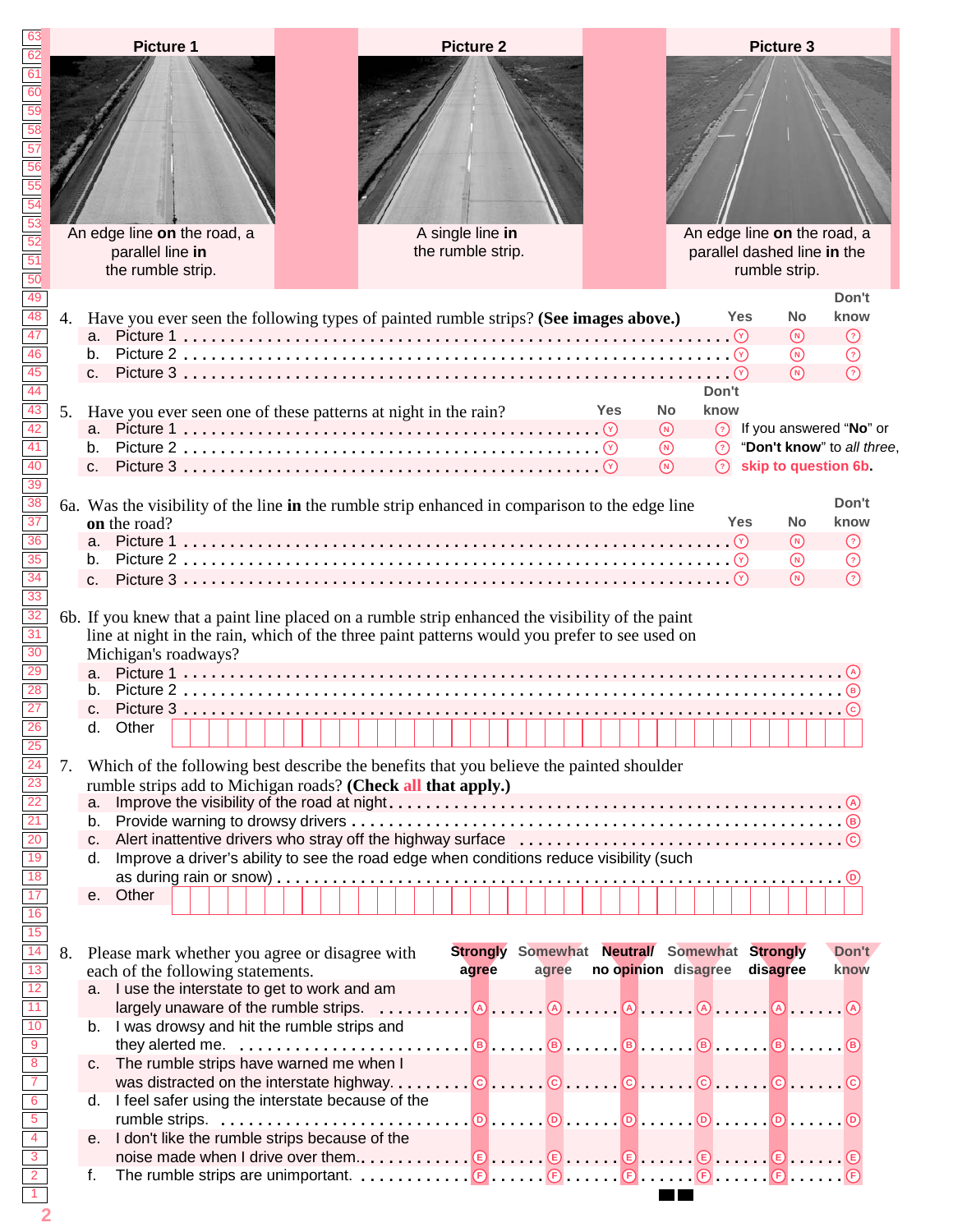9. Based on the paint patterns shown on page 2 and your understanding of Michigan traffic law, is the use of the shoulder legal or illegal?

|                                                            |       |                | Don't |
|------------------------------------------------------------|-------|----------------|-------|
|                                                            | Legal | <b>Illegal</b> | know  |
|                                                            |       |                |       |
|                                                            |       |                |       |
| c. Picture $3, \ldots, 3, \ldots, C, \ldots, C, \ldots, C$ |       |                |       |

### **LOCATION OF HOME/RESIDENCE**

- 10. From your home (that is, at the address where you received this survey), can you hear any noise from the nearest highway or interstate?
- a. Yes **Y .................**
- b. No  **N .................**
- c. Don't know  **?** } **Skip to question 23. ...........**
- 11. In general, how loud is the noise from the nearest highway or interstate? Use a 1 to 5 scale, with "1" being *a little noise* and "5" being *very loud and intrusive*. **12345 ..............**
- 12. In general, how often do you hear the noise from the nearest highway or interstate? Use a 1 to 5 scale, with "1" being *very rarely* and "5" being *almost* **constant.** . . . . . . . . . . . . . . . 0 2 3 4 5
- 13. In general, what types of noises do you hear from the nearest highway or interstate?

Do you hear …

|  | α. |               |  |
|--|----|---------------|--|
|  |    | h. Other<br>. |  |
|  |    |               |  |

- 14. At what times of day do you most frequently hear noise from the nearest highway or interstate?
- a. Monday–Friday before 8:00 a.m. **A .........**
- b. Monday–Friday 8:00 a.m.–12:00 p.m. **B ......**
- c. Monday–Friday 12:00 p.m.–5:00 p.m. **C ......**
- d. Monday–Friday 5:00 p.m.–12:00 a.m. **D ......**
- e. On weekends **E .......................**
- 15. Where in or near your house are you most aware of the noise?

|  | d. Other $   $ $  $ $  $ $  $ $  $ $  $ $  $ $  $ $  $ |  |  |  |  |  |  |  |  |
|--|--------------------------------------------------------|--|--|--|--|--|--|--|--|
|  |                                                        |  |  |  |  |  |  |  |  |

|  |                                            | 16. In a normal week, what are the most typical time<br>periods that you are at home?               |                                                   |         | 63<br>62                                               |  |  |  |  |
|--|--------------------------------------------|-----------------------------------------------------------------------------------------------------|---------------------------------------------------|---------|--------------------------------------------------------|--|--|--|--|
|  | a.                                         | Monday-Friday before 8:00 a.m.<br>. (A)                                                             |                                                   |         | 61                                                     |  |  |  |  |
|  | b.                                         | Monday-Friday 8:00 a.m. $-12:00$ p.m. $\circledR$                                                   |                                                   |         | 60                                                     |  |  |  |  |
|  | c.                                         |                                                                                                     |                                                   |         | 59                                                     |  |  |  |  |
|  | d.                                         |                                                                                                     |                                                   |         | 58                                                     |  |  |  |  |
|  | е.                                         | On weekends                                                                                         |                                                   | (E)     | 57                                                     |  |  |  |  |
|  | f.                                         | Other                                                                                               |                                                   |         | 56                                                     |  |  |  |  |
|  |                                            |                                                                                                     |                                                   |         | 55                                                     |  |  |  |  |
|  |                                            |                                                                                                     |                                                   |         | 54                                                     |  |  |  |  |
|  |                                            | 17. In the past year, do you think the level of noise<br>from the nearest highway or interstate has |                                                   |         | $\overline{53}$                                        |  |  |  |  |
|  | a.                                         |                                                                                                     |                                                   |         | $\overline{52}$                                        |  |  |  |  |
|  | b.                                         |                                                                                                     |                                                   |         | $\overline{51}$                                        |  |  |  |  |
|  | c.                                         |                                                                                                     |                                                   |         | 50                                                     |  |  |  |  |
|  | d.                                         |                                                                                                     |                                                   |         | 49                                                     |  |  |  |  |
|  | е.                                         |                                                                                                     |                                                   |         | 48                                                     |  |  |  |  |
|  | f.                                         | Don't know $\ldots \ldots \ldots \ldots \ldots \ldots \ldots$                                       |                                                   |         | 47                                                     |  |  |  |  |
|  |                                            |                                                                                                     |                                                   |         | 46                                                     |  |  |  |  |
|  |                                            |                                                                                                     |                                                   |         | 45                                                     |  |  |  |  |
|  |                                            | <b>QUALITY OF LIFE</b>                                                                              |                                                   |         | 44                                                     |  |  |  |  |
|  |                                            |                                                                                                     |                                                   | Don't   | 43                                                     |  |  |  |  |
|  |                                            | 18. Has the noise from rumble strips ever<br>Yes                                                    |                                                   | No know | 42                                                     |  |  |  |  |
|  | a.                                         | caused you to<br>Close the windows in your home to                                                  |                                                   |         | 41                                                     |  |  |  |  |
|  |                                            | limit the noise?<br>$\mathcal{C}$                                                                   | $\textcolor{red}{\textcircled{\tiny \mathsf{N}}}$ | の       | 40                                                     |  |  |  |  |
|  | b.                                         | .<br>Spend less time doing outdoor                                                                  |                                                   |         | 39                                                     |  |  |  |  |
|  |                                            |                                                                                                     |                                                   |         | 38                                                     |  |  |  |  |
|  |                                            | activities (e.g., barbecuing, yard<br>maintenance, sports, etc.)?                                   |                                                   |         | $\overline{37}$                                        |  |  |  |  |
|  |                                            | $\blacksquare$ . $\lhd$<br>Write a letter to or call MDOT or a                                      | ⊛                                                 | ⊙       | $\overline{36}$                                        |  |  |  |  |
|  | c.                                         |                                                                                                     | $\textcircled{\tiny n}$                           |         | 35                                                     |  |  |  |  |
|  |                                            | government official? $\ldots \ldots \ldots$                                                         |                                                   | (?)     | 34                                                     |  |  |  |  |
|  |                                            |                                                                                                     |                                                   |         | $\overline{33}$                                        |  |  |  |  |
|  | 19. Has the noise from the nearest highway |                                                                                                     |                                                   |         |                                                        |  |  |  |  |
|  |                                            |                                                                                                     |                                                   |         |                                                        |  |  |  |  |
|  |                                            | or interstate caused                                                                                |                                                   | Don't   | $\overline{32}$                                        |  |  |  |  |
|  |                                            | Yes<br>you to $\dots$                                                                               |                                                   | No know | $\overline{31}$                                        |  |  |  |  |
|  | a.                                         | Close the windows in your home to                                                                   |                                                   |         | 30                                                     |  |  |  |  |
|  |                                            | limit the noise?<br>(Y)<br>.                                                                        | $\mathcal{F}$                                     | ?)      | 29                                                     |  |  |  |  |
|  | b.                                         | Spend less time doing outdoor                                                                       |                                                   |         | 28                                                     |  |  |  |  |
|  |                                            | activities (e.g., barbecuing, yard                                                                  |                                                   |         | $\overline{27}$                                        |  |  |  |  |
|  |                                            | maintenance, sports, etc.)? $\ldots$ (v)                                                            | $\circled{b}$                                     | ⊙       | 26                                                     |  |  |  |  |
|  | c.                                         | Write a letter to or call MDOT or a                                                                 |                                                   |         | 25                                                     |  |  |  |  |
|  |                                            | government official?<br>. 0                                                                         | $\circledR$                                       | ᢙ       | 24                                                     |  |  |  |  |
|  |                                            |                                                                                                     |                                                   |         | 23                                                     |  |  |  |  |
|  |                                            |                                                                                                     |                                                   |         | $\overline{22}$                                        |  |  |  |  |
|  |                                            |                                                                                                     |                                                   |         | $\overline{21}$                                        |  |  |  |  |
|  |                                            | 20. Throughout the year, are you more aware of the                                                  |                                                   |         | $\overline{20}$                                        |  |  |  |  |
|  |                                            | noise from rumble strips in the                                                                     |                                                   |         | $\overline{19}$                                        |  |  |  |  |
|  | a.                                         |                                                                                                     |                                                   |         | $\overline{18}$                                        |  |  |  |  |
|  | b.                                         |                                                                                                     |                                                   |         | $\overline{17}$                                        |  |  |  |  |
|  | c.                                         |                                                                                                     |                                                   |         | $\overline{16}$                                        |  |  |  |  |
|  | d.                                         | Winter                                                                                              |                                                   |         | $\overline{15}$                                        |  |  |  |  |
|  | е.                                         | No difference $\ldots \ldots \ldots \ldots \ldots \ldots \in$                                       |                                                   |         | 14                                                     |  |  |  |  |
|  | f.                                         | Don't know $\ldots \ldots \ldots \ldots \ldots \ldots \ldots$                                       |                                                   |         | $\overline{13}$                                        |  |  |  |  |
|  |                                            |                                                                                                     |                                                   |         | 12                                                     |  |  |  |  |
|  |                                            | 21. Throughout the year, are you more aware of the                                                  |                                                   |         | $\overline{11}$                                        |  |  |  |  |
|  |                                            | noise from the nearest highway or interstate in                                                     |                                                   |         | $\overline{10}$                                        |  |  |  |  |
|  | the $\ldots$                               |                                                                                                     |                                                   |         | $\overline{9}$                                         |  |  |  |  |
|  | a.                                         |                                                                                                     |                                                   |         | $\overline{8}$                                         |  |  |  |  |
|  | b.                                         |                                                                                                     |                                                   |         | $\overline{7}$                                         |  |  |  |  |
|  | C.                                         | Fall                                                                                                |                                                   |         | $\overline{6}$                                         |  |  |  |  |
|  | d.                                         |                                                                                                     |                                                   |         | $\overline{5}$                                         |  |  |  |  |
|  | е.                                         | No difference $\dots\dots\dots\dots\dots\dots\dots\dots\oplus$                                      |                                                   |         | $\overline{4}$                                         |  |  |  |  |
|  | f.                                         | Don't know                                                                                          |                                                   |         | $\overline{\overline{3}}$<br>$\overline{\overline{2}}$ |  |  |  |  |

**3**